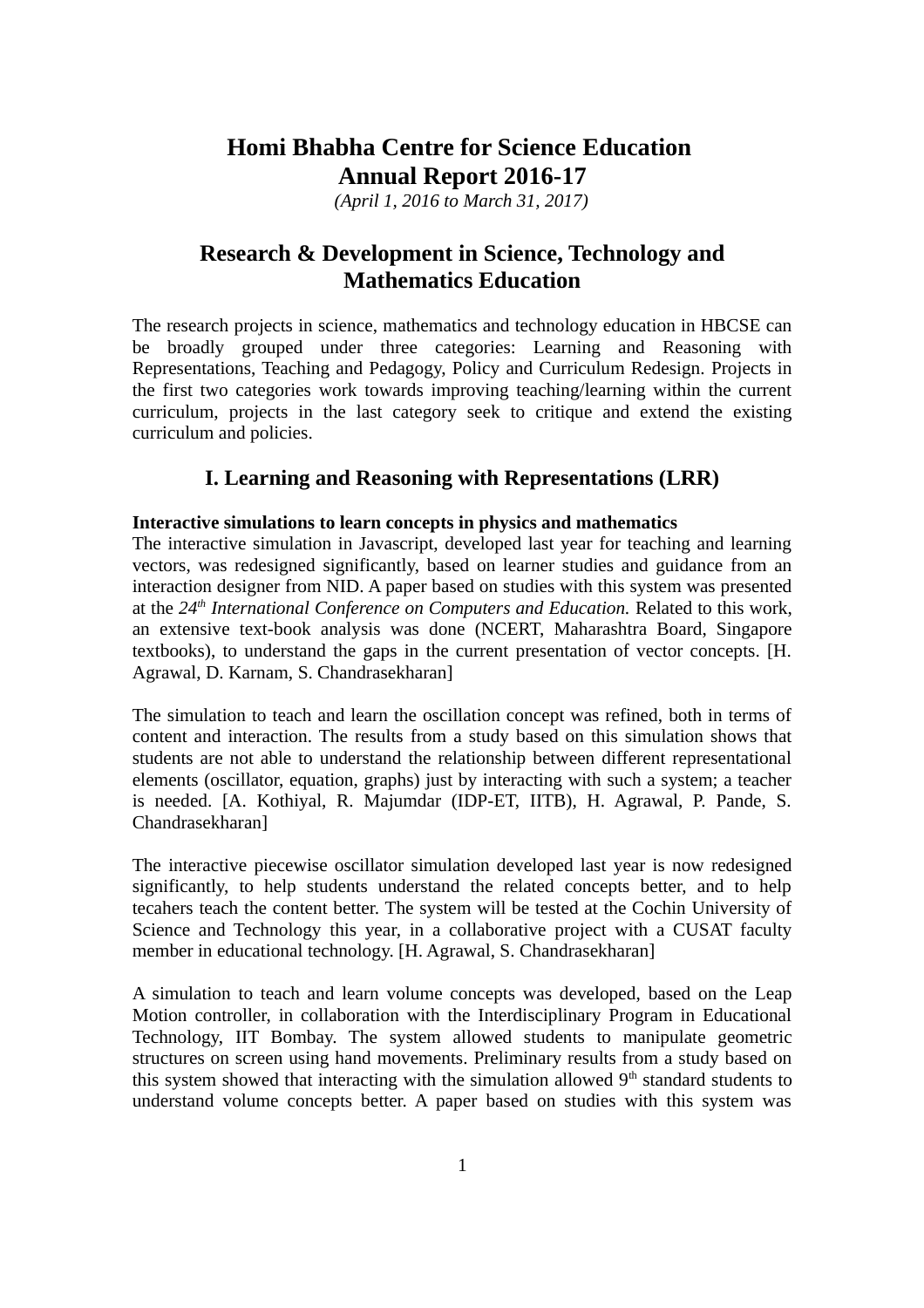presented at the *24th International Conference on Computers and Education*. [L. Ganesh, S. Narayana, P. Prasad, (IDP-ET, IITB), S. Chandrasekharan]

### **Science learning and visualization: Students with and without vision**

Students with visual impairments (SVI) are at a disadvantage while learning science and technology, due to an overemphasis on the visual mode in teaching. We tried to understand and enhance the school learning of SVI through activities, and explored the role of drawings as a means of externalization. The concept of atomic structure, as it has evolved through the theories of Dalton, Thomson, Rutherford and Bohr, was approached through multiple representations, such as verbal descriptions, 3D models and drawings. Before the intervention, alternative conceptions of SVIs were elicited. The alternative ideas of SVIs were found to be related to the shape, size and location of atoms. These were present in the analogies used by the students when talking about atoms. Interestingly, these conceptions were similar to those held by sighted students. The results were presented at an international conference in Kerala and have been submitted to an international journal. [A. Sharma, S. Chunawala]

#### **Instant sharing makes task more engaging in a computer-aided classroom**

A study on the impact of shared responses on developing number sense was investigated on a sample of 44 students, grouped into experimental and control group. An analysis of data collected for 50 sessions was conducted. The results of this study show that comparable learning happened in both the experimental and control groups, though the quality of learning, depth of understanding, sustained interest in arithmetic activities, attempting alternate strategies, etc., were significantly higher in the experimental group. A paper based on the work was accepted for presentation in *Computer Supported Collaborative Learning Conference* to be held in Pennsylvania in June 2017. [R. Shaikh, G. Nagarjuna, R. Katkam, Mrunal N, H. Agarwal, A. Dhakulkar]

# **Knowledge construction in an undergraduate biology lab**

A detailed cognitive-histographical and socio-cultural analysis of the evolution of two model systems in an engineered learning environment was conducted. The analysis first explicates the design principles underlying an experimental laboratory model and further describes the case studies that help illustrate, support and extend these design principles. The case studies pertain to the developmental trajectory of the model systems in the lab -- from the time of their introduction into the environment to the way understanding about them developed through chains of mediation. These studies also analyze the evolution and transformation of concepts, emergent research areas, models and values in relation to the affordances that act on the system, and how the new form of these components further seeds into the subsequent actions performed with and on the model system. The analysis done relates to, supports and extends contemporary ways of thinking about philosophy of biology and biological sciences. [S. Ghumre, G. Nagarjuna]

# **Using semantic reference set of linking words for concept mapping in biology**

Inspired by semantic network studies, we proposed additional conventions for choosing linking words and arrive at a reference set of semantically well-defined linking words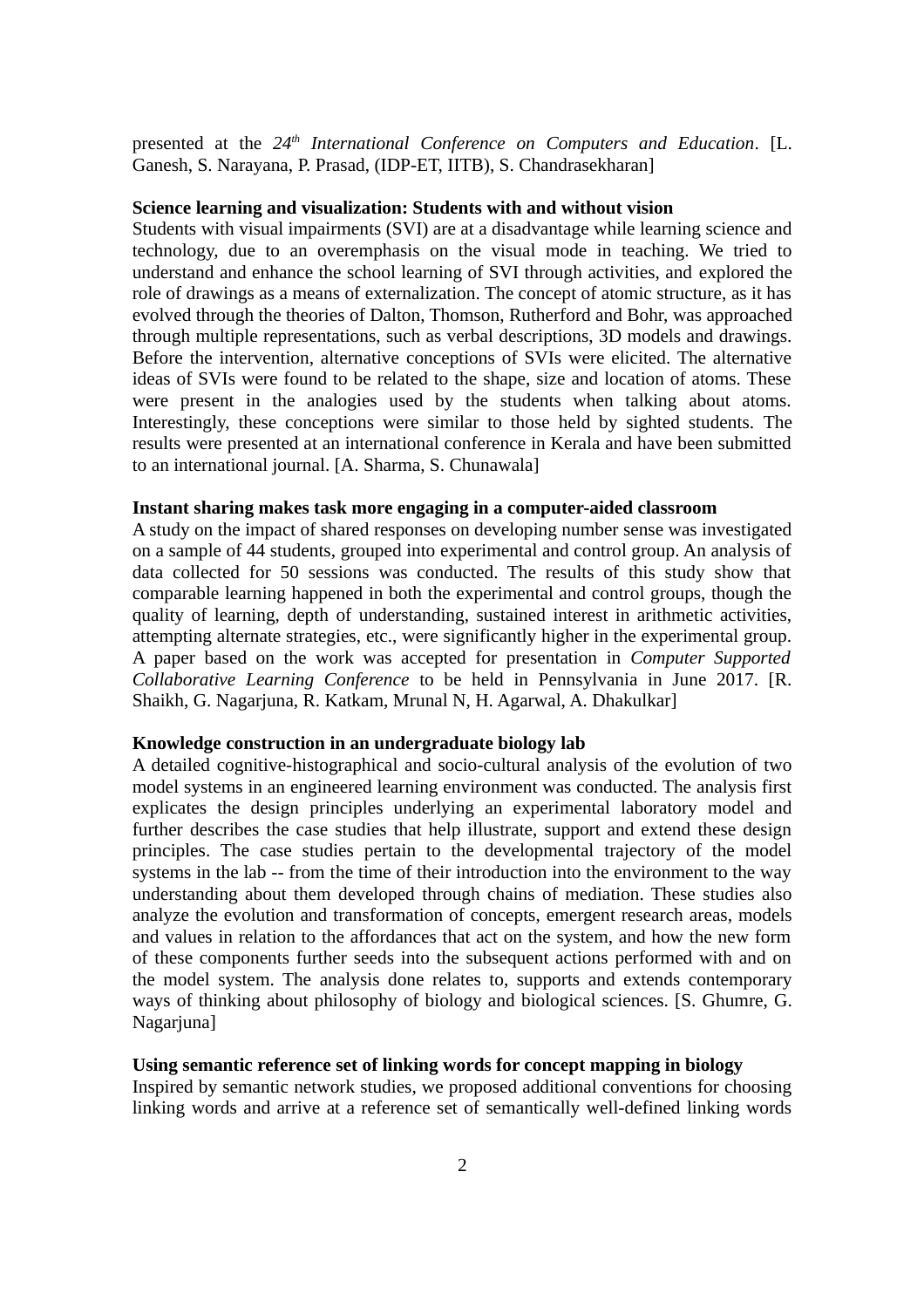drawn from the knowledge representation area of research in biology. We studied expert representations by content analysis of biology texts, at three levels of increasing subject complexity. This was followed by a comparison of the linking words used in these representations with the reference set. We found an increasing degree of proximity to the latter, indicating that experts tend to use more well-defined linking words. The work is published as a chapter in a book. [M. Kharatmal, G. Nagarjuna]

# **II. Teaching and Pedagogy**

### **Knowledge demands in teaching decimal numbers**

Elements of knowledge implicated in a teacher's practice was examined, in terms of responsiveness to student thinking, while teaching a specific mathematical topic as it changed over successive years. The study is based on an analysis of "paired episodes/ lessons", i.e., episodes/ lessons of classroom teaching of the same topic by a teacher over two consecutive years. The change in teaching decisions places different knowledge demands on the teacher in each year. We analysed the nature of knowledge demands posed on teachers, arising from interactions between the teacher's decisions, students' responses, and teacher's knowledge about students and mathematics. Such a principled analysis of knowledge demands helps in making sense of the complex pedagogical transformation of content during teaching of specific topics. [S. Takker, K. Subramaniam]

#### **Alternative conceptions regarding the first law of thermodynamics**

Activity-based modules were designed to address students' difficulties in understanding the first law of thermodynamics as applied to adiabatic and isothermal processes. One alternative conception identified was: since an adiabatic process corresponds to no exchange of heat, there is no change in temperature. An activity was developed to address this alternative conception, based on an analog of Joule's apparatus. In this task a stirrer is rotated not by falling weights but by a DC motor. The students observed that the temperature of the water increased as it was stirred. But the heat flow indicator showed no heat flow. The students realized that even if the net heat flow between water and surrounding was zero, the temperature of the water could be changed. This change in temperature is due to the change in the internal energy which was brought out by external work done on the water by the stirrer. [H. C. Pradhan, S. R. Pathare]

#### **NVM Participatory Action Research (PAR) project**

A long term participatory action research project with a neighbouring school, Nutan Vidya Mandir (NVM), is in its third year. The project aims to develop a model of participatory action research in school education. Its broad objectives are: understanding the teaching-learning process; preparing instructional materials (worksheets, handbooks/activity manuals); generating simple and inexpensive experiments designed to nurture resourcefulness, and teaching aids including audio-visual aids. This academic year, various activities, lesson plans and worksheets were designed by teachers and researchers together after discussion of subject content, pedagogy and possible resources. The activities and worksheets led to increased participation and questions from students. A month long summer camp was organised in May 2016 for grade 4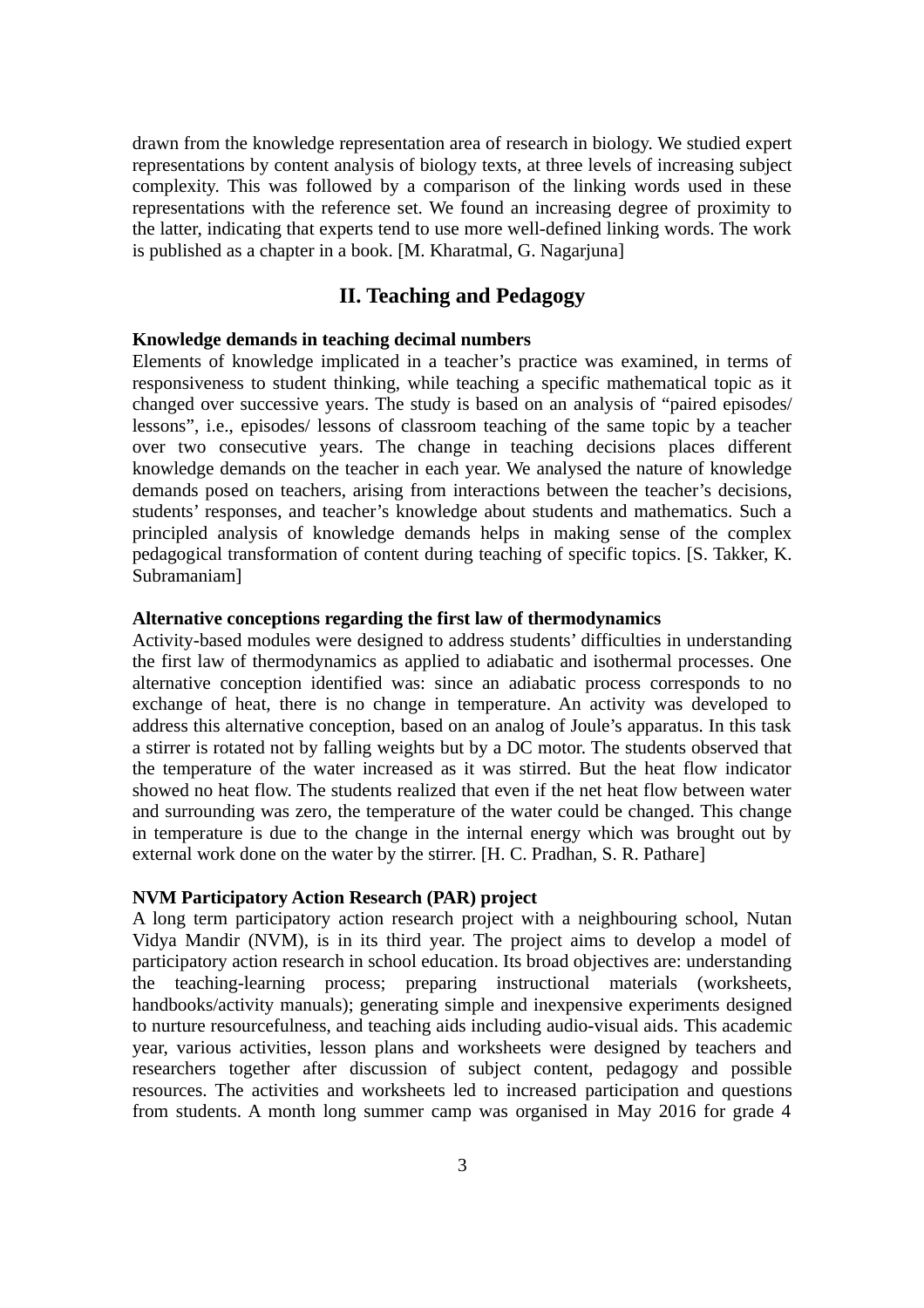students, where they were introduced to sessions on design and technology, language, creative writings and other activities. A visit of students from all 4 divisions (a *Bal Mahotsav*) was organised at HBCSE on March 22, 2017. In the *Bal Mahotsav*, students performed various cultural and entertainment shows, while some shows focused on environmental conservation. Teachers and SSRD team members demonstrated interesting science activities. [J. Ramadas, S. Chunawala, N. Deshmukh (Program Coordinator), S. Bhide, V. C. Sonawane, P. Navale, A. Muralidhar, K. Hambir, V. Pawar, T. Adangale, N. Sonawane, D. Gupta and Nutan Vidya Mandir's teachers S. Jadhav, N. Patil, K. Nagvekar, R. Pawar, R. Shinde]

### **Mathematics teachers' understanding of teaching algebraic identities**

Studies of student errors on algebraic identities, particularly equality and concepts around equality, report varied conception of the "=" sign and how that functions in students' understanding of other algebraic entities. We studied the pedagogy for algebraic identities, given that these are the equations where students are exposed to the idea of "always equal" for the first time. This study is part of a larger study on investigating teachers' knowledge to teach mathematics effectively, and presents six cases of teaching algebraic identities. These cases have been analyzed for mathematical explanations, use of representations, coherence with mathematical goals and described applications. We find that identities have become different mathematical entities in school algebra due to its preached pedagogy, and the explanations and representations used to introduce the concept are situated in the concept of algebraic identities through a pseudo—mathematical logic. A manuscript describing this result is submitted for publication. [S. Naik, Deborah Ball (University of Michigan), K. Subramaniam]

#### **Biology teaching based on history of science**

A project on improving undergraduate biology teaching was initiated in July 2016. One part of the project is to investigate processes and outcomes of incorporating the history of science (HOS) in the course content. Sixty students in their second year of B. Sc. in microbiology and biotechnology and three lecturers of a local college volunteered to participate in the study. Preliminary analysis of the written data is completed. In a related project, we have further administered the baseline test in three other degree colleges, whose cut-off marks for entrance span a wide range, and are working with more to gather data on a much larger number of students. We aim to investigate factors associated with their performance in the test. Analysis of the data from both projects is ongoing. [J. Vijapurkar, D. Gupta, A. Sawant, S. Patil, N. Bagban]

### **Pedagogy for introductory science**

An analysis of classroom interactions, to trace in detail the development of successful pedagogy of particularly difficult but essential concepts in introductory science was completed. A draft report of results has been prepared. [J. Vijapurkar, S. Patil, A. Sawant]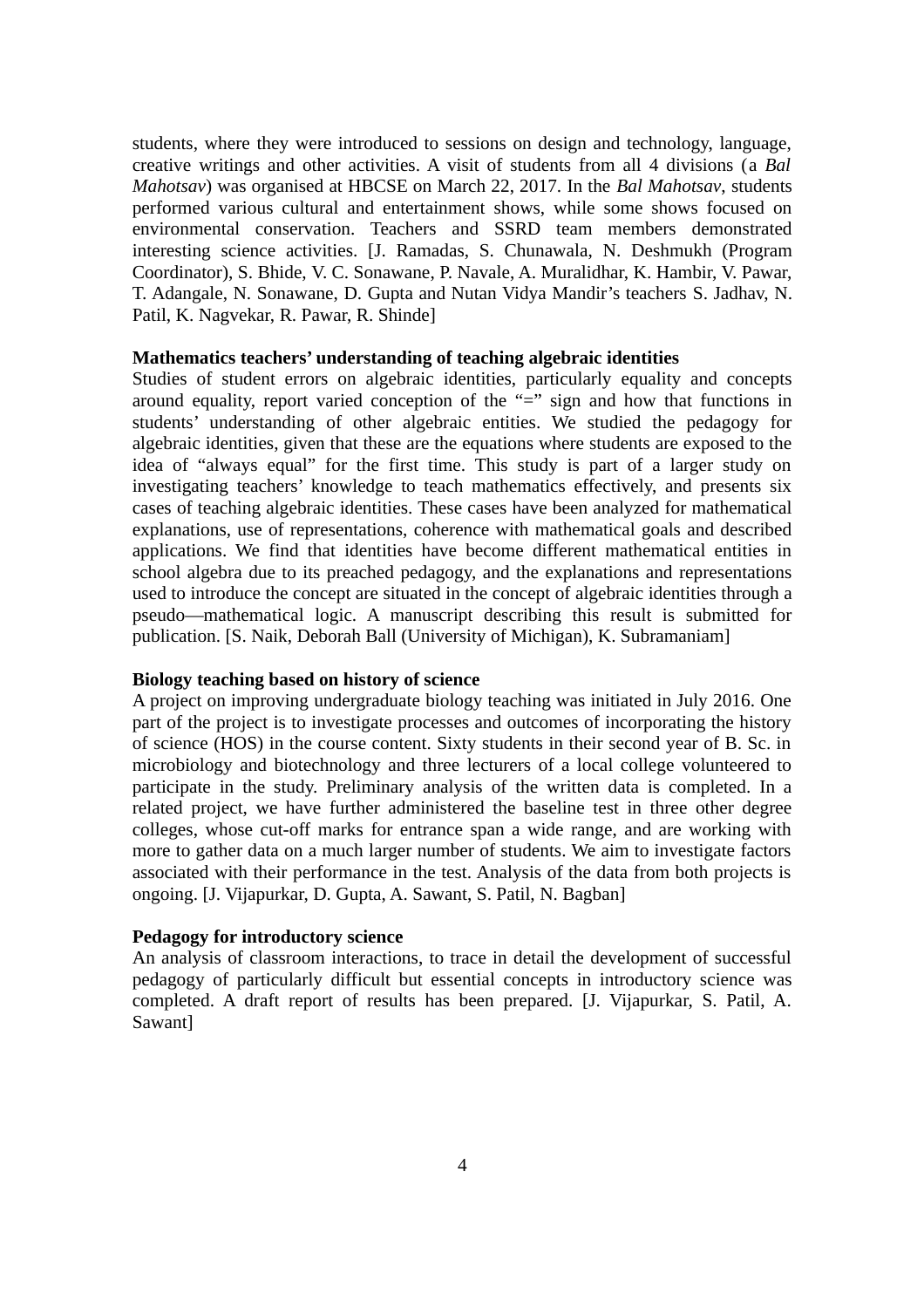# **III. Policy and Curriculum Redesign**

#### **Agriculture discourses in Indian school textbooks**

An analysis of discourses around agriculture in Kerala, as documented in 25 textbooks over a period of 120 years, was conducted. Textbook discourses corresponding to the major shifts in Indian agricultural sector during the Pre-Independence, Postindependence, Green Revolution, Environmental Movements, New Economic Policies, and Organic Farming Movement phases are identified and analysed, to understand how the social body of agriculture influences textbook discourses. The results show that school textbooks are greatly influenced by the changes in the social body of agriculture. Very recent textbooks are seen participating actively in the organic farming movement. They acknowledge the changing perspectives within the discourse of science, accepting its limitations, by which it once promoted soil-degrading, disease-causing high-input agriculture. An evolution from reductionist to holistic conceptions of Nature is seen underlining these changes. [R. Varkey, G. Nagarjuna]

### **Study of micro-hydro turbine design to inform engineering design education**

An interactive simulation to design microhydro turbines was tested with one rural innovator, one formally trained engineer and a few students (all involved in developing microhydro turbines), to understand the mental models used by each practitioner while developing microhydro turbines, and the role played by formal education in the design process. The data (simulation logs and verbal comments) are currently being analysed. [H. Agrawal, G. Date, S. Chandrasekharan]

### **Terrace farming in schools as a way to promote environment-oriented behavior**

A terrace farm has been set up in a suburban school in Mumbai, to understand how environment-oriented actions and behavior could be promoted among urban school students by introducing them to terrace farming. Preliminary results from the study shows that the farming practice has led to students becoming more closely engaged with environmental issues. The farm is very popular with students, parents and teachers, and there is demand for setting up similar farms in other schools. [D. Dutta, A. Muralidhar, S. Chandrasekharan]

# **Differences in problem identification and problem solving between adults and children**

Differences in problem identification and problem solving between adults and children was studied by analysing a range of innovations registered on the website of the National Innovation Foundation. Students and adults who submitted these innovative ideas had not received any design brief by an external agency and the range of problems they tackled were from diverse areas. Specific problems that were addressed by these two groups were categorised. We expected greater diversity in problems identified by students as compared to adults, because literature suggests that young children are very creative and this creativity is limited by external factors as children grow. Instead, we found a greater diversity in the problems tackled by adults. Besides, there were other qualitative differences in the kinds of problems identified by adults and children. Through this study we explored the possibility of judging creativity by identifying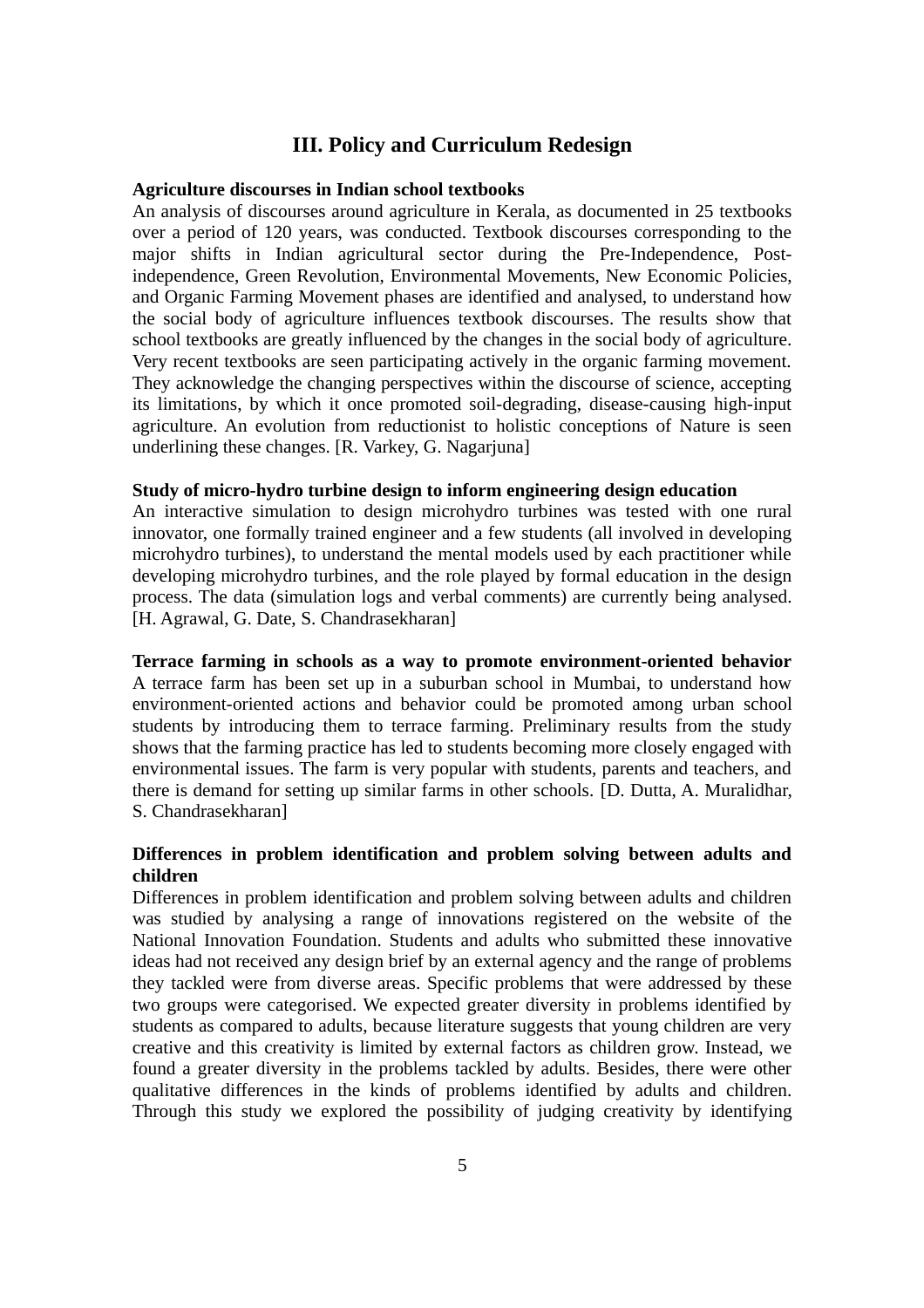diversity in large number of created artifacts. [S. Datt, S. Chunawala]

### **Creativity in science and technology**

A survey of 12 upper primary and secondary school science teachers, focused on teachers' view about the role of creativity in science, found that teachers identified science more with the context of justification, which is about proving and validating existing knowledge, rather than the context of discovery, which is about inventing new knowledge and artifacts. [S. Datt, M. Shah, S. Chunawala].

While literature on creativity defines it as any activity that leads to creation of novel and useful artifacts or ideas, a paper on the paradox of novelty and usefulness presented diverse and alternative perspectives of viewing creativity using various examples from history of technology. Both these studies were presented at the *International Conference for Creativity and Cognition in Art and Design*, 2017, NIMHANS and NID, in Bengaluru. [S. Datt]

### **Environmental studies and outdoor engagement**

Primary school students' engagements in outdoor activities within the context of environmental science over the past two years were analyzed. We found that being outdoors provided simple and relatable contexts for children's conversations, written/ drawing tasks, and enabled the introduction and discussion of topics while also creating opportunities for learning through avenues that might not come up during conventional indoor teaching. In these engagements, students had opportunities to connect with various aspects of both the natural and social worlds. Students showed creativity, persistence (on task) and independence during outdoor tasks. Broadly, instances observed indicated emotional and agentic dimensions of student engagement. The study was presented at the *International Organization of Science and Technology Education (IOSTE) Symposium* at Braga, Portugal in July 2016. [S. Bhide, S. Chunawala]

#### **Exploring the possibility of transformative science education**

Intensive workshops were conducted with two groups of class IX students to elicit their understanding of various aspects of waste, health and development. While both the groups had similar socio-economic status, one of the cohorts lived in the close vicinity of Asia's largest dumping ground, and bear direct consequences of various social and environmental effects of the dumping. Preliminary analysis of the workshop data shows that students do not have adequate understanding of the subject matter. They tend to invoke traditional wisdom, everyday experiences and religious beliefs to talk about technical as well as political issues. The literature on "funds of knowledge" shows that these experiences, beliefs and wisdom hold ample opportunities for building a transformative discourse. Through further analysis, we hope to point out the scope for transformative education and collective action. [H. Srivastava]

# **Science communication, media and scientific literacy**

Modules were designed for developing critical thinking and communication in primary school students and teachers, using media articles. Workshops were conducted for two target audiences; students (9-10 year old) and teachers (primary and high school).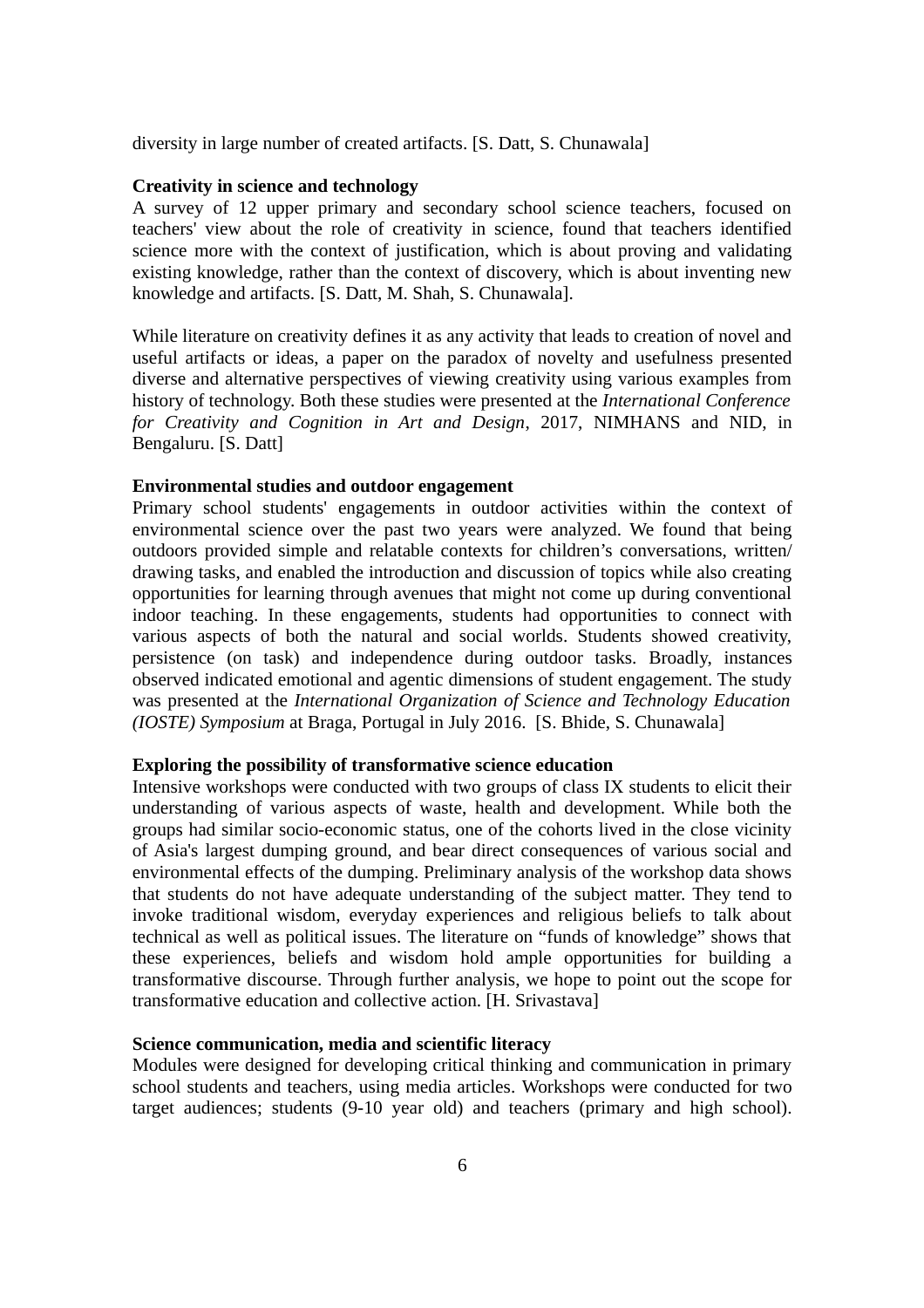Students' workshop aimed to facilitate early steps towards development of scientific literacy, particularly to convey the importance of evidence and critical reasoning in decision making. With teachers, we explored the possibility of using mass media (eg, science- related newspaper articles) to promote scientific literacy as well as the learning of subject content in science classrooms. Some reasons cited by teachers for using such articles were: for extra information, for raising social issues, to generate awareness, to facilitate debate, to promote environmental values, to link concepts between different science topics, etc. [S. Bhide, A. Muralidhar, S. Chunawala]

### **Exploring ableism in mathematics education**

A series of mathematics lessons was conducted at a school for blind children. Analysis of data from teaching-learning sessions with visually challenged students learning mathematics, from the perspective of a critique of ableism, reveals that the exclusion of certain groups of people from mathematics education is not a didactic or pedagogical issue, but a symptom of, and consequently a window into, the internal contradictions of mathematics education as a whole. [R. D'Souza]

# **Material and Curriculum Development**

# **Collaboration with state government agencies**

# *The Maharashtra Rajya Vishwakosh Nirmiti Mandal, Mumbai*

The collaboration of Maharashtra Rajya Vishwakosh Nirmiti Mandal (a body of State Government of Maharashtra) and HBCSE is on going. During the period of this report, the editorial committee of the Kumar Vishwakosh worked on Vol. 3 which consists of about 250 articles. The text of Vol. 3 is about 95% complete. The Vishwakosh Mandal is working on the development of web version. Nine meetings, each spanning 5 days were held during this period to finalize the articles [H. C. Pradhan, V. D. Lale, A. Ajgaonkar and Editorial Committee, Kumar Vishwakosh].

#### **Homi Bhabha Curriculum for Primary Science ('Small Science')**

Implementation of the Homi Bhabha Curriculum for Primary Science ('Small Science') was followed up in three schools in and around Chennai. Teachers in these schools were supported to analyse, reflect on, document and share their classroom experiences, and to survey and document the flora and fauna in their school environment in a blog. The 'Small Science' website was migrated to a WordPress platform to http://smallscience.hbcse.tifr.res.in/ in which the teachers' blogs feature in the section 'View from the Classroom'. [J. Ramadas]

#### **Mathematics resources for schools**

The Class 1 textbook 'Maths for every child' developed by HBCSE has been translated to Hindi and is in press. New activities and worksheets like worksheet on PCK to teach geometry, L-game, Efficient cut have been added to the laboratory display and these are also available at the mathematics education website as digital resources (http://mathedu.hbcse.tifr.res.in/resources/). A manual on origami activities with pedagogical hints has been developed and is available in print and digital format. [H. Raval, E. Shokeen, T. Khan, S. Naik]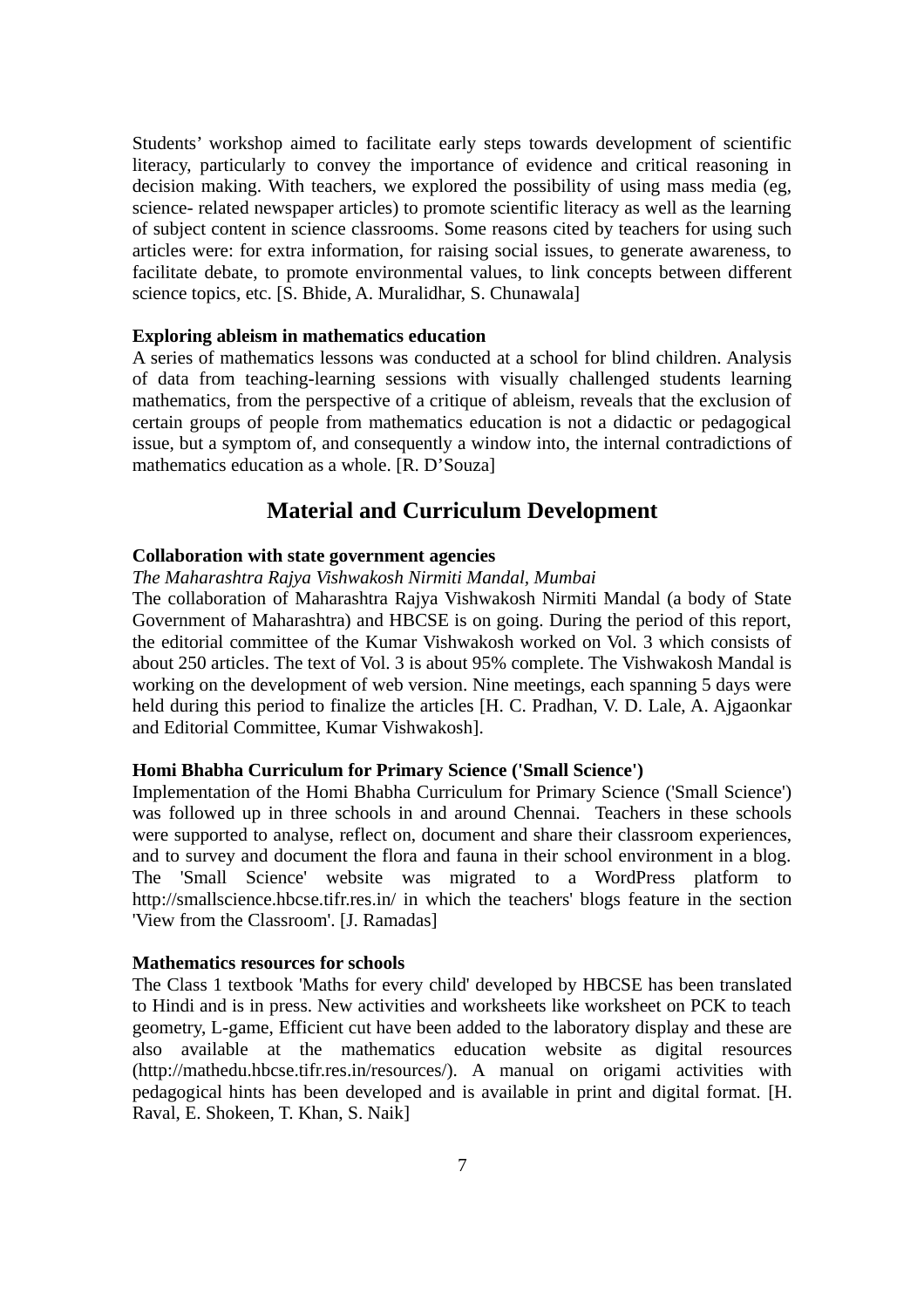### *Consultancy*

A collaboration with the mathematics education team from Connected Learning Initiatives (CLIx), TISS has led to development of a learning unit and teacher handbook on teaching proportional reasoning to grade 9 students. These resources include 4 units on proportional reasoning that involve digital as well as hands-on resources and are being implemented in schools in four states -- Chhattisgarh, Telangana, Mizoram, and Rajasthan. The handbook, TPD material and student units all will be made available as open source materials after one year of the project. [S. Naik, K. Subramaniam]

#### **Gnowledge lab**

The field work and development activities of the Gnowledge laboratory attained momentum during this period. The team was involved in two major national projects: 1. National Repository of Open Educational Resources (NROER) funded by MHRD through Central Institute of Educational Technology, NCERT, New Delhi, and 2. Connected Learning Initiative (CLIx) a multi-partner project funded by Tata Trusts and coordinated by Tata Institute of Social Sciences.

An online course developed for school students, 'Invitation to Connected Learning Environment (i2c)' was deployed in the field through numerous workshops conducted in three different states. The course was developed in three languages, English, Hindi and Telugu and in collaboration with the CLIx team, was implemented in about 200 schools where about 300 teachers were trained as well as about 35 technical field support personnel. The successful run of this online course using the GStudio server led to the use of GStudio for courses developed by other partners of CLIx. As a result it has transformed into CLIx Course Platform for all courses. This process and the collaboration with the Office of the Digital Learning at MIT Boston, which is a core partner of the CLIx project, has led to an agreement that the MIT team will develop Open Assessment Tool for authoring questions as well as Open Assessment Player to administer them. These components were successfully integrated with GStudio environment using an open standard interface called DLKIT (Digital Learning Kit) which is a Python binding for OSID (Open Service Interface Definitions). MIT provided the DLKIT and test cases supporting the integration process. These developments have provided GStudio the ability to embed assessments and generate analytics to track learners performance. During this period team members from HBCSE and MIT visited each other's labs for face to face coordination and made regular conference calls to constantly update the platform [https://clixplatform.tiss.edu/,](https://clixplatform.tiss.edu/) and the code is published at<https://github.com/gnowledge/gstudio>as a DLKIT branch.

The National Repository for Open Educational Resources (NROER) which was developed and deployed by the gnowledge lab is arguably the largest curated OER repository of the country. The repository published about 7000 resources and the number is constantly increasing every month. The platform is published at [http://nroer.gov.in/.](http://nroer.gov.in/)

A significant technical innovation achieved during this period was the development of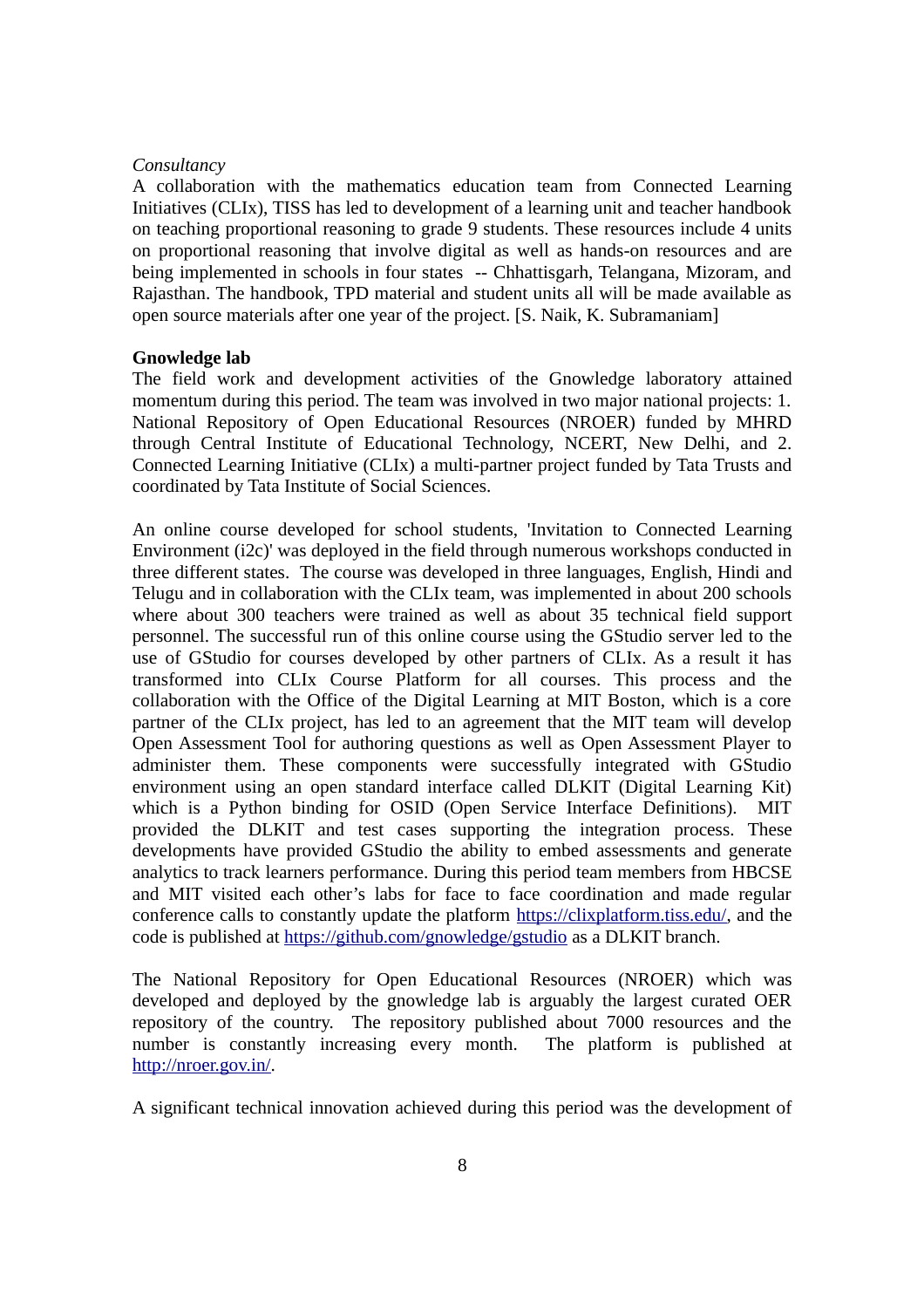an installer packaged into an USB pen drive that includes GStudio, NROER, offline version of Khan Academy, PHET simulations and several educational tools. A cutting edge technology called docker was used which was developed using a data center grade GNU/Linux distribution called Core Linux. This helped populate a single machine as host to multiple servers. Using this technology a model installation of school servers was created on a 32GB pendrive (that holds some of the data and a few core docker containers). The technology makes it possible to not only install a cluster of servers using a single pendrive, but also the server can generate the installer into a USB pendrive. This bootstrapping model is a boon to resource-constrained schools of the country. Since all the resources are pre-packaged as containers these could be distributed and an 'Internet-like' environment created in schools without Internet. This model is called the ABCD MOOCs, Activity Based Collaborative Distributed Massive Open Online Courses. [G. Nagarjuna, S. Shende, U. Shah; and A. Dhakulkar, M. Nachankar, K. Aitawdekar, R. Katkam, S. Bharswadkar, Keerthi K. R. D. from TISS, along with the CLIx technology team at TISS and NROER team at CIET Delhi]

### **Collaborative Undergraduate Biology Education**

The CUBE initiative continues to receive encouraging feedback from various quarters as larger numbers of students and teachers are joining the project from various places across the country. New ideas and model organisms have also entered the engagement. As a group cognition project that uses new media to sustain dialogues among participating students and teachers, durable engagement was witnessed through the year. Over 2000 members from different parts of the country are on groups that are included in mailing lists, Facebook, WhatsApp and Telegram groups, of which we estimate about 40 are teachers.

The CUBE lab at HBCSE has turned into an incubation hub for not only a number of model organisms, but also for budding scientists. The lab at any point can provide model organisms like Drosophila, Daphnia/Moina, Rotifers, soil microbes, Earthworm, Snail, Hydra and C. Elegans. The team has successfully bred Cardamine hersuta, as a replacement model for Arabidopsis. Through these model organisms, not only are topics in biology education discussed with students and teachers but also frontier areas of research. Some of the topics engaged in include regeneration studies, cell signalling, stem cell research, epigenetics, biochemistry, behavioural studies, neurobiology, instrumentation, bio statistics, phenology studies, biorythmic pattern, and others.

Unlike other sophisticated biology labs, innovation is focussed on ensuring that the organisms can be maintained with resources available in any school/college lab. For example, Chloro-Hydra is maintained in dechlorinated water with the hydrophytic plant Chlorella occasionally fed with a fresh water flea (Daphnia) in place of marine arthropod, thus reducing the need for constant attention. The innovation of robust model organisms that could survive in school/college labs in Indian weather conditions and resources constrained by limited schools and colleges budgets has become an important feature of the CUBE project. Eventually this could be a solution to the formalin preserved specimens of dead animals and plants that have defined how a biology lab has appeared in decades.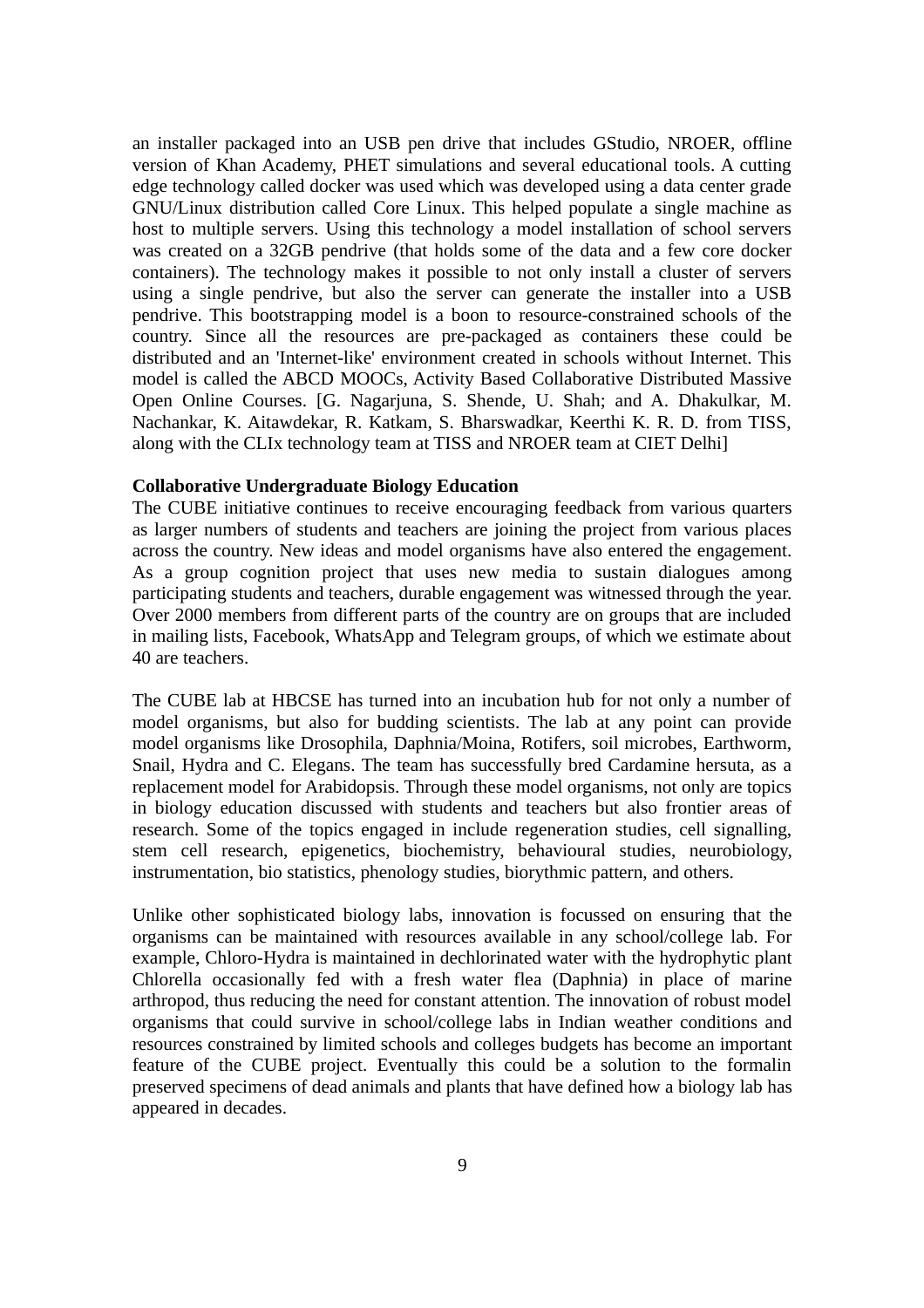A notable theme that was introduced in CUBE conferences is the report of goof-ups and not merely success stories of a research study. We use failures (which may happen often) as occasions to reflect, reason and remedy. Two meets held during this year celebrated goof-ups. A research meet was organized exclusively focusing on the theme of goof-ups in science. About 70 participants, that included school and college students as well as teachers from Mumbai, Delhi, Gujarat, Kerala, participated in the workshop.

In a nation-wide CUBE Citizen Science program, phenological study of Mango tree is being carried out since January 2017. Cubists from all over the country shared pictures, locations and descriptions on social media. The objective of this activity is to study the effect of latitude on the variations in flowering and fruiting in the Indian subcontinent. Eventually this pilot study will be integrated with the upcoming portal for citizen science and mobile apps, which are under development.

The use of indelible ink applied on a finger after participating in the voting process was used by the cubists from across the country in nail growth studies, as a model for regeneration and growth. A simple instrument using graph paper was developed for recording nail growth. Varied results were recorded such as age and gender differences in nail growth.

The CUBE team was invited by the Department of Biotechnology, Government of India to participate in their BLIS (Biotech Laboratories in Senior Secondary Schools) project in the North Eastern States aimed at encouraging young students in biology. True to the spirit of CUBE, attempts were made to promote the doing of biotechnology in a jugaad way and yet preserve the rigor of inquiry by extracting DNA using substances and chemicals available in a kitchen. The participants were expected to record and edit a video of their activities. About 16 groups, involving collaborators from one of the North Eastern school/college and other states conducted the activity of DNA extraction from banana, tomato, onion, and documented the process via videos. All the clips were reviewed using the new media tools and finally uploaded on CUBE's MetaStudio website. [Nagarjuna G., M. C. Arunan, R. Thengodkar, S. Ghumre, M. Kharatmal, J. Advani, V. Sawant, A. Gavande, M. Gaikwad]

#### **Development of POGIL instructional material in organic chemistry**

A project aimed at development of Process Oriented Guided Inquiry Learning (POGIL) instructional material for undergraduate organic chemistry has been going on at HBCSE since August 2015. This project is in collaboration with teachers from colleges of Mumbai and Pune and with Prof. Kelly Butler from Chestnut Hill College, Philadelphia, USA. This year, activity sheets related to structure and bonding, formal charge, intermolecular forces were developed further. Some of these activities were tested in classrooms for feedback from students attending NIUS camp at HBCSE in December 2016. These inputs were used to standardize the developed activity sheets and material is being developed on topics like hybridisation, resonance, dipole moment, etc. Several teachers from various colleges are participating in the project: G. Carnerio (Sophia college), S. Kale (Garware College, Pune), T. Parulekar (SIWS college), L. Ravishankar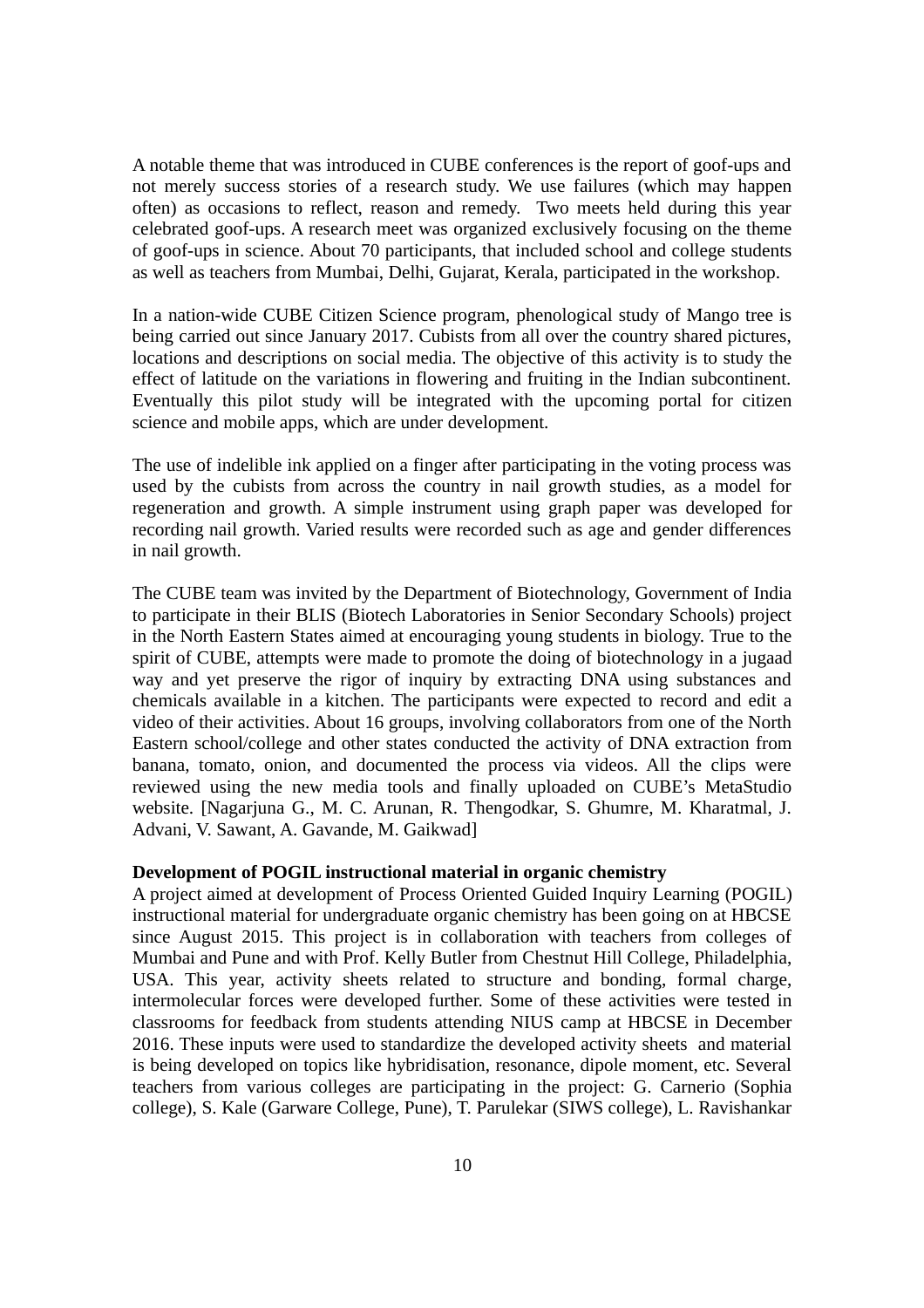(Vaze college), G. Shaikh (St. Xavier's college) and G. Shridhar (Menon college) [S. Ladage]

#### **National E-Hindi workshop**

HBCSE organized a 3-day national workshop on Development of Educational Ematerials in Hindi during November 12-14, 2016 at Allahabad under the auspices of Vigyan Parishad Prayag. This workshop is an important biennial program of the Centre and the 5th event in the series. The aim of the program is to develop educational electronic contents in science and mathematics for the Hindi medium students of secondary and higher secondary level in the country. Forty experts and 50 students participated in the program. Students were from Class 9 to Class 12, and were from different schools and colleges of the city of Allahabad [K. K. Mishra, Coordinator]

#### **Digital educational materials**

The e-learning portal in Hindi (http://ehindi.hbcse.tifr.res.in) was upgraded by addition of a variety of educational materials. The Web version of the expository science presentations of HBCSE's fifth national e-Hindi workshop was also developed. The portal has a variety of curricular, co-curricular, as well as popular science materials that include expository science presentations, books, lectures, magazines, articles, reports, miniglossaries and documentary in digital form. [K. K. Mishra, K. Sinha, D. Mishra, A. Sankhwar, R. Nichat]

# **Olympiads and Related Activities**

The Olympiad programmes in Astronomy, Biology, Chemistry, Junior Science, Mathematics and Physics in India continued to flourish in 2016-2017 thanks to the dedicated hard work of the HBCSE Olympiad cell members, the teacher associations and many resource persons from across the nation. The programme continued to provide a benchmark for high achievement in science and mathematics at the secondary, higher secondary and, by extension, even at the undergraduate level in the country. Out of the 35 students who represented India in the International Olympiads, 13 won gold medals, 13 silver, 7 bronze and 1 honourable mention. All the students in the science subjects returned with either a gold or a silver medal. Over 200 of the best students from across the nation were given experimental and theoretical training.

The Olympiad programme has provided a platform for school, college and university teachers as well as researchers in esteemed institutions to meet and interact with each other. Nearly 300 teachers and researchers attended resource generation and exposure camps held at HBCSE. Members of the Olympiad programme were involved in designing conceptual and challenging problems, developing novel experiments, actively participating in book writing for Olympiads, national and state bodies, participating in several national assessment committees [KVPY (DST), NEST (DAE), NTSE (NCERT), etc.], thus extending the fruits of the Olympiad programme to different layers of the national education scene. They have also contributed to research articles in peerreviewed technical journals.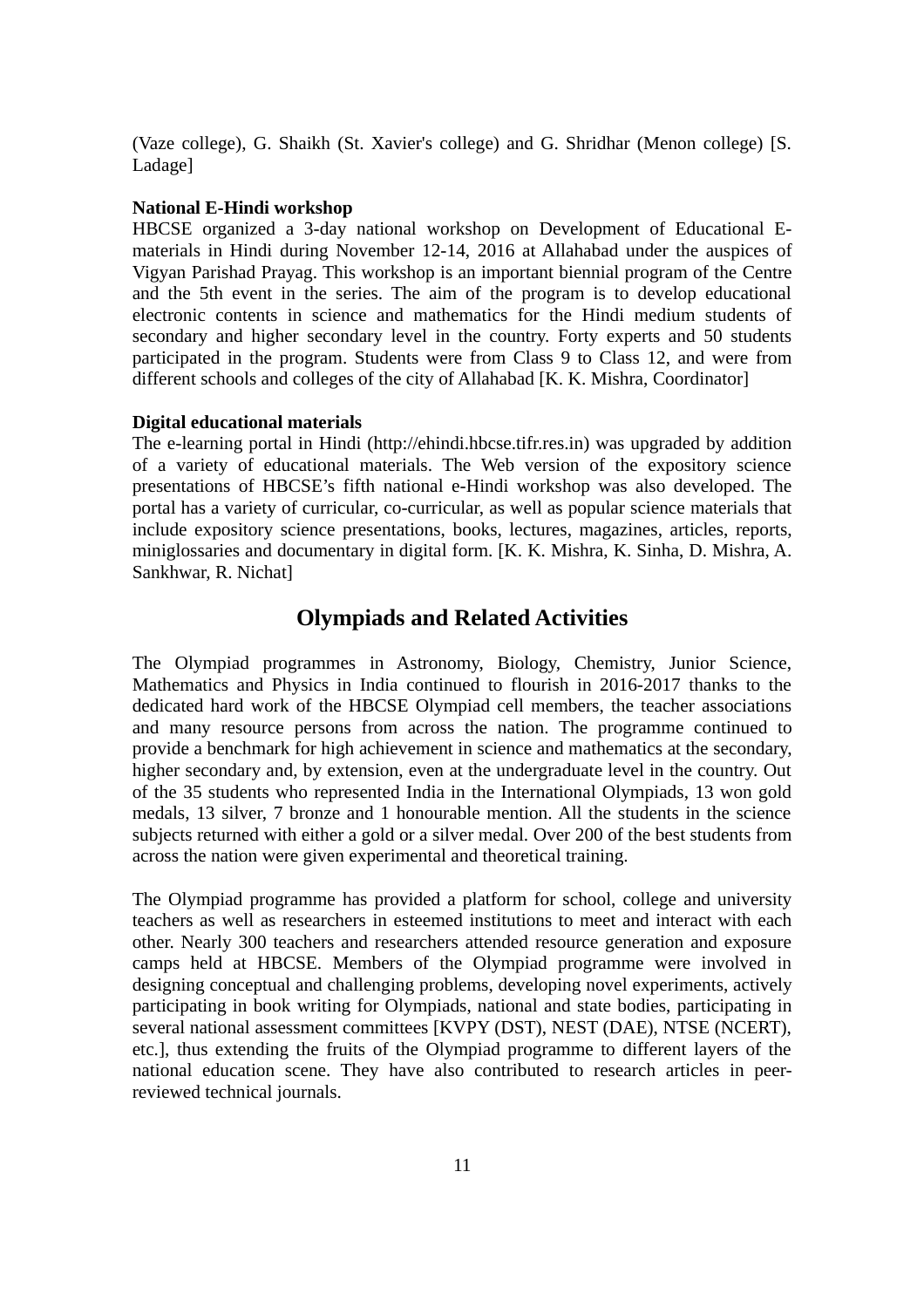The Olympiad selection procedure in all the subjects (astronomy, biology, chemistry, junior science, mathematics and physics) followed the standardized routine. The first level tests in science subjects (the National Standard Examinations, NSEs) were held in November, 2016 at 1328 centres spread all over the country. These were conducted by the Indian Association of Physics Teachers (IAPT), with the assistance of Association of Chemistry Teachers (ACT) and Association of Teachers in Biological Sciences (ATBS). The NSEs had mainly objective type questions. The participation in the NSEs for the year 2016-17 was as follows: 16220 in Astronomy, 20050 in Biology, 41396 in Chemistry, 32110 in Junior Science, and 44174 in Physics. This amounts to an average increase of 20% in all subjects over last year, except Junior Science. The second level examination, the Indian National (Astronomy / Biology / Chemistry / Junior Science / Physics) Olympiad Examinations (INAO, INBO, INChO, INJSO and INPhO, respectively) were conducted by HBCSE at 18 centres nationwide. These tests had subjective problems, and were of high difficulty level, somewhat comparable to the international Olympiads. The top performers in NSE, numbering between 300 and 630 in each subject, participated in these examinations. In the next phase of selection, about 35 students in each subject were invited for Orientation-Cum-Selection Camps (OCSC) at HBCSE. Students (from the previous cycle, during the period of report) appeared for several theoretical and experimental tests in these camps, leading to the selection of Indian teams for the international Olympiads.

In mathematics the first stage (Regional Mathematical Olympiad) was organized regionally and the second stage (Indian National Mathematical Olympiad) was organized by HBCSE and both stages had subjective questions. The selected teams for international Olympiads went through two weeks of Pre-Departure Camp (PDC) at HBCSE.

The Indian National Olympiad exams were organized during January 2017. The number of students selected were as follows: 314 students in Biology, 349 students in Physics, 373 students in Chemistry, 310 students in Junior Science, 531 students in Astronomy and 900 students in Mathematics. The number of students selected for Orientation-cum-Selection Camps (OCSC) were as follows: 36 students in Biology, 42 students in Physics, 38 students in Chemistry, 35 students in Junior Science and 48 students in Mathematics. The OCSCs were organized during April-June 2016 and were attended by: 24 students in Biology, 34 students in Physics, 19 students in Chemistry, 29 students in Junior Science and 48 students in Mathematics.

# **10th International Olympiad on Astronomy and Astrophysics**

The 10<sup>th</sup> International Olympiad on Astronomy and Astrophysics (IOAA) was hosted by NISER in Bhubaneswar between 9 and 19 December, 2016. The entire academic preparation over more than a year was led and hosted by the Astronomy Cell of HBCSE, and during the event, HBCSE members were involved in key roles in the execution of the academic programme as well as practical organisation of the event. A. Sule was overall co-convener for the event and A. Mazumdar was the chair of the academic committee for  $10<sup>th</sup>$  IOAA, M. N. Vahia (DAA, TIFR) chaired the international board meetings during the event. A. Mazumdar, A. Sule and P. Ranadive were involved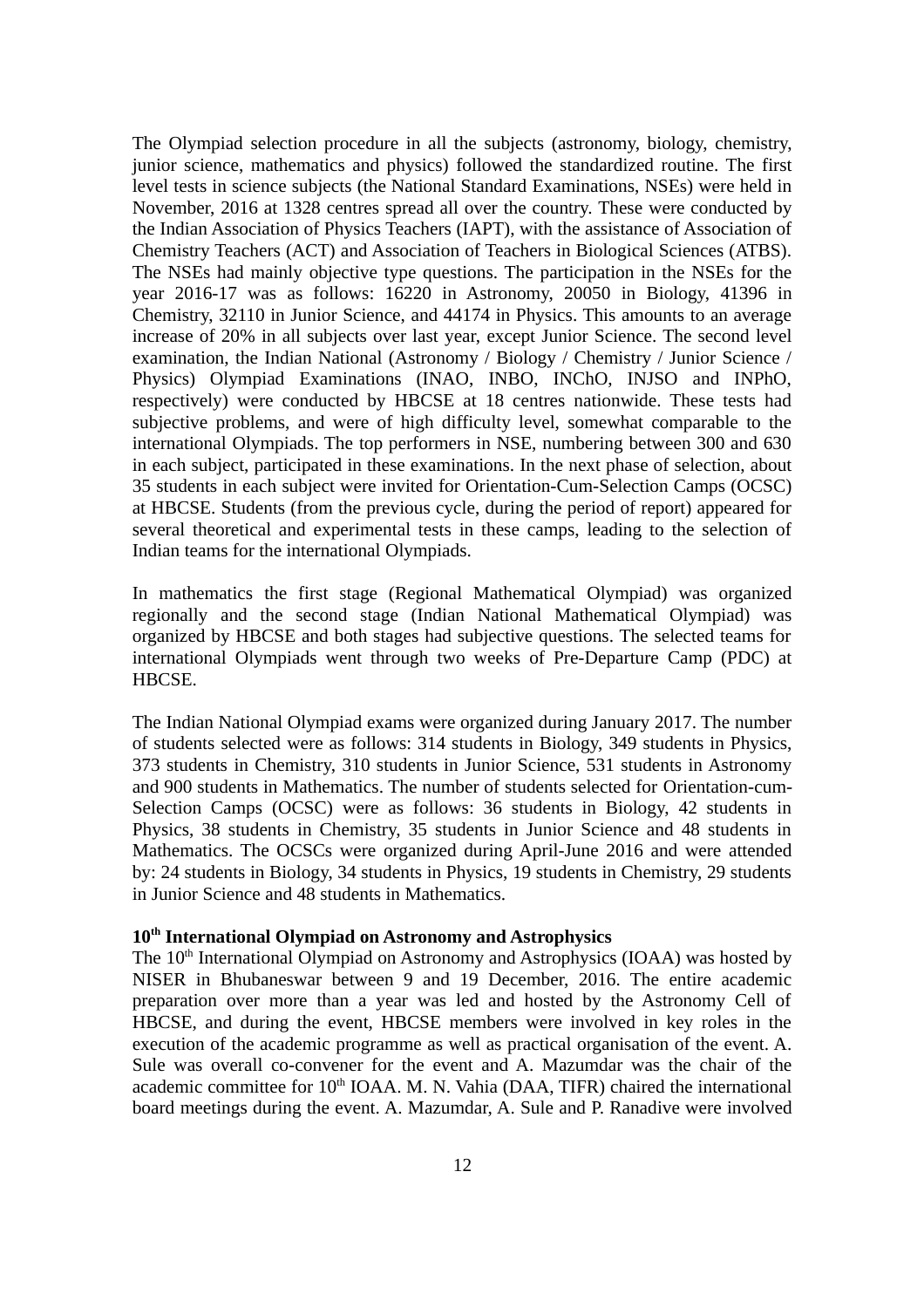in major roles for over a year in question setting as members of the academic committee. S. R. Pathare, K. Raodeo and V. Kurmude participated as graders during the event. In addition, A. Sule, S. Amin and V. Ghanekar took key organisational responsibilities before and during the event. A total of 221 students and 113 mentors from 43 different countries participated in the event. About 70 teachers, researchers and undergraduate students from all over India were involved in the academic programme.

### **Orientation – cum – Selection Camps (OCSC)**

#### **Astronomy**

Since HBCSE members were involved in the organisation of the International Olympiad on Astronomy and Astrophysics (IOAA) in 2016, the responsibility of OCSC and PDC in Astronomy was handed over to UM-DAE Centre for Excellence in Basic Sciences, Mumbai for this year.

#### **Biology**

The Biology Olympiad Cell conducted OCSC during June 1 - 10, 2016 and the PDC for the Indian Team in 1- 14 July, 2016. Problem solving sessions in cell biology, plant sciences, animal sciences, genetics & evolution, ecology and ethology were conducted. Lab orientations and tests in the four lab areas namely plant anatomy & physiology, animal anatomy, systematics & evolution, microbiology and biochemistry, molecular & cell biology were conducted during this camp. The four-member team to represent India at the international Olympiad was selected on the basis of two theoretical tests and four experimental tests during the camp. The four member Indian team at the  $27<sup>th</sup>$ International Biology Olympiad held at Hanoi, Vietnam from July 16-24, 2016 won one gold and three silver medals. R. R. Vartak (HBCSE), D. Shah (Maharaja Sayajirao University of Baroda) were the team leaders while A. Ronad (HBCSE) and V. Ghanekar (HBCSE) were the scientific observers. [R. R. Vartak, A. Ronad, V. Ghanekar]

#### **Chemistry**

The Chemistry Olympiad Cell conducted OCSC during April 13 - 22, 2016 and the PDC for the Indian team in June 2016. Thirty eight students were selected for the camp out of which 19 students attended the camp. The theoretical sessions at OCSC 2016 were related to chemical thermodynamics, spectroscopy, chemical kinetics, phase equilibria, biochemistry and fluorescence. The theoretical examinations at the camp were related to chemical kinetics, aromaticity in organic compounds, thermodynamics and metallurgy, estimation of calcium and magnesium in a sample, chemistry of phosphorus, chemistry of aldehydes and ketones, chemistry of aluminium and colligative properties of water.

The experiments that were developed and standardized for experimental examinations at OCSC 2016 covered the following areas:

- 1. Analysis of oxalate and oxalic acid content of a given sample
- 2. Synthesis of chalcone derivative (2–benzoyl–3–phenyloxirane)
- 3. Kinetic study of the acid catalyzed reaction between acetone and iodine in aqueous solution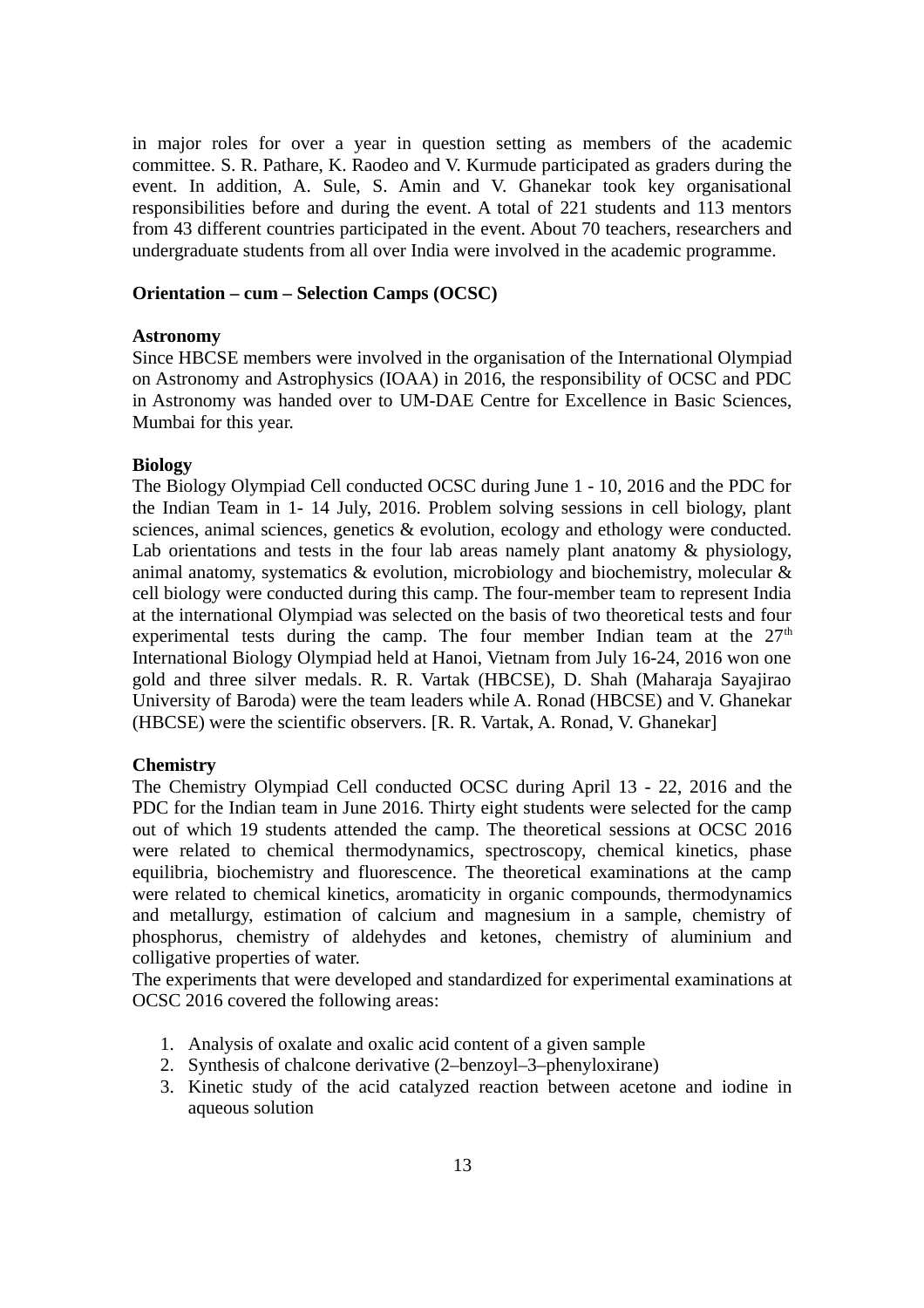- 4. Identification of inorganic compounds by qualitative analysis
- 5. Synthesis of a 2, 4-dinitrophenylhydrazones and its characterization
- 6. Synthesis and analysis of a double salt of Fe (III) and Zn (II) ions

Based on the performances in the tests held during the camp, 4 students were selected to represent India at the international Olympiad. A. A. Natu (IISER, Pune) was the chief guest for the OCSC valedictory function. The four member Indian chemistry team at the  $48<sup>th</sup>$  International Chemistry Olympiad held at Tbilisi, Georgia from July 23 to August 1, 2016 won two gold medals and two silver medals. A. A. Natu (IISER, Pune) and A. Kumbhar (University of Pune) were the team leaders and A. Dutta (IIT, Mumbai) and A. Gupta (HBCSE) were the scientific observers.

# **Junior Science**

The Junior Science Cell conducted OCSC during May 5 - 22, 2016 and the PDC for the Indian team was held from November 23 to December 1 2016. Twenty nine students attended the OCSC. The camp consisted of around 30 lectures and 22 experimental sessions in advanced topics in biology, chemistry and physics at the class X level. Problems of high standard were set for theoretical and practical exams. A. Kakodkar, (Chairperson, Rajiv Gandhi Science & Technology Commission) was the chief guest for the OCSC valedictory function.

On the basis of camp performance, a team of 6 students was selected for the international event. The Indian team at the  $13<sup>th</sup>$  International Junior Science Olympiad held at Bali, Indonesia from December 3 to 10, 2016 won five gold and one silver medal. P. K. Burma (University of Delhi), A. K. Rajarajan (BARC, Mumbai) and D. V. Prabhu (Retd. Wilson College) were the team leaders.

# **Physics**

The Physics Olympiad Cell conducted OCSC during May 24 to June 6, 2016 and the PDC for the Indian Team was from June 27 to July 10, 2016. Thirty four students attended the OCSC. Lectures were taken on advanced topics such as special relativity and quantum physics. Theoretical problems in the test included topics such as the Yukawa potential, Landau theory of phase transition, Bohr model and Weizsaker's optical fiber. The experimental component included:

- 1. Coupled torsion pendulum: A coupled torsion pendulum system is studied by observing its normal modes of vibration. The experiment gives a simple arrangement of coupled pendulum system which is suitable for the undergraduate laboratories. The experiment covers different aspect of the coupled systems such as normal modes of vibration, coupling constant between two oscillating systems.
- 2. Refractive index of prism using laser: In this experiment, the angle of prism and refractive index of the material of the prism using a laser pointer were determined. Various methods like minimum deviation method, critical angle method, Brewster's law method were used in the determination of the refractive index.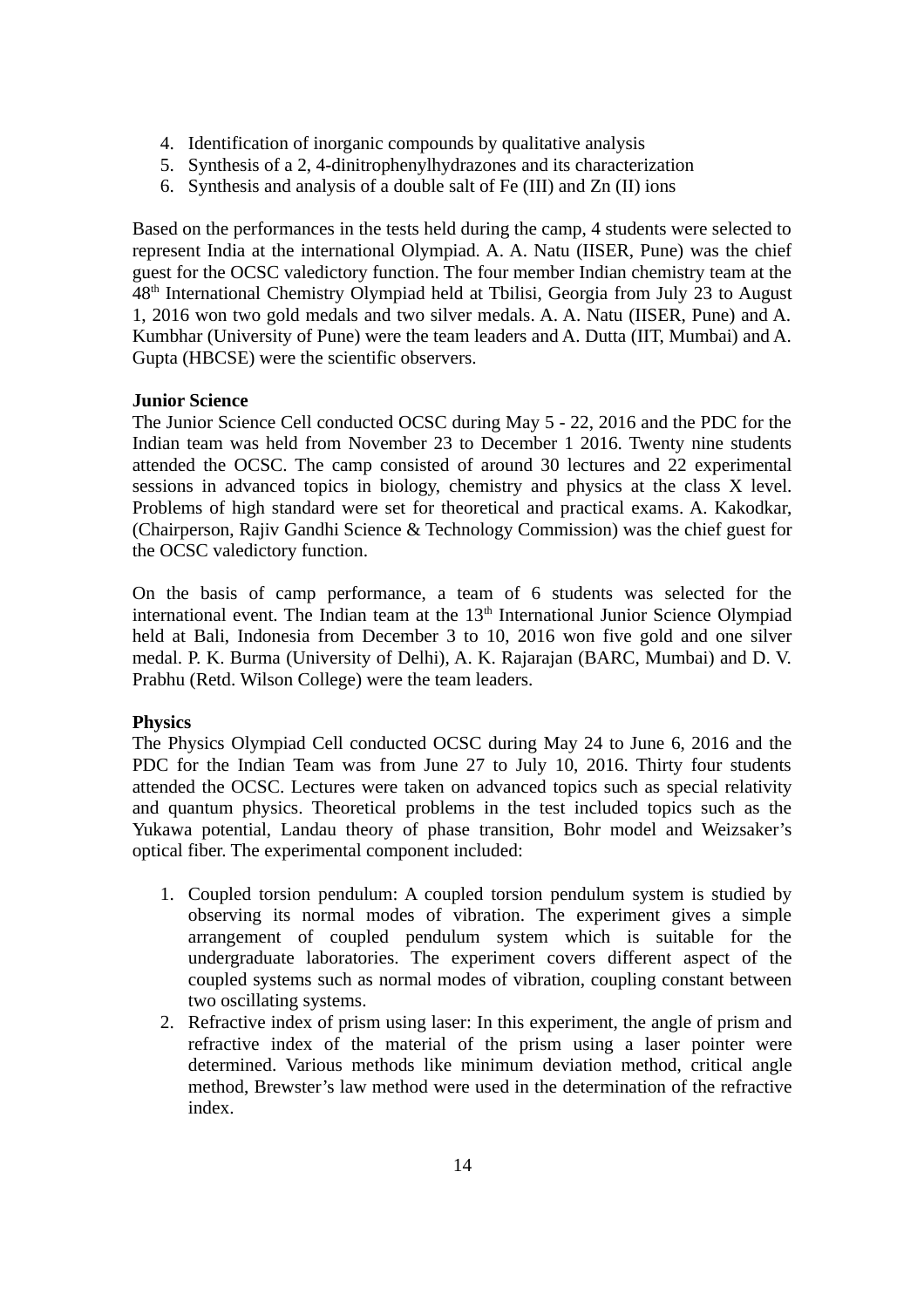3. Magnet-Solenoid interaction: In this experiment the forces between two magnets in repulsive mode and the force between a magnet and a solenoid was experimentally investigated.

The five-member team was selected at the end of the camp to represent India at the international Olympiad. T. Souradeep (IUCAA, Pune) was the chief guest for the OCSC (Physics) valedictory function. The five member Indian team at the  $47<sup>th</sup>$  International Physics Olympiad held at Zurich, Switzerland from July 11 to 17, 2016 won three gold and one silver medal. A. Mazumdar (HBCSE), S. Pathare (HBCSE) were the team leaders while P. K. Jena (Ravenshaw University, Cuttack) and R. Ghorpade (Jhunjhunwala College, Mumbai) were the scientific observers.

# **Mathematics**

The Mathematics Cell conducted IMOTC during April 18 to May 16, 2016 and PDC for the Indian team during June 30 to July 6, 2016. A total of 48 students attended IMOTC. A six-member team was selected at the end of the camp to represent India at the  $57<sup>th</sup>$ International Mathematical Olympiad held at Hong Kong in July, 2016. The six-member team won one silver medal and five bronze medals. P. De (HBCSE) and U. Prajapati (St. Xavier's College, Ahmedabad) were the team leaders. B. Sury (ISI, Bangalore) and A. Kumar (DPS, Faridabad) were the observers.

### **Resource Generation Camps (RGCs)**

Several Resource Generation Camps in which teachers and scientists from across the nation gathered for development of curriculum and Olympiad material were held in all the subjects. The RGCs in Biology were held between August to December 2016. RGC in Chemistry was held during September 17-21, 2016. Several RGCs in Junior Science were held during February 6-7, 2016; March 12-13, 2016; April 9-10, 2016; April 23- 24, 2016; August 20-21, 2016; October 1-2, 2016; November 5-6, 2016; February 11- 12, 2017; March 25-26, 2017. Physics RGCs were held during September 26-28, 2016; December 27-29, 2016; February 3-10, 2017.

### **Exposure Camps (ECs)**

Several short 3-5 day exposure camps were held in different subjects where a large number of school and college teachers were invited. Olympiad problems and experiments were discussed in these camps. Towards the end of the camp the teachers were invited to suggest challenging tasks for the students and critique existing textbooks. The exposure camps for astronomy was held during May 5-7, 2016 (Srinagar) and March 2-4, 2017 (Jaipur); for biology during November 16-18, 2016; for chemistry during November 21-24, 2016; for junior science follow up workshop during January 9-12, 2017 and for physics during February 20-24, 2017.

### **Other activities**

Members were also involved in numerous Teacher Professional Development workshops at the centre and took sessions on several topics such as students' difficulties in chemistry, problem designing [S. Ladage, S. Narvekar, I. Das, A. Gupta]. Several student and teacher workshops on science demonstrations were handled by JSO cell [P.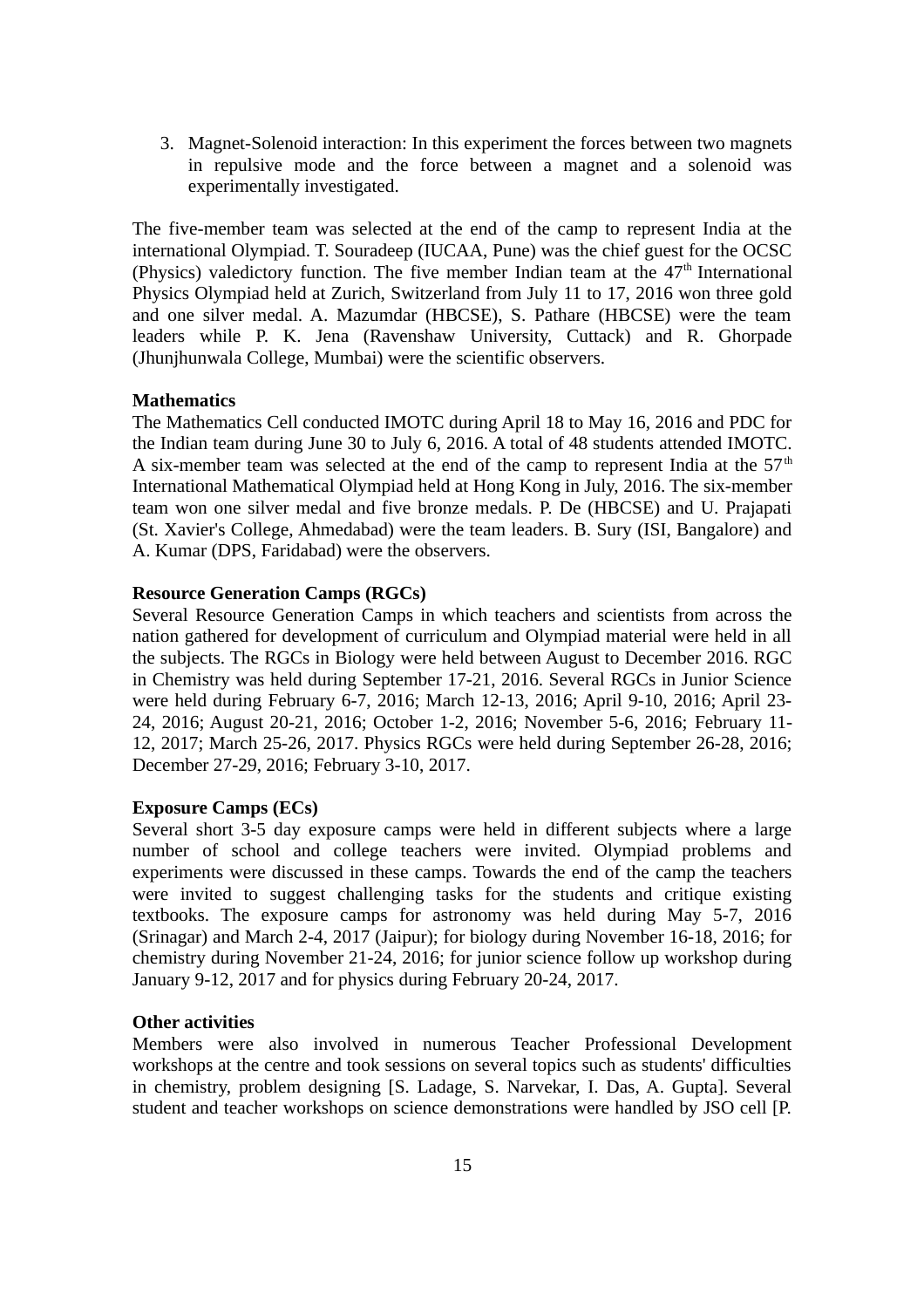Joshi, P. Nawale, S. Mukherjee, B. Chemate]. A workshop on 'Low cost Michelson Interferometer' was conducted at the WFPhC meeting held at Banten, Indonesia from September 26-30, 2016 [S. R. Pathare and V. V. Kurmude], and an astronomy Olympiad workshop was held at Garware college for students on May 28, 2016 [A. Sule, P. Ranadive].

A large number of Olympiad books (HBCSE publications) have been sold throughout the year and disbursed during several events. Around 50 talks on the Olympiad programme and higher secondary school science were delivered in different parts of the country by the members of the Science and Mathematics Olympiad Cells. Several were given in DST sponsored INSPIRE camps.

# **National Initiative on Undergraduate Science (NIUS)**

The National Initiative on Undergraduate Science (NIUS) programme of HBCSE has its thrust on content enrichment and development of general scientific competencies needed for research in science. For the same, promising undergraduate students engage in proto-research projects/research like activities and are mentored on a sustained basis. Such involvement helps students to develop serious interest in various domains of science. Exposure and training of students and teachers primarily in experimental science is yet another important facet of the NIUS programme. Along with the student programmes, this year, various teacher workshops were also conducted. Thus, the NIUS programme is now gearing up further to impact the teaching-learning scenario at the undergraduate level within the country. Till date, about 1480 undergraduate students have been exposed to the NIUS programme of HBCSE (as part of exposure-cumenrichment camps).

This year about 170 undergraduate students were invited to attend the NIUS exposurecum-enrichment camps. During these camps, students had intense interactions with scientists, researchers and passionate teachers and have engaged with workshops and laboratory activities that demand comprehension of scientific literature along with planning and designing of experiments. Such an exposure is crucial, particularly for students coming from regular bachelor courses and from non-metropolitan areas. Some of the project work carried out by NIUS students were of sufficiently high standards and were published in international journals.

#### **Biology**

The NIUS camp for biology (XIII.1) was conducted at HBCSE from November 7-11, 2016 and 38 students from regular B.Sc. or integrated M.Sc. courses were selected for the camp. Thirty students attended the camp. The resource persons for the camp were J. D'souza (UM-DAE CBS, Mumbai), K. Ray (TIFR, Mumbai), S. M. Menon (Therapeutic Drug Monitoring Lab, Mumbai) and S. Patankar (IIT Mumbai). The resource persons from HBCSE were R. R. Vartak, A. Ronad and V. Ghanekar. The theoretical sessions at the camp were related to proteins and their structures, complexes, specificity and randomness, chronicle of life inside a cell: congested tracks, tug-of-war, traffic jam and holistic approach to studies on traditional medicine. The laboratory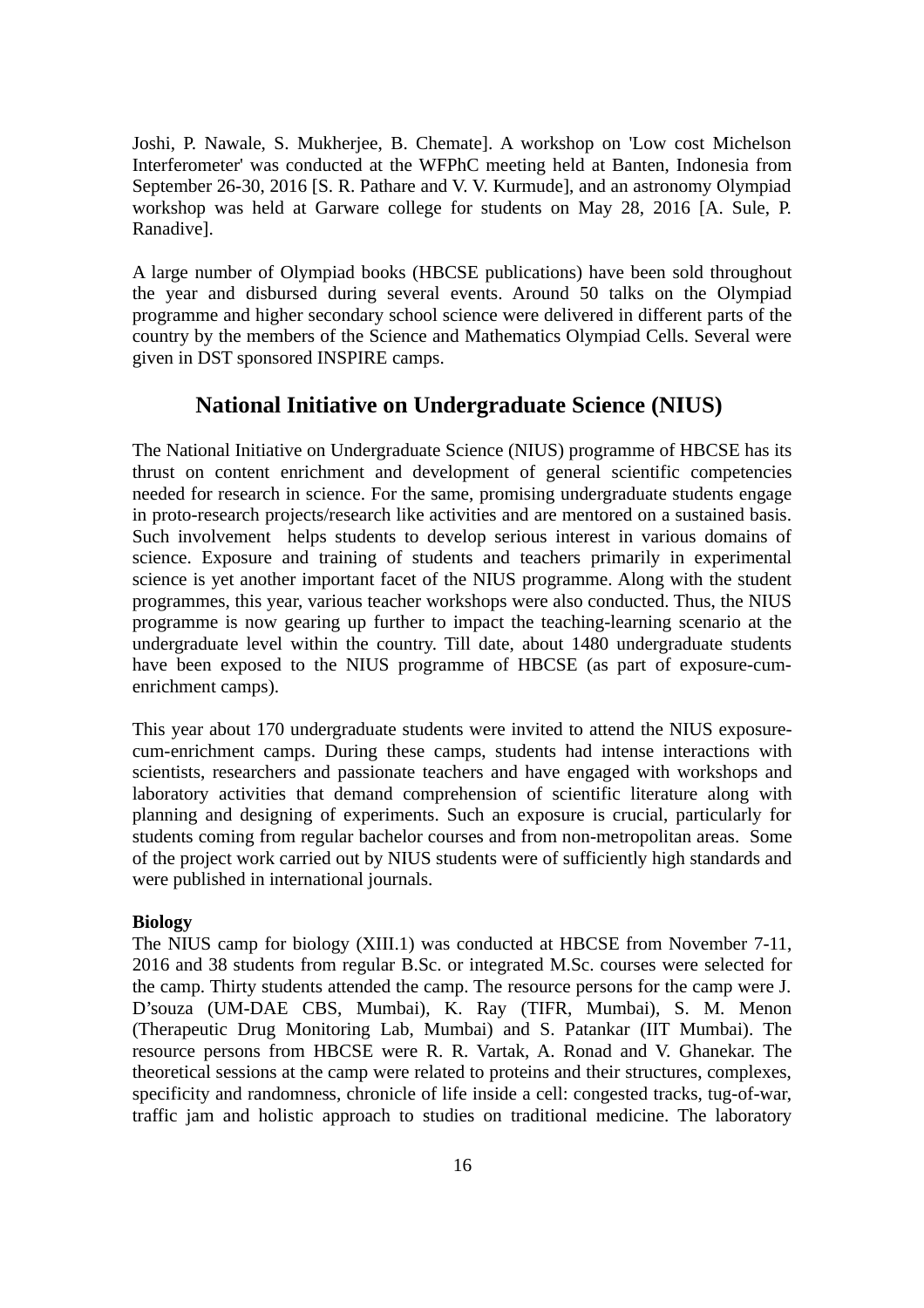sessions covered experiments related to biochemistry, molecular biology and investigations in biology. From this batch, 3 students have been selected to pursue NIUS projects in different areas of biology. In addition, 13 students from earlier batches of NIUS biology visited HBCSE to continue their projects and some are in the process of completing their project. [R. R. Vartak, A. Ronad, V. Ghanekar]

#### **Chemistry**

The NIUS camp for chemistry (XIII.1) was held at HBCSE from December 21-31, 2016 and 54 students from regular B.Sc. /BS or integrated M.Sc. courses were selected for the camp. Forty seven students attended the camp. The speakers for the camp were A. Dutta (IIT, Mumbai), A. B. Pandit (ICT, Mumbai), D. Dutta (BARC, Mumbai), M. Sundararajan (BARC, Mumbai), N. Mahadevan (IIT, Mumbai), N. Dashputre (IISER, Pune), R.V. Jayaram (ICT, Mumbai), R. Chakraborty (IIT, Mumbai), S. D. Samant (ICT, Mumbai), S. S. Bhagwat (ICT, Mumbai), S. Gharpure (IIT, Mumbai), S. V. Joshi (ICT, Mumbai), T. Parulekar (SIWS College, Mumbai), T. Ghanty (BARC, Mumbai), G. Carneiro (Sophia College, Mumbai), G. Shaikh (Xavier's College, Mumbai) and G. Shridhar (V. K. Menon College Mumbai). The resource persons from HBCSE were A. Gupta, S. Ladage, S. Chunawala, A. Muralidhar, I. D. Sen, S. Narvekar, S. Varadarajan and C. Ursekar.

The theoretical sessions at the camp were related to introduction to pharmaceutical sciences, spectroscopic techniques for structural elucidation, cavitationally induced physical, chemical and biological transformations, molecular engineering, quantum and computational chemistry, organic synthesis and mechanisms of organic reactions, catalysis, overview of interfacial science, society and chemical industry and introduction to nano-materials. It also had sessions related to gender issues in science and technology, case study of antibiotics as growth promotershistorical/social/economical factors, understanding the chemical basis of composting and a discussion session using a documentary on excessive material consumerism and promotion of sustainability. The workshops at the camp were: a) using Process Oriented Guided Inquiry Learning (POGIL) instructional material to understand concepts in organic and physical chemistry, b) reading of scientific papers from peer-reviewed journals, and c) abstract writing.

The laboratory sessions at the camp covered the following experiments i) analysis of vitamin-C in different samples using different methods of analysis; ii) synthesis of dyes and testing their dyeing property; iii) investigation of chemical properties of syrups containing enzymes and iv) synthesis of inorganic complexes and developing feel for binding strength of ligands. The laboratory sessions were group activities and involved a) discussion and developing an experimental plan; b) assessment of safety and risk; c) understanding stoichiometry and quantitative aspects of experiments; d) reflections on data; e) arriving at appropriate inferences; e) reporting of problems faced during trials; f) listing possible sources of errors that affected the data and g) presentation of work in written and oral modes.

At the computational chemistry laboratory sessions, students were introduced to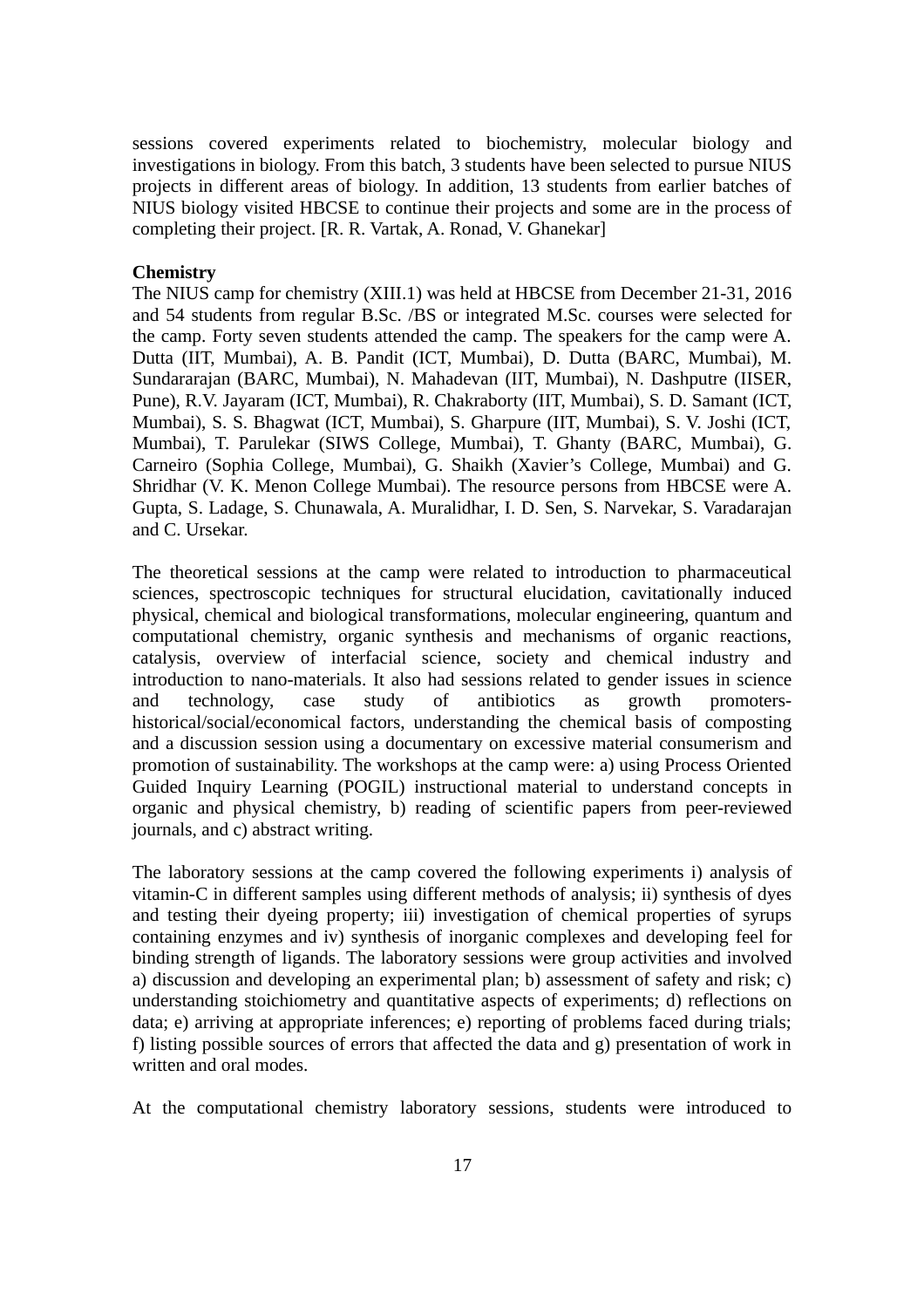GAUSSIAN-09 and Guassview. Students did computational calculations related to different conformations of hydrogen molecule, solvation effects, proton affinity of water molecule, the potential energy surface of ethane, dispersion energy of gases and C-60 fragments. Towards the end of this camp, 23 students were selected for the project work. In addition, 20 students from earlier batches of NIUS Chemistry visited HBCSE for their project work. In total, 17 students have completed their projects and have submitted their project reports to respective mentors. Of these, 5 projects were carried out at HBCSE while 12 projects were done at other research laboratories. [A. Gupta, A. Kumar, S. Ladage, I. D. Sen, S. Narvekar]

#### **Physics and Astronomy**

The NIUS camp for physics (XIII.1) was conducted at HBCSE from June 8-17, 2016 and had participation of 77 first year undergraduate students. These students were from three streams i) regular B.Sc; ii) integrated M.Sc. and iii) B.Tech./B. E.

The speakers for the camp were A. Gopakumar (TIFR, Mumbai), A. Suman (IISc Bengaluru), A. Kumar (Formerly, HBCSE), D. Ghosh (IIT Mumbai), D. Banerjee (IIA, Bengaluru), K. Rustogi (RRCAT/TIFR, Mumbai), P. Pal (SINP, Kolkata), S. Roy Mullick (IISER, Kolkata), S. Jain (BARC, Mumbai), S. Chakraborti (BVM, Kolkata) and V. Singh (Formerly, HBCSE). The resource persons from HBCSE were A. Mazumdar, D. P. Roy, P. Pathak, R. B. Khaparde and S. M. Roy.

The areas covered at the camp were gravitational waves, introduction to quantum mechanics, relativity, stellar structure and stellar oscillations, statistical mechanics, nano-biosensors and physics, non-linear dynamics, optics, constituents of matter and their interactions, overview of particle physics, introduction to experimental physics, quantum foundation and quantum information and introduction to sun and sun-earth connections.

After the project discussions and evaluation sessions at the camp, 42 students were selected for projects to be carried out at different institutions. Around 36 students continued their projects in physics and astronomy in summer and winter of 2016. Some of them are in the process of completing their projects and preparing their final project reports. [A. Mazumdar, D. P. Roy, P. Pathak, R. B. Khaparde, S. M. Roy]

### *Summer Course in Experimental Physics (SCEP)*

The Summer Course in Experimental Physics is designed as an enrichment course and is based on experimental problem solving approach for undergraduate students and teachers. This approach is designed to encourage students' independent thinking in physics laboratory and foster their procedural understanding along with enhancing their conceptual understanding. The discussion and presentation sessions at the camp helps in active participation of students. For the course, this year, 32 experimental setups were arranged in four physics training laboratories at HBCSE. The experimental problems were related to soft massive spring, physical pendulum, Newton's laws, projectile motion, thermal expansion of metals and bending of beams, magnetic physical pendulum, electromagnetic damping, Fourier analysis, magnetic circuits,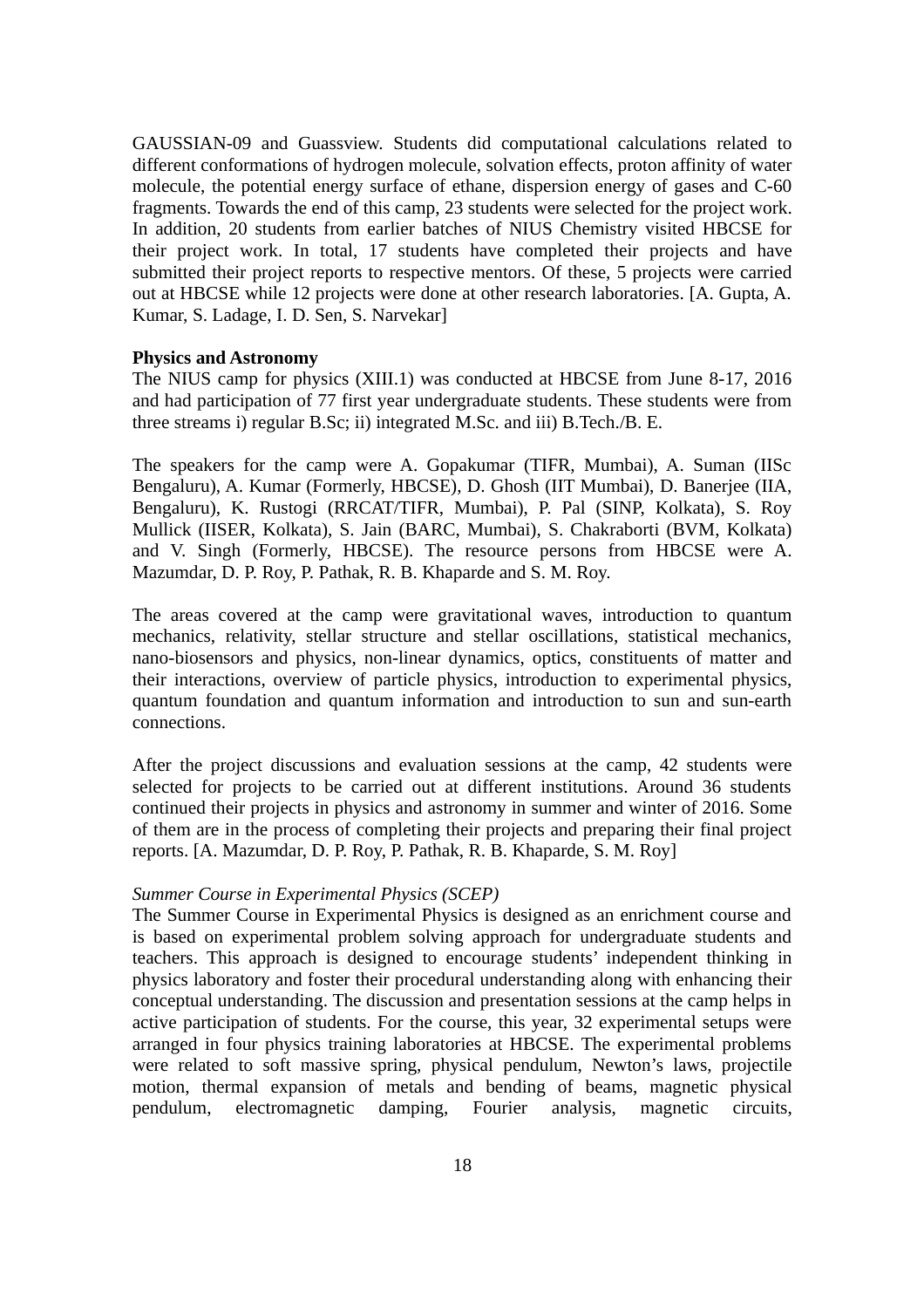electromagnetic induction, coupled coils with ferrite core, coupled coils and transformers, black box, efficiency of LED, diffraction of light and formation of rainbow. This course was held at HBCSE from May 9-20, 2016 and was attended by 41 second year B.Sc./BS/Integrated MS/MSc students studying in various colleges/institutions. Experiments and demonstrations in optics, optical characterization, electricity and magnetism, electronics, microcontroller based instrumentation and computer interfacing using PHOENIX system are also being developed on continual basis. [R. B. Khaparde]

### **NIUS Workshops**

### *Exposure cum preparatory workshop for teachers in physics*

Teachers, educators and researchers who are involved in physics laboratory courses at the undergraduate level were invited to attend an 'Exposure cum preparatory workshop for teachers' and subsequently be a resource person/mentor during the Summer Course in Experimental Physics. This workshop was held at HBCSE during May 6 - 8, 2016. Nine teachers teaching at undergraduate level across India were invited to participate in the workshop and further in SCEP 2016. The workshop consisted of sessions on training in experimental physics, procedural understanding, experimental problem solving in physics, design and development sessions.

### *Workshops in POGIL*

An introductory workshop on Process Oriented Guided Inquiry Learning (POGIL) approach was conducted at Baburao Gholap College, Pune for 40 participants, during November 2016. The sessions conducted were related to a) exposure to POGIL instructional material and understanding its structure; b) implementation of POGIL in a classroom; c) understanding the learning cycle based approach for development of POGIL activity sheets and d) assessment of POGIL activity. Resource persons for this workshop were S. Ladage (HBCSE), G. Shridhar (V. K. Menon College, Mumbai) and T. Parulekar (SIWS College, Mumbai).

#### *Workshop on central forces*

A four day workshop on 'central forces' for undergraduate physics teachers was held at HBCSE from February 28 - March 3, 2017. The workshop consisted of lectures on formulating the theory of motion under central forces and related problem solving sessions. Concept of force, energy and work with vectorial formulation, conservation laws, classification of orbits, Kepler's laws and orbital dynamics were some of the areas covered during the workshop. Critical discussions about misconceptions and subtle points related to the topics were conducted as part of the workshop. Resource persons were drawn from IISER Kolkata, ICTS, Bengaluru, UM-DAE CBS and HBCSE. Around 68 participants were selected for the workshop and 32 have attended it.

#### *Workshops on physics and mathematics education research*

Corinne Manogue and Tevian Dray from Oregon State University, USA conducted three half-day workshops at HBCSE (March 15-17, 2017). These workshops were open to HBCSE members and also to physics teachers. These workshops were related to 1)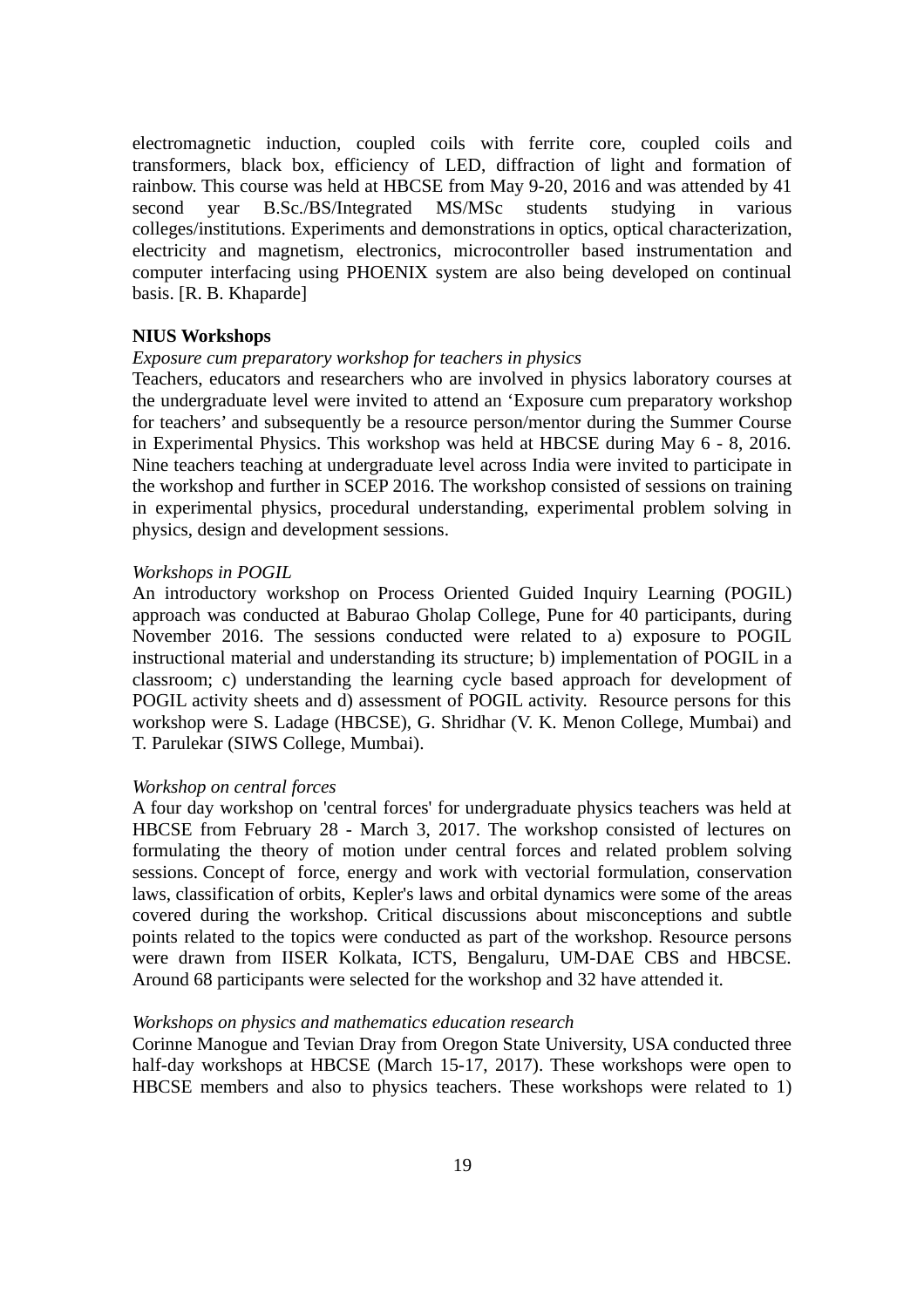Using geometric reasoning to teach vector calculus; 2) Active engagement: Lessons from education research; and 3) Activities in introductory quantum mechanics.

# **Professional Development of Teachers and Teacher Educators**

The Homi Bhabha Centre for Science Education is actively involved in working with in-service teachers and in designing activities that would help in their professional development at school and college levels. At the same time, HBCSE has also worked with teacher educators who are involved in the conduct of such courses for school teachers, to facilitate them in their training and orientation activities for and with the teaching community. Additionally a few workshops address pre-service (B.Ed and D.Ed) teachers. Requests for workshops are received all year-round and details are provided at <http://teacher-ed.hbcse.tifr.res.in/>

Several faculty, scientific and project staff at HBCSE are involved in Teacher Professional Development (TPD) at various levels. The School Science and Research and Development (SSRD) programme of HBCSE is one such team that aims to integrate research, material development and outreach for students, teachers and teacher educators. This collaborative programme entails working closely with schools and teachers to study and improve the quality of science and environmental studies in a participatory mode, for elementary and middle school levels, with the aim of developing resource materials for the same and is actively involved in TPD.

The SSRD group addressed teachers through topics based on design and technology, bio-inspired design, nature of science (NOS), learning science with toys, inquiry and cooperative learning (pedagogical strategies), and science practice (process) skills. The sessions showcased how learning in schools can be made interesting and relevant to learners through the use of design and technology tasks. Activities involved designing for specific needs, making of designed artefacts using available resources and/or evaluation of existing technologies with reference to desired (eg. sustainability) contexts. Use of such tasks supported an integrated approach to learning and promoted application of knowledge (e.g., understanding design by examining unfamiliar artefacts, evaluating artefacts for design appropriateness, acquiring, abstracting and applying design inspiration from structures/ forms, processes and systems in the natural world etc). Sessions on NOS included hands on activities to emphasize fundamental ideas about how scientific knowledge is created and understood. Sessions on pedagogical strategies highlighted and demonstrated use of the inquiry and cooperative learning approaches in science classrooms. Some of the major teacher programmes that took place this year are:

*Second course for science teachers and education officers of Sri Lanka:* This 2 week residential course was jointly organised by Science Branch, Ministry of Education, Government of Sri Lanka and HBCSE from July 17-31, 2016 at HBCSE. The objectives of this short course were to expose Sri Lankan participants to science education research and literature; to create awareness of models of learning and teacher professional development; to design worksheets for teaching and assessment in classroom; and to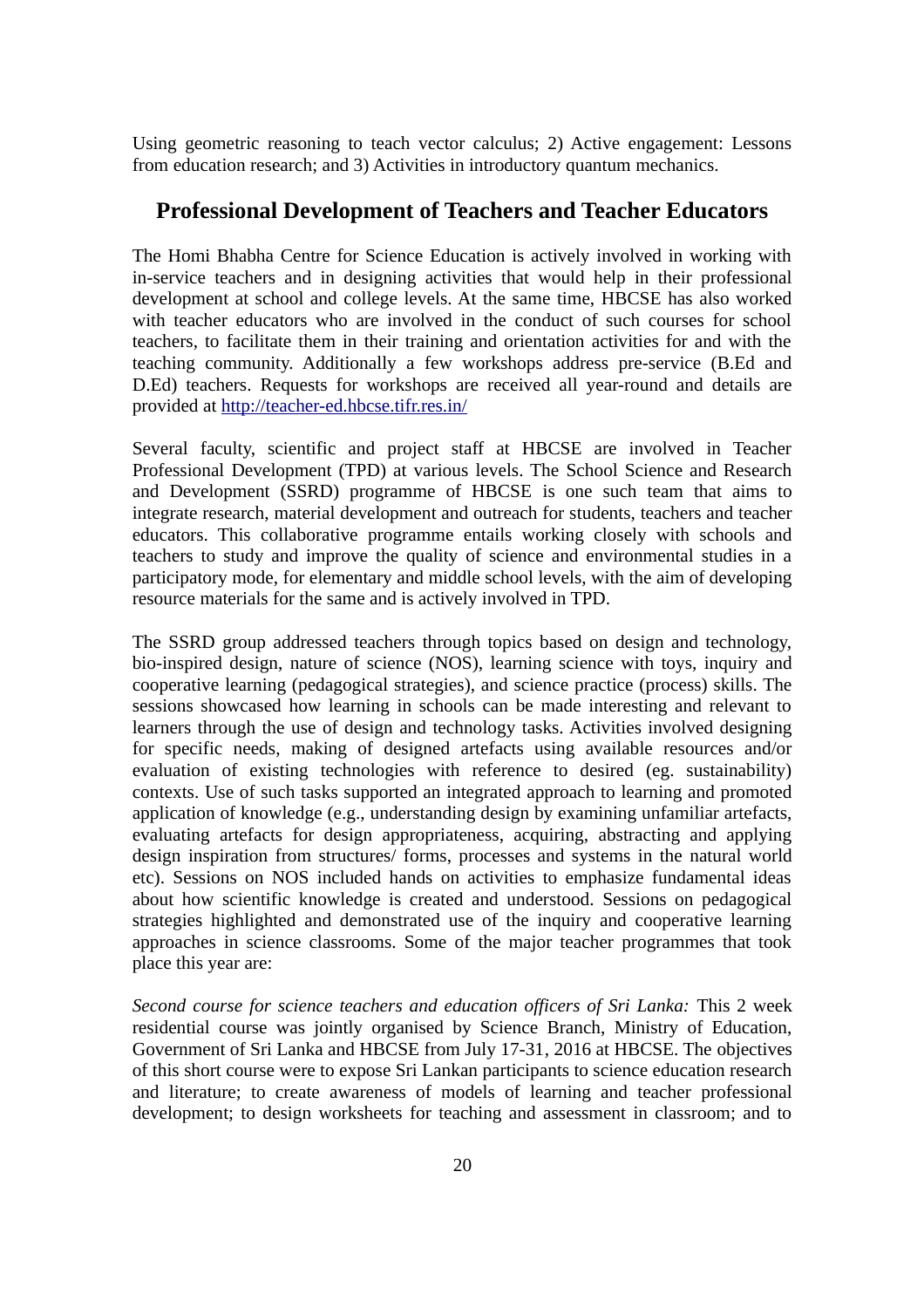have a sharing and comparison of the Indian and Sri Lankan education systems. Twenty teachers and education officers from Sri Lanka participated in this course, which had sessions on; research readings in science education, nature of science, socio-cultural aspects of science education, learning and constructivism, textbook analysis, hands-onscience and activity based science as well as design and technology components and laboratory work with addition of field visits to schools and education colleges and science centres. [A. Kumar, A. Muralidhar, A. Sawant, A. Sule, D. Gupta, D. Karnam, G. Nagarjuna, G. Singh, H. C. Pradhan, H. Raval, H. Srivastava, J. Ramadas, J. Vijapurkar, K. T. Hambir, K. Haydock, K. Subramaniam, N. D. Deshmukh (Program Coordinator), P. Joshi, P. Randive, S. Bhide, S. Chandrasekhran, S. Chunawala, S. Naik, S. Patil, S. Rajshekhar, S. Shende, S. Varadrajan, T. Adangale, T. Khan, V. Pawar, V. Sonavane]

*Third course for science teachers and education officers of Sri Lanka:* This course too was a result of the joint organisation by Science Branch, Ministry of Education, Government of Sri Lanka and HBCSE and was held from November 13-27, 2016 at HBCSE. This course titled 'Assessment and Evaluation of Science Learning' aimed to present the theoretical bases of assessment in schools settings as well as the practical processes involved in the same. Participants were exposed to types of assessment, formative and summative assessments, diagnostic assessment, development of criteria for assessment and testing, assessment for learning sciences, creative methods for assessment in science education and relevance of multiple-choice testing in assessing science understanding. The understanding of basic concepts of evaluation and the design of different tools and modules for assessment and evaluation were discussed by the instructors and the thirty teachers and education officers from Sri Lanka participating in this course. Assessment of projects and project-based learning involving individual and groups as participants was also presented. [A. Dhanvijay, A. Gupta, A. Mazumdar, A. Muralidhar, D. Gupta, G. Nagarjuna & CUBE team, H. C. Pradhan, H. Raval, J. Tharu, K. T. Hambir, K. Subramaniam, M. C. Arunan, M. Kharatmal, N. D. Deshmukh (Program Coordinator), N. Sonavane, P. K. Joshi, P. Pande, P. Pathak, R. Ghodke, S. Bhide, S. Chunawala, S. Datt, S. Rajshekhar, S. Rawool, T. Adangale, V. Deshmukh, V. Pawar, V. C. Sonawane]

*Second workshop for elementary teachers:* A workshop was organised from June 20-24, 2016 at HBCSE for 39 elementary teachers of the Rayat Shiksahan Sanstha. The aim of this workshop was to involve the teachers in preparing worksheets for science and maths topics taught in class IV. The processes involved in this material development involved exposing teachers to available resources and collaboration and sharing amongst the teachers for developing materials for use in classroom teaching and learning. [D. Gupta, K. T. Hambir, K. Subramaniam, M. Kharatmal, N. D. Deshmukh (Program Coordinator), P. Nawale, P. Randive, S. Bhide, S. Chunawala, S. Naik, S. Narvekar, S. Shende, T. Adangale, V. Pawar, V. C. Sonawane].

*Collaboration with Gujarat Council of Educational Research and Training (GCERT):* A two day workshop was organised under the aegis of the Rashtriya Madhyamik Sarva Shiksha Abhiyan for GCERT on September 29-30, 2016 at HBCSE titled "Module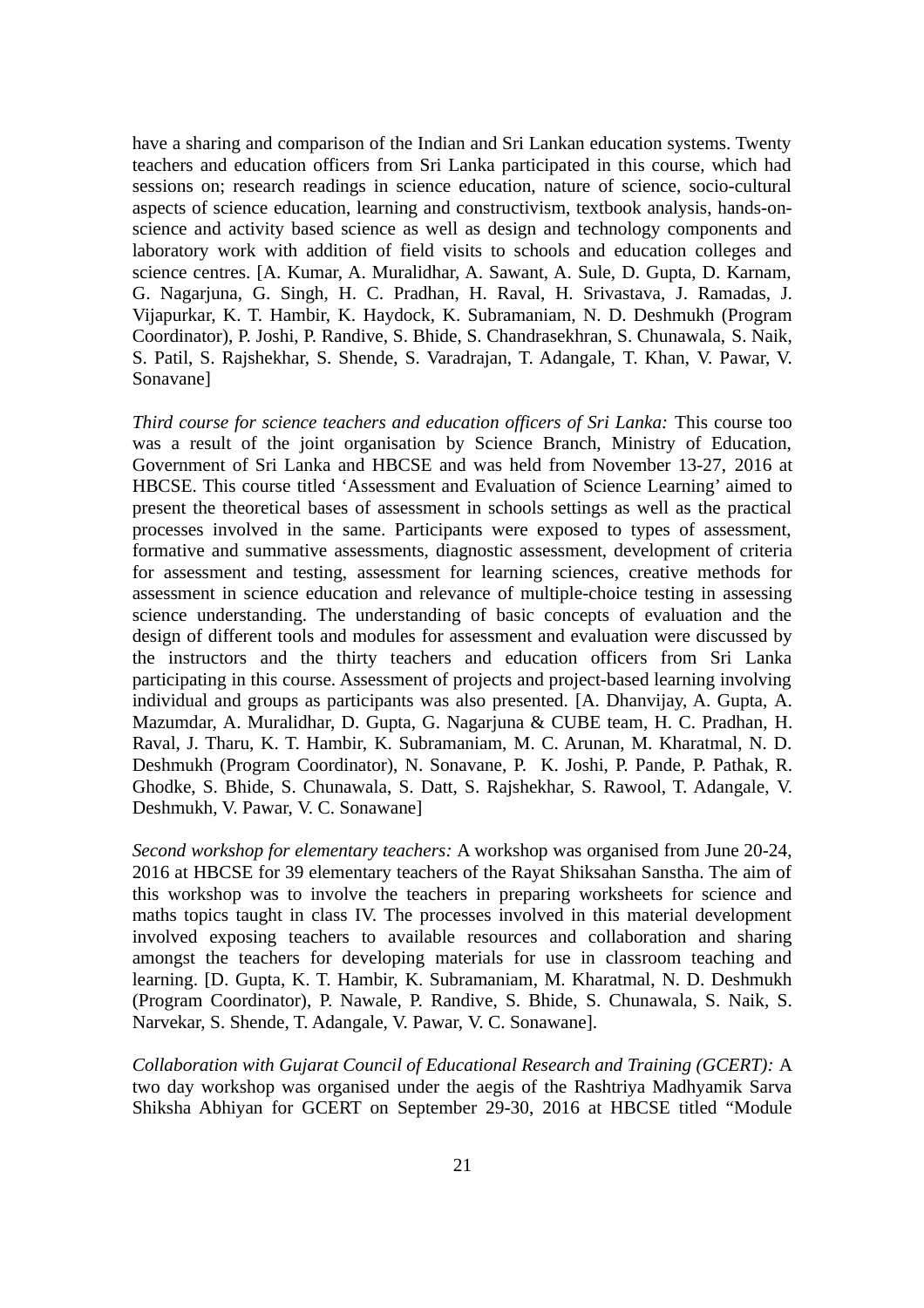Development workshop for Science & Mathematics Teachers". A total of 109 teachers participated in this workshop. A second workshop was organized for GCERT on October 17-18, 2016 at HBCSE. A workshop was organised in collaboration with the District Institute of Education Training, (DIET) Navsari, & GCERT, Gujarat on 'Design Training Programme for Lecturers of DIET' from February 13-17, 2017 at HBCSE, Mumbai. This residential workshop was attended by 26 DIET faculty. [A. Gupta, A. Kumar, H. C. Pradhan, D. Karnam, H. Raval, H. Srivastava, K. T. Hambir, K. Subramaniam, N. D. Deshmukh (Program Coordinator), N. Sonawane, P. Nawale, S. Bhide, S. Chunawala, S. Naik, T. Adangale, T. Khan, V. Pawar, V. C. Sonawane, P. K. Joshi, S. Narvekar.]

*Kendriya Vidyalaya science teachers' workshops:* Two workshops for the same set of secondary science teachers from the western zone were held in a span of 3 months so as to ensure a follow-up and allow teachers to try out the interventions in their settings. These residential workshops made deeper interactions possible and were conducted on the request of Zonal Institute of Education & Training (KV-ZIET). The first workshop on 'Enhancing pedagogical skills to impact classroom transactions' was held in the third week of November, (21-25) 2016 and the second on 'Designing learning strategies' was held in the second week of February (7-9), 2017 at HBCSE for 30 teachers. In the intervening months between the 2 workshops, email interactions were maintained with the teachers. [A. Muralidhar, CUBE Team, H. C. Pradhan, J. Ramadas, K. T. Hambir, K. Subramaniam, N. D. Deshmukh (Program Coordinator), N. Sonavane, P. Nawale, S. Bhide, S. Chunawala, S. Datt, S. Narvekar, T. Adangale, V. D. Lale, V. Pawar, V. C. Sonawane]

*Short visits and workshops at HBCSE:* In December 8-9, 2016 a workshop was organised for elementary BMC teachers on 'Activity Based Learning & the Participatory Action Research Project'. This workshop was organised in collaboration with the Nutan Vidya Mandir school. Thirty-four pre-service teachers or D. Ed students of Rayat Shikshan Sanstha visited HBCSE for a day long interaction on January 16, 2017. Fifty-seven pre-service teachers studying in D.Ed who were part of Swami Vivekanada Youth Movement from Karnataka visited HBCSE on February 10, 2017. [D. Gupta, H. Raval, K. Nagvekar, K. Subramaniam, K. T. Hambir, N. D. Deshmukh (Program Coordinator), N. Patil, N. Sonavane, P. Nawale, R. Pawar, R. Shinde, S. Bhide, S. Chunawala, S. Chandanshive, S. Jadhav, T. Adangale, T. Khan, V. Pawar, V. C. Sonawane]

*Workshops organised elsewhere:* A workshop on 'An amazing educational tool: Microscope' was organised for 36 science teachers at the National English School Virar, Thane on April 30, 2016. A workshop titled 'Teaching biology- The missing link' was organised by Seth Anand Jaipuria School, Kanpur, from July 2-3, 2016, in collaboration with HBCSE, the Asian Association of Biology Education and St. Ann's College for Women, Hyderabad. The workshop attended by 20 participants aimed to bring together practitioners engaged in biology education to exchange ideas on best practices and pedagogical strategies for effective teaching-learning. Every year Akola District Science Teachers Association invites HBCSE members to organize a a science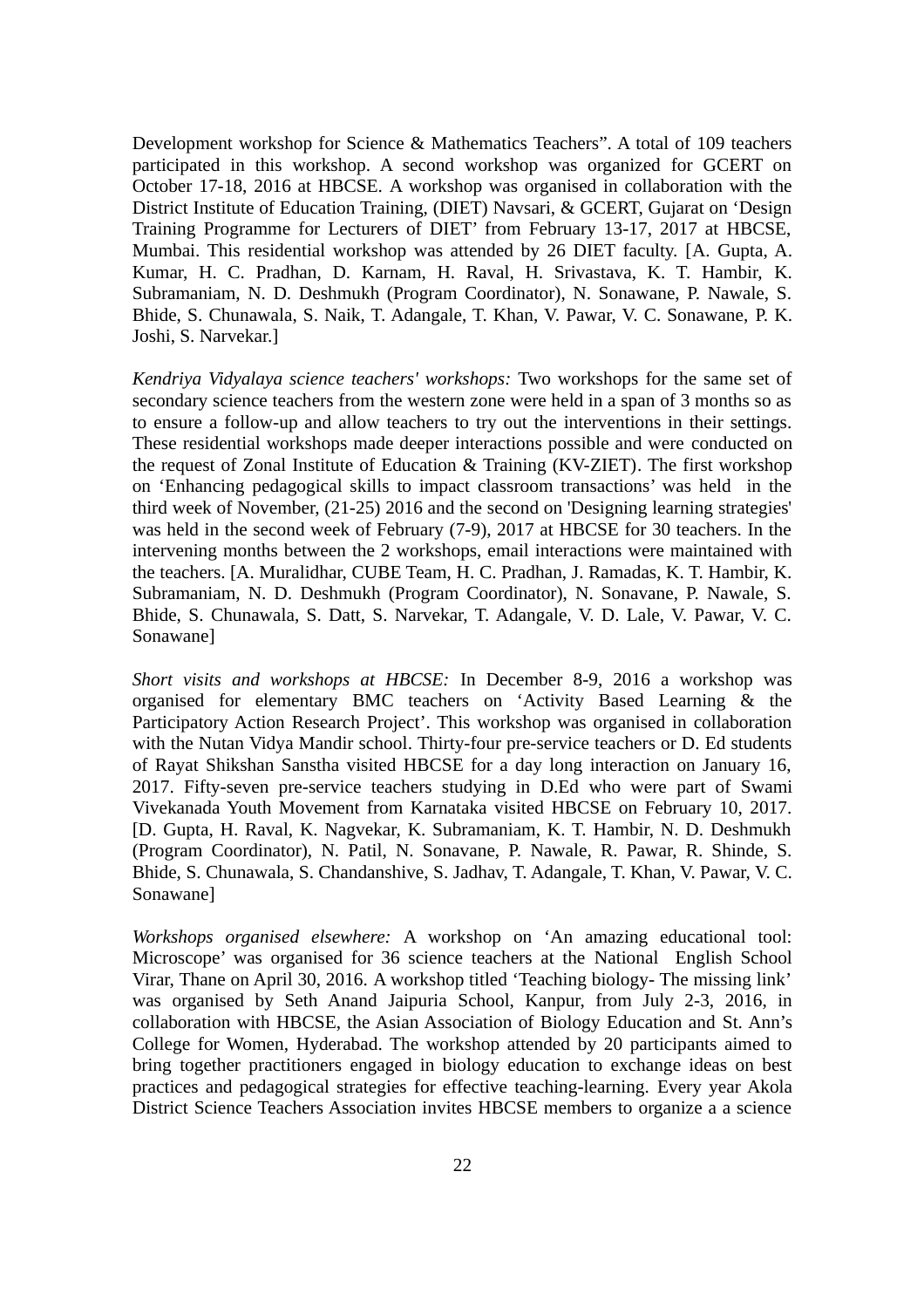exhibition and workshop for science teachers on various themes of science education. This year the events were organised on September 6, 2016 at New English School Akola. A workshop was conducted in collaboration with Deepshikha Gurukul Sainik School, Chikhaldara, Amravati from October 3-5, 2016 for science and mathematics teachers of Amravati region at Chikhaldhara. [H. Raval, K. T. Hambir, N. D. Deshmukh, S. Rawool, T. Adangale, V. C. Sonawane]

26<sup>th</sup> AABE International Conference: The 26<sup>th</sup> Biennial conference of Asian Association for Biology Education (AABE) was organized by the AABE, India Chapter and Vidya Prabodhini College of Commerce, Education, Computer & Management, Goa in collaboration with HBCSE; Rayat Education Society, Satara; Shri Shivaji Education Society, Amravati, Association of Teachers in Biological Sciences, India; St. Ann's College for Women, Hyderabad and The International Centre, Goa, India. This conference was held at *The International Centre* Goa from September 20-24, 2016 under the theme: Trends in Biology Education & Research: Practices & Challenges (www.26aabe2016.com). The sub-themes of the conference were; Learning biology through enquiry; Impact of local issues relevant to biology in global scenario; Strategies for awareness of community health through biology; Ecological approach to learn biology; Educational technology for biology education; Classroom teaching learning and assessment; Current challenges and new approaches for biology teachers; and Practices and challenges in biology research and education.

The five day programme was packed with several scientific sessions, poster sessions, hands on workshops and workshops on teaching methodologies. Plenary sessions by eminent scientists from India from CSIR, IISERs and IITs, IISC, TIFR and universities was the prime attraction among participants for gaining updates and insight into Life sciences. The conference also had Open House sessions for networking and interaction among teachers and researchers from various Asian countries. More than 120 participants from four countries participated in this conference. [N. D. Deshmukh]

CUBE laboratory organized a full day pre-conference workshop (September 20, 2016) for 30 biology teachers at the AABE conference. CUBE introduced several model systems- daphnia, drosophila, earthworm, micro-organisms, hydra, chlorophyll containing fruits. A follow-up of the workshop was also conducted on September 22, 2016. The CUBE-AABE workshops resulted in forming 3 CUBE hubs at Kanpur, Hyderabad and Goa. In addition to HBCSE members, S. Ghaskadbi (*Agharkar Research Institute*, Pune) and T. Nakamichi (Japan) were invited resource persons. [G. Nagarjuna, M. C. Arunan, R. Thengodkar, M. Kharatmal, J. Advani, M. Gaikwad]

*Teacher Professional Development in mathematics education:* This year, the collaboration with Kendriya Vidyalaya Sanghathan continued. Two residential workshops for KV teachers were conducted focusing on lesson design and enactment. The first workshop was held in November 2016, after which teachers tried the problems, contexts, models and representations discussed during the workshop in their school set-up and brought back the evidence from the classroom activities in the next workshop that took place in February 2017. The evidence involved videos of student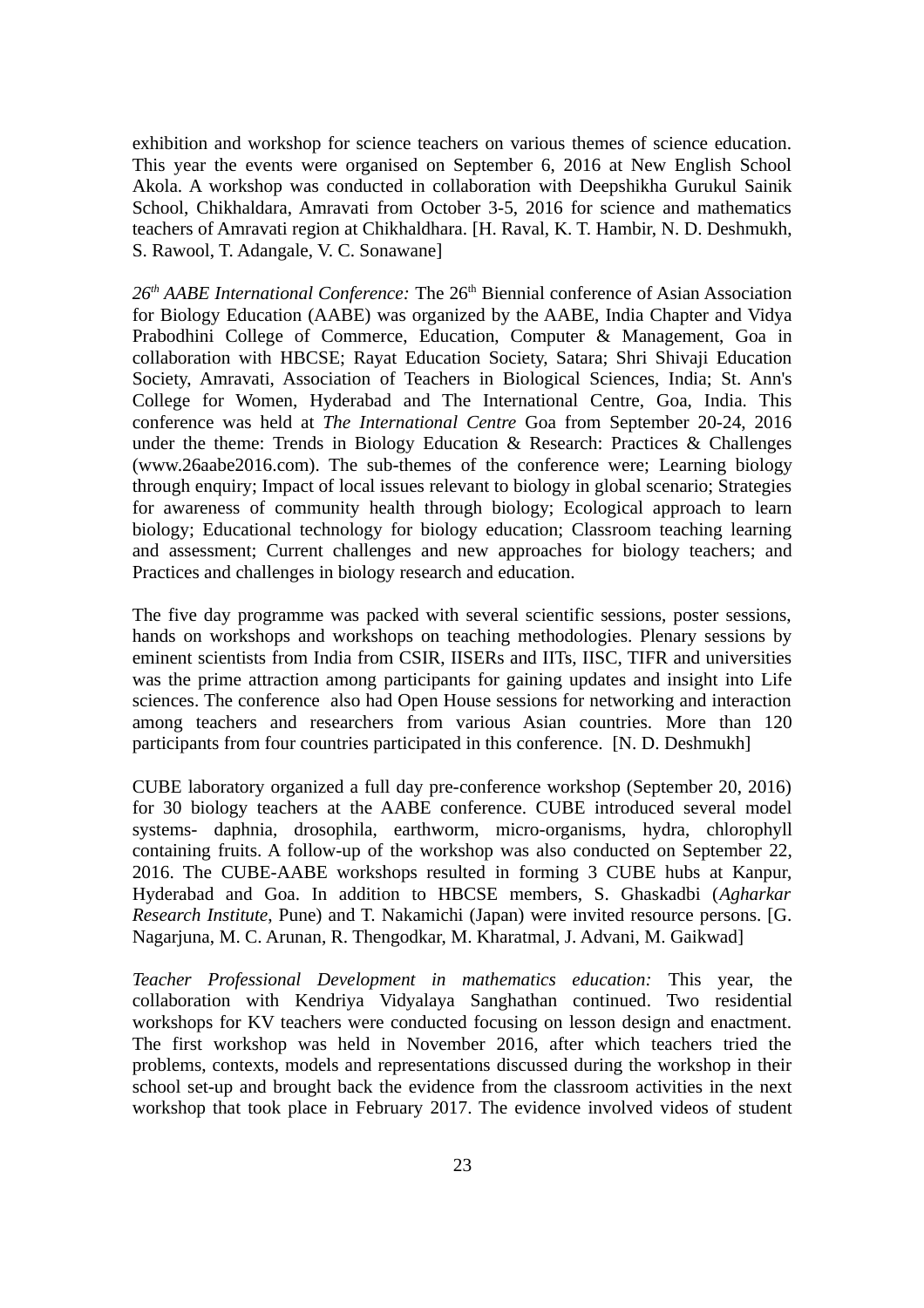responses or activities, students' written and oral work and set of designed tasks. The teachers reported that they were positive about the intervention and requested similar extended help on other topics.

Several other workshops were organized around mathematics laboratory and problem solving where teachers engaged with designing, making and using of mathematics activities, games, puzzles and problems. Tasks around area and measurement, algebraic thinking, proportional reasoning, geometric relationship, and number systems were the core topics of these sessions. Interactions took place with pre-service teachers from St. Xaviers College of Education, Gokhale College of Education, students of MA education programme of TISS, YCMOU post graduate students; DIET faculty members from GCERT; and in-service teachers from Kendriya Vidyalayas, Sri Lankan primary and secondary school teachers and education officers, as well as from Chatrapati Raja Sambhaji school and Mankhurd Ward municipal schools.

The mathematics education group is involved in research around teachers' professional development and in many of the workshops, an attempt was made to bridge the learning from research with the actual practice of teacher education. Pedagogical content knowledge was used to help teachers improve their mathematical noticing. Video materials, students' actual work and curriculum analysis (available at [mathedu@hbcse.tifr.res.in\)](mailto:mathedu@hbcse.tifr.res.in) were used to develop teachers' understanding of mathematics. [K. Subramaniam, S. Naik, H. Raval, T. Khan]

*TPD workshops under Olympiad and NIUS initiatives:* As part of Olympiad programmes, TPD workshops are conducted for teachers teaching sciences primarily at higher secondary and undergraduate levels. These workshops, titled as Resource Generation Camps (RGCs) and Exposure Camps are conducted annually in Physics, Chemistry and Biology. The camps are generally of 2 to 4 days duration and sessions range from designing context based problems in theoretical areas, to laboratory experiments and involve critical discussions regarding concepts in textbooks. The Olympiad section presents the details about these camps.

TPD workshops are also conducted as part of NIUS and are primarily for teachers teaching at undergraduate level. Along with content enrichment, such workshops cover sessions related to a) conceptual pitfalls in core topics of the discipline, b) experimental problem designing, c) research informed teaching/learning practices and d) development of instructional material. The details of such camps conducted in Physics and Chemistry are presented in the NIUS section.

# **Consultations, Collaborations and Support to External Institutions**

# **Bombay Association for Science Education**

The Bombay Association for Science Education (BASE) is a voluntary organization run by TIFR scientists in collaboration with school and college teachers from Mumbai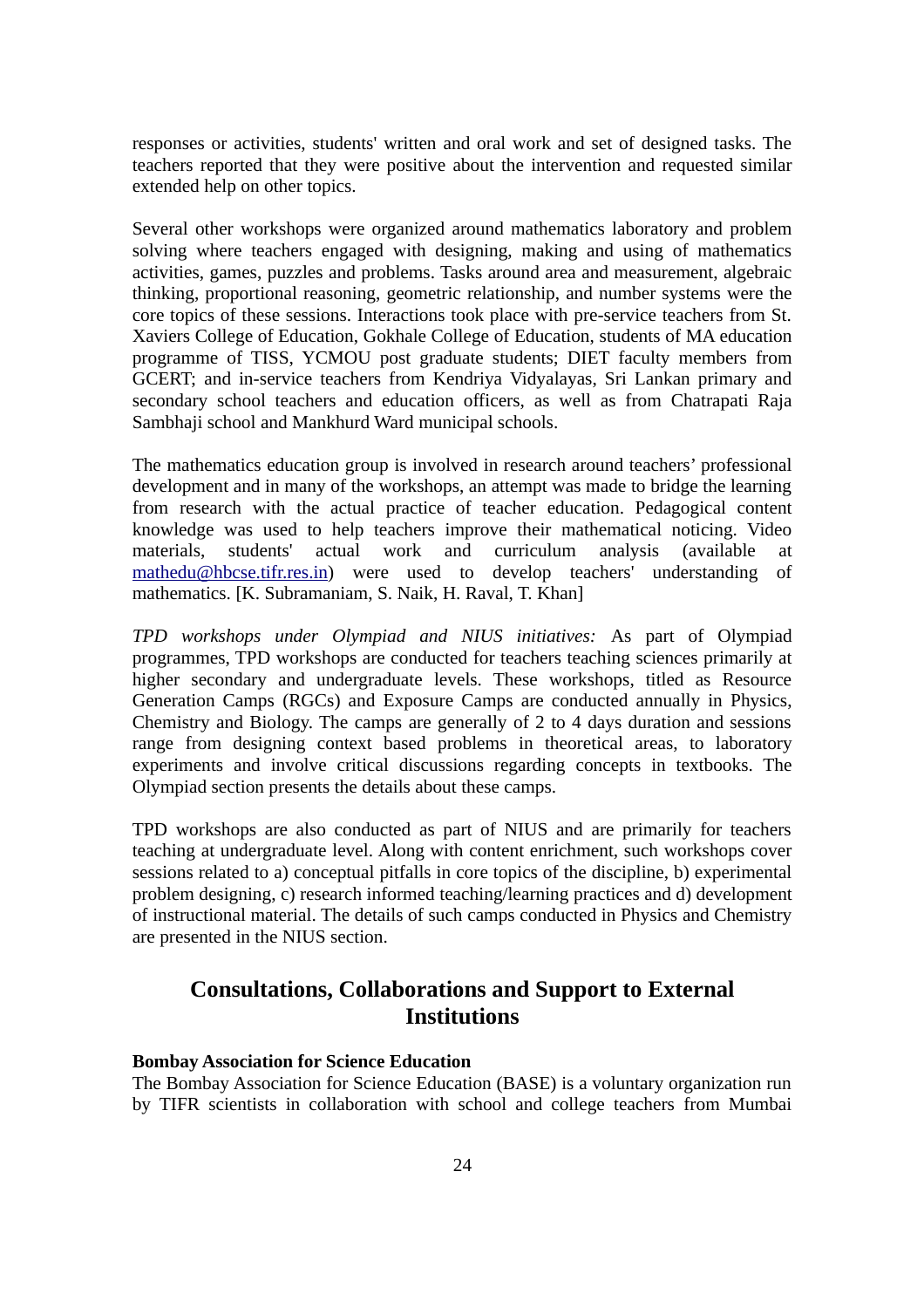region. During the period of this report, BASE jointly with HBCSE organized the following workshops: 'Forces in science' (TIFR, Mumbai, June 25, 2016), 'How to frame questions' (NSC, Mumbai, July 23, 2016), and 'Syllabus based experimental workshop' (HBCSE, August 12-13 and 26-27, 2016) [P. K. Joshi]

#### **YCMOU Post Graduate Research Programmes in collaboration with HBCSE**

HBCSE is the study centre for Yashwantrao Chavan Maharashtra Open University (YCMOU), Nashik, Post Graduation Research Programme (PGRP) in Mumbai. The YCMOU offers a two year post-graduation course (M.A, MSc) in Subject Communication and Education Communication through distance mode. The batch of 2015-17 has 58 students and the batch 2016-18 has 55 students. Fifteen workshops have been conducted for both batches between October 2016 to March 2017. Besides organising these workshops, students are counseled on various subjects, such as Research Methodology, Instructional System Design and Communication modes in education. HBCSE is involved in the assessment of student assignments and providing help to students in formulating their research problems and in developing their research projects. [S. Chunawala- Coordinator, N. D. Deshmukh, D. Gupta, P. Sharma, A. Dhanvijay, R. Shinde]

#### **AEES-HBCSE collaboration**

The Atomic Energy Educational Society (AEES) and HBCSE continue to collaborate in several areas. The junior mathematics and science Olympiads, which is the first stepping stone for the National Olympiads, draw some of the best students of the Atomic Energy Schools from all over the country. The camp was conducted from October 17-22, 2016 at Atomic Energy School- 3 under the guidance of the Olympiad faculty at HBCSE [P. K. Joshi, S. Chunawala, A. Sule, P. De, V. Ghanekar, S. Mukherjee, P. Nawale, S. Mukherjee, P. Ranadive, K. Raodeo, V. Kurmude, B. Chemate, H. Raval, T. Khan and the academic unit of AEES]. Additionally, members of HBCSE have served on key committees of AEES [K. Subramaniam, V. D. Lale, P. K. Joshi] and have served as judges in science exhibitions. [K. K. Mishra]

#### **Support to national level assessment**

HBCSE members contributed to various prestigious national level assessment and admission processes organised by different external agencies and aimed at higher secondary students. Details of these cannot be listed for the reasons of confidentiality.

#### **Support to other organizations, schools and academic activities**

HBCSE members have also collaborated with a number of grass-root agencies and NGOs and have provided their expertise on issues related to science education. Some of the collaborating agencies include; Grammangal, an NGO in Pune [V. D. Lale]; Vidyarthi Vidnyan Manthan by Vidnyan Prasar [P. K. Joshi]; State Institute for Science Education, Nagpur [P. K. Joshi]. HBCSE members actively participated in various capacities (reviewers, chairs, chief guest, project guide) in academic and school events. In this endeavor, S. Chunawala chaired sessions at the *XIII Triennial Conference of the Indian Women Scientists' Association* on "*Sustainable Development in India: Role of Science and Technology*", IWSA Campus, Navi Mumbai (December 2-4, 2016) and at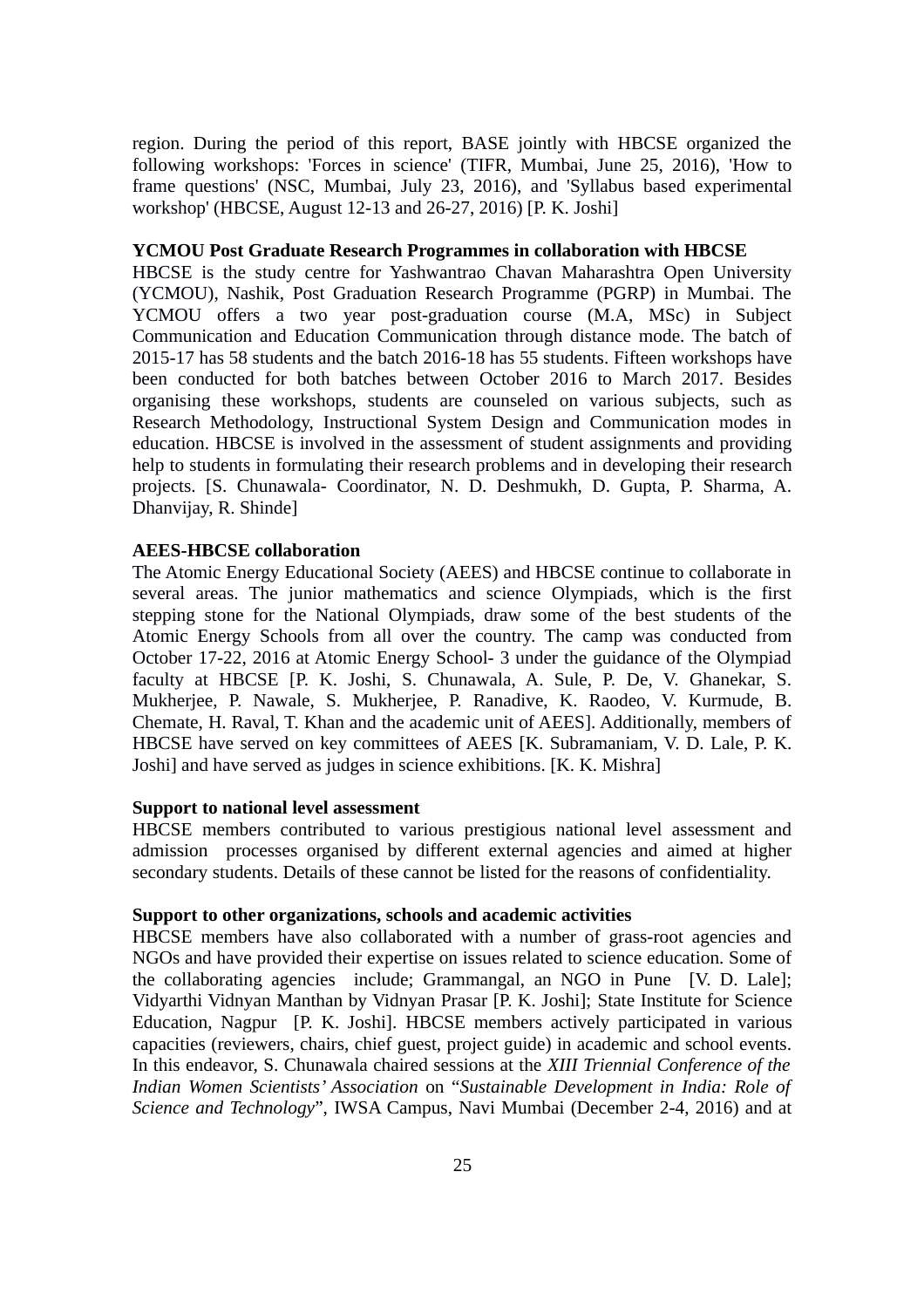the *Two Day National Level Researchers' Meet,* organized by Internal Quality Assurance Cell, Department of Education, University of Mumbai, in collaboration with HBCSE, Kalina Campus of University of Mumbai (January 5-6, 2017). N. D. Deshmukh was a team member for inspection of 3 National Institute of Open Schooling Centers at Shivaji Nagar, Govandi; Malad and Goregaon (Mumbai, May 7, 2016); was invited as a Reviewer for Exciting Science Group (science club activities), an initiative by a group of scientists from National Chemical Laboratory and IISER Pune. (Pune, July 21, 2016); was deputed by National Council for Teacher Education as a visiting team member for inspection of a Jamnagar B.Ed college (Gujarat, April 4 - 5, 2016).

Additionally as evaluators and judges, A. Muralidhar was invited to Amulakh Amichand Bhimji Vividhalakhshi Vidyalaya School, Matunga (July 13, 2016); S. Datt was invited to the Innovation Hub at Nehru Centre (June 25, 2016); N. D. Deshmukh was invited to the Kendriya Vidyalaya Regional Level Science Exhibition (KV ONGC Panvel, December 20-21, 2016); S. Mukherjee was invited to the 'INSEF Science Fair' at SIES school, Sion (November 21, 2016); S. Mukherjee and B. Chemate were invited to 'EXPISCOR Science Fair' held at Vissanji Academy, Andheri (December 2, 2016); D. Gupta was invited to the 44<sup>th</sup> Jawaharlal Nehru National Science, Mathematics and Environment Exhibition JNNSMEE regional level science exhibition, KV (December 20, 2016); P. Nawale was invited for the science exhibition at M.H. High School, Thane (December 21-22, 2016); P. K. Joshi was invited to the 'Indian Science and Engineering Fair' at Rajkot (January 7-8, 2017); V. C. Sonawane was invited to Mother Teresa English Secondary School and Junior college, Charkop, Kandiwali West (August 26, 2016), Western Science Exhibition NSC 2016 (December 16, 2016), and Kendriya Vidyalay Sanghathan ONGC, Panvel (December 20, 2016).

#### **Student interns and visitors to HBCSE**

As part of our collaboration with academic institutes, HBCSE had numerous visitors and interns this academic year, during which they either carried out small projects in their area of interest or gave talks and/or offered short courses. Visitors included faculty members from the following national and international institutes: University of Kwa-Zulu-Natal (South Africa), Azim Premji University (Bengaluru), National Centre for Biological Sciences, IIT Bombay, Veterans Affairs St. Louis Health Care System, USA, etc. [S. Reddy, M. Vaz, S. Sane, J. Shah, A. Babu, N. Varadarajan, A. Bardapurkar, Kishorkumar Darak]. Visitors to the centre also included members from organizations like Teach for India. Students interns from the following institutes visited HBCSE for durations ranging from 1 to 3 months: Tata Institute of Social Sciences, Hyderabad, IIT Roorkee, D. Y. Patil School of Engineering, Pune, Mumbai Education Trust College, BITS Pilani [S. Kulkarni, S. Sen, E. Shokeen, H. Agrawal, N. Ponnuru]

#### **MSTA- Dr. Homi Bhabha Young Scientists Camp**

Since last six years, HBCSE has been organising enrichment camps in collaboration with Mumbai Science Teacher Association (MSTA) for Dr Homi Bhabha Young Scientist Awardees. The awardees are of two levels, students studying in class 6 and class 9 from schools that have English or Marathi as the language of teaching-learning. This year the camp for students of class 6 was organised from April 12-13, 2016 and the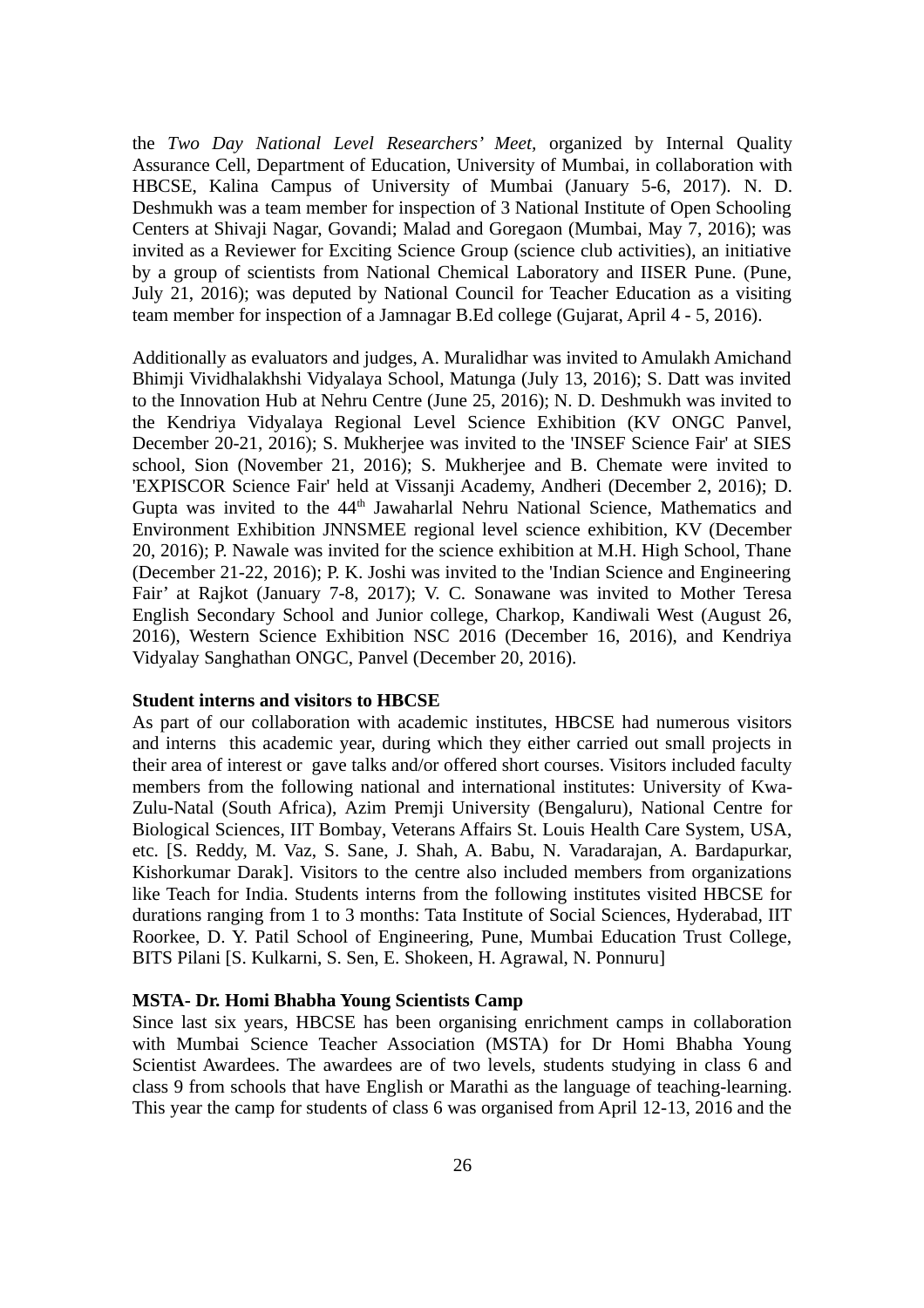camp for students of class 9 was held from April 15-16, 2016, at HBCSE. A total of over 180 students participated in both these camps. These camps are aimed at providing students with exposure to topics that may not necessarily be directly part of school syllabi, but which may spark curiosity and interest in science. Besides, students are also provided with opportunities to participate in hands-on laboratory activities and experiments. [A. Sule, B. Chemate, H. Raval, J. Ramadas, K. T. Hambir, N. D. Deshmukh, P. K. Joshi, P. Nawale (Programme Coordinator), P. Ranadive, S. Chakraborty, S. Chavan, T. Adangale, T. Khan, V. D. Lale, V. Pawar, V. C. Sonawane]

### **Chinmaya Vidyalaya, Tarapur**

A two day science enrichment programme for students of class 9 from the Palghar district was organised by Chinmaya Vidyalaya, Tarapur. This programme focused on activity based and hands on science and took place from April 18-19, 2016 at Tarapur. [K. T. Hambir, N. D. Deshmukh, T. Adangale, V. C. Sonawane (Programme Coordinator)]

# **RGSTC- Science and Innovation Activity Centres (SIAC) Project**

For the past three years, HBCSE is involved in setting up Science and Innovation Activity Centres (SIACs) in Maharashtra. This collaborative project involving HBCSE, the Nehru Science Centre, Mumbai, Bharatiya Vidya Bhavan's Muktangan Exploratory Science Centre, Pune and Vigyan Ashram, Pabal is funded by the Rajiv Gandhi Science and Technology Commission, Government of Maharashtra. The primary objectives of setting up SIACs is to inculcate a spirit of scientific enquiry, and address curiosity among students about scientific concepts. Achieving these objectives would require sustained mentoring that helps students to ask questions and make attempts to find answers to these questions, including undertaking experiments specifically designed for the purpose. The construction of two centres, Praveranagar and Warananagar is complete and they are now functional, while 2 other centres at Amravati and Satara are now under construction. As part of this collaboration, several workshops have been conducted and are planned in the coming year which will be aimed at training resource persons in designing and planning activities on various school science concepts. [H. Raval, J. Ramadas, K. T. Hambir, N. D. Deshmukh (Coordinator), S. Chunawala, V. C. Sonawane]

#### **CUBE meetings, interactions and collaborations**

The Collaborative Undergraduate Biology Education (CUBE) project expanded to several new nodes across the country. In this context, the CUBE team had several meetings and interactions with students, teachers and scientists at; the International Symposium- Dengue Prediction and Prevention through Community Engagement, Kochi (January 12 2017); St Xavier's Aluva and Cochin Colleges, Kochi (January 12, 2017); Keralavarma College, Thrissur, Kerala (January 13 2017); Colleges in Patna, Bihar (March 17, 2017). Meetings with M. Chandradattan, Scientific Advisor to CM Kerala at Secretariat, Thiruvananthapuram, Kerala (January 16, 2017) and with K. Pradeepkumar, Member Secretary, Kerala, State Council for Science, Technology & Environment Sasthra Bhavan, Thiruvananthapuram, Kerala (January 16, 2017) also took place. [M. C. Arunan]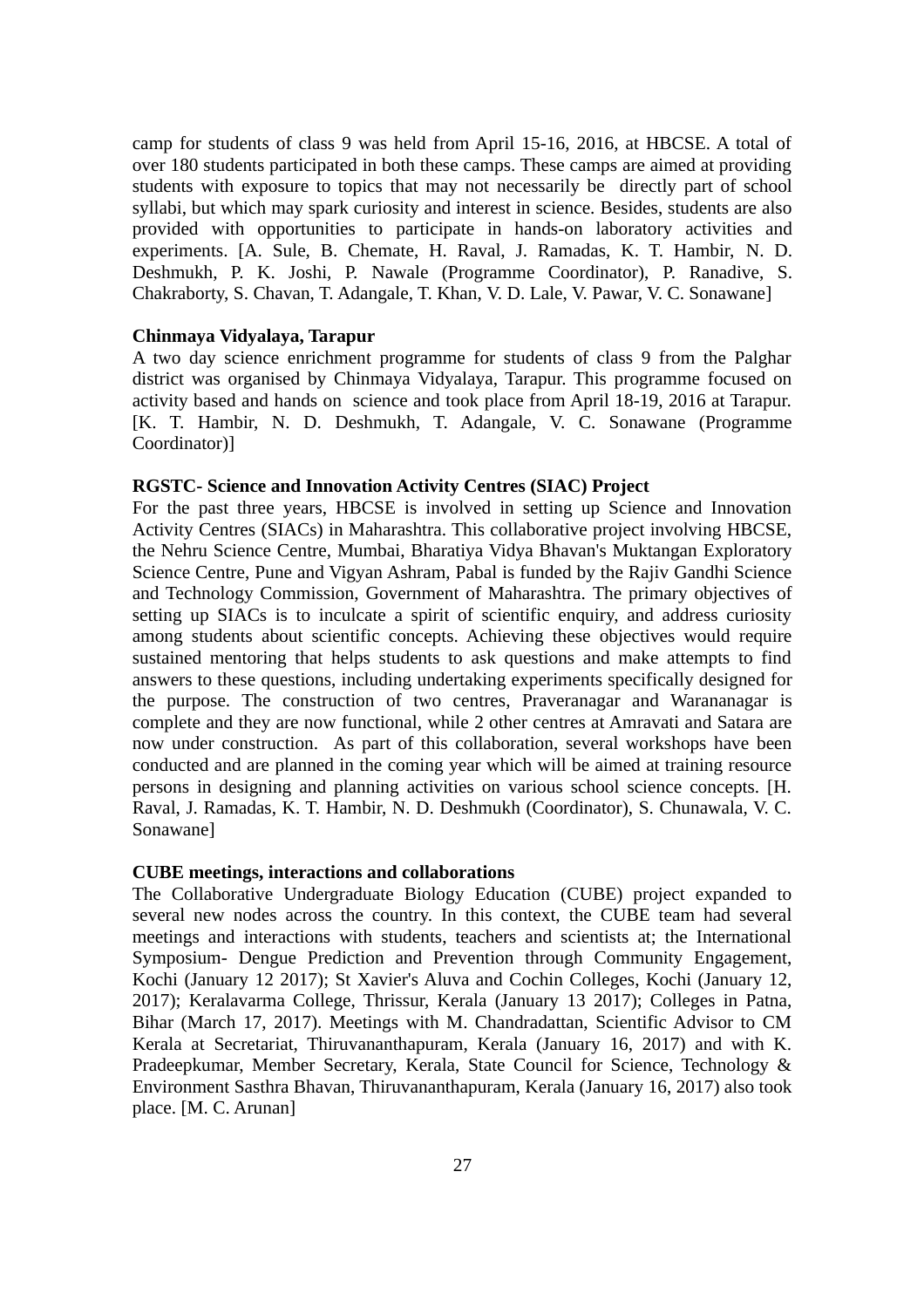# **Science Popularization**

HBCSE, over the years, has developed a variety of popular science materials and has aimed at disseminating them to the masses of the country to improve scientific literacy and inculcate scientific temper among its people. During the period of this report, HBCSE staff members contributed articles, gave popular science talks, and featured in radio and TV programs as an integral part of its science popularization and outreach efforts. Expository articles were published in leading national science and technology periodicals of the country.

### **Visits to HBCSE**

HBCSE receives a number of visitors to its laboratories and facilities throughout the year. Visitors include students and teachers from various schools and colleges. Preservice teachers from B.Ed & D.Ed colleges and teacher-educators also visited HBCSE. Visitors also include children from some of the non-governmental organizations (NGOs) from within Mumbai and other regions. This year, HBCSE had more than two hundred visitors of the kind who spent an entire day at the centre. [V. C. Sonawane (Coordinator), N. D. Deshmukh, K. T. Hambir, V. Pawar, T. Adangale, T. Khan, H. Raval, S. Pathare, S. Narvekar, A. Gupta, N. Sonawane]

### **National Science Day 2017**

HBCSE has had an open day on National Science Day (NSD) for over 15 years now. This year the open house witnessed over 2200 visitors, which included students, teachers, teacher educators and parents. Some of the main attractions of the NSD were rocket demonstration, glass blowing techniques, computer corner, botanical garden tour, design and technology activities, mathematical games, liquid nitrogen show, and Hindi cell show on water cycle and exhibition of educational posters. Simple Model System, by CUBE project, and presentation on solid waste management at HBCSE were also among the attractions.

Resource students from B.Ed colleges were trained and they helped in giving interesting demonstrations of science exhibits related to general science, biology, physics, and mathematics. Technical staff members of HBCSE displayed several gadgets and the working of household equipments. Maths laboratory had put an interesting activity called 'Let's learn mathematics through activities'. Design and technology laboratory had arranged an array of activities on National Science Day 2017 which had the objective of sparking creative problem-solving and expression. There were several hands-on and minds-on games and activities that included toy inspired technology. There was also a Science, Technology and Society discussion board where students penned down their thoughts on mobile technology. This year 'Star Burst Planetarium' was another source of attraction where students enjoyed the 3D dome theater. The centre's publications as well as publications, resources, toys and posters of other organizations were displayed and kept for sale. [V. C. Sonawane, (Coordinator), and all HBCSE staff members]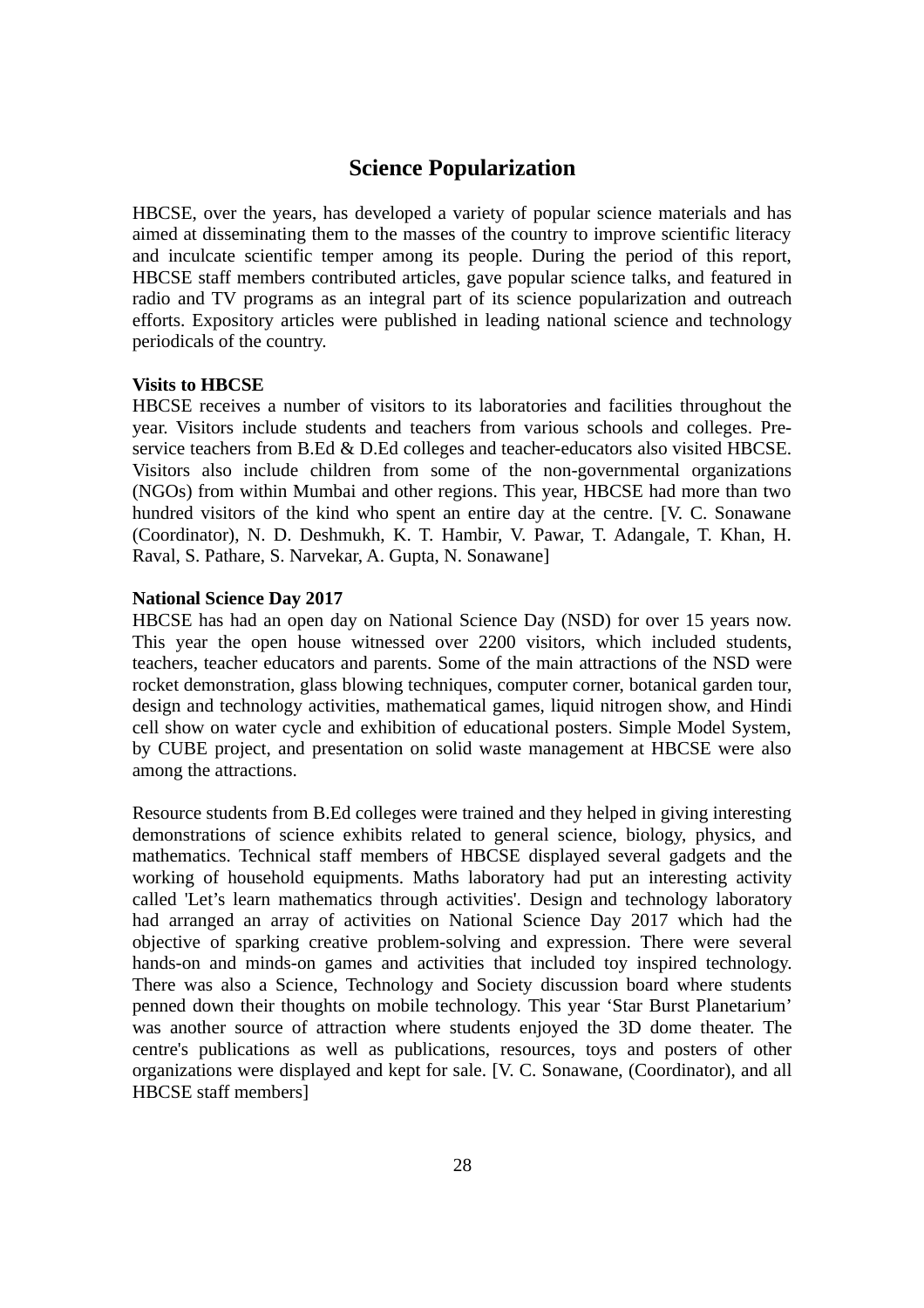### **Science Popularization at TIFR, Colaba Campus**

HBCSE participated in the National Science Day program held at Colaba campus on February 26, 2017. One-day workshop on 'Let's learn mathematics through activities' was organized for all the participants of TIFR National Science Day at Colaba campus. [S. Naik, H. Raval, C. Navare, C. Ursekar, D. Mishra, H. Agarwal, Meenakshi, H. Sumegh]. Additionally, in connection with Founder's Day, a programme was held on November 13, 2016, where HBCSE members demonstrated working of a rocket, and had a book sale [K. T. Hambir]

# **Science Populariation at GMRT, Pune,**

HBCSE participated in the National Science Day program held at Giant Metrewave Radio Telescope (GMRT) Centre, Pune. GMRT organized a two-day program on February 28 and March 1, 2017. HBCSE took active part in the program and put up many gadgets, working models, and exhibits. Members also demonstrated an interesting activity on measurement of total dissolved solids (TDS) in water, and the testing of water quality. [V. C. Sonawane (Coordinator), A. Gupta, P. K. Nawale, S. Mukherjee, K. T. Hambir, V. Pawar, A. Ajgaonkar, Pooja, B. Thube, A. Sadanandan, B. Chemate]

#### **Outreach Programme**

The Maths group of HBCSE conducted an invited session on 'Area and perimeter' under Chai and Why?, a TIFR event. It conducted workshops for students and teachers at various colleges. Some of the important collaborations include Rayat Education Society, Hemendra Kothari foundation, Vikas College, Ratnam College, etc. In these programs, the audience was engaged in hands-on activities and interactive sessions to address pedagogical issues in the learning of mathematics. [S. Naik, H. Raval, T. Khan]

#### **HBCSE campus biodiversity documentation**

In an attempt to create awareness about local biodiversity at HBCSE campus, common trees and plants were labelled with their scientific names as well as colloquial English and Marathi names. Posters documenting the various species of birds and butterflies that can be sighted on HBCSE campus have been prepared and displayed. [A. Muralidhar]

#### **Lectures by visitors**

A talk by a group of farmers of Prayog Parivar was organised at HBCSE on September 21, 2016. The presentation was in Marathi and Hindi, and a translation was prepared in English and distributed to the audience. [J. Vijapurkar, S. Patil, V. D. Lale, M. Gaitonde]

#### **Kumar Vishwakosh**

Kumar Vishwakosh, a project of the Government of Maharashtra, is aimed at preparing Junior Encyclopedia in Marathi. H. C. Pradhan was the Coordinating Editor of the volume on Biology and Environment and V. D. Lale, was the collaborator at HBCSE in this project. Two parts of the volume with a total of 580 entries were published and also put on the internet. [H. C. Pradhan, V. D. Lale]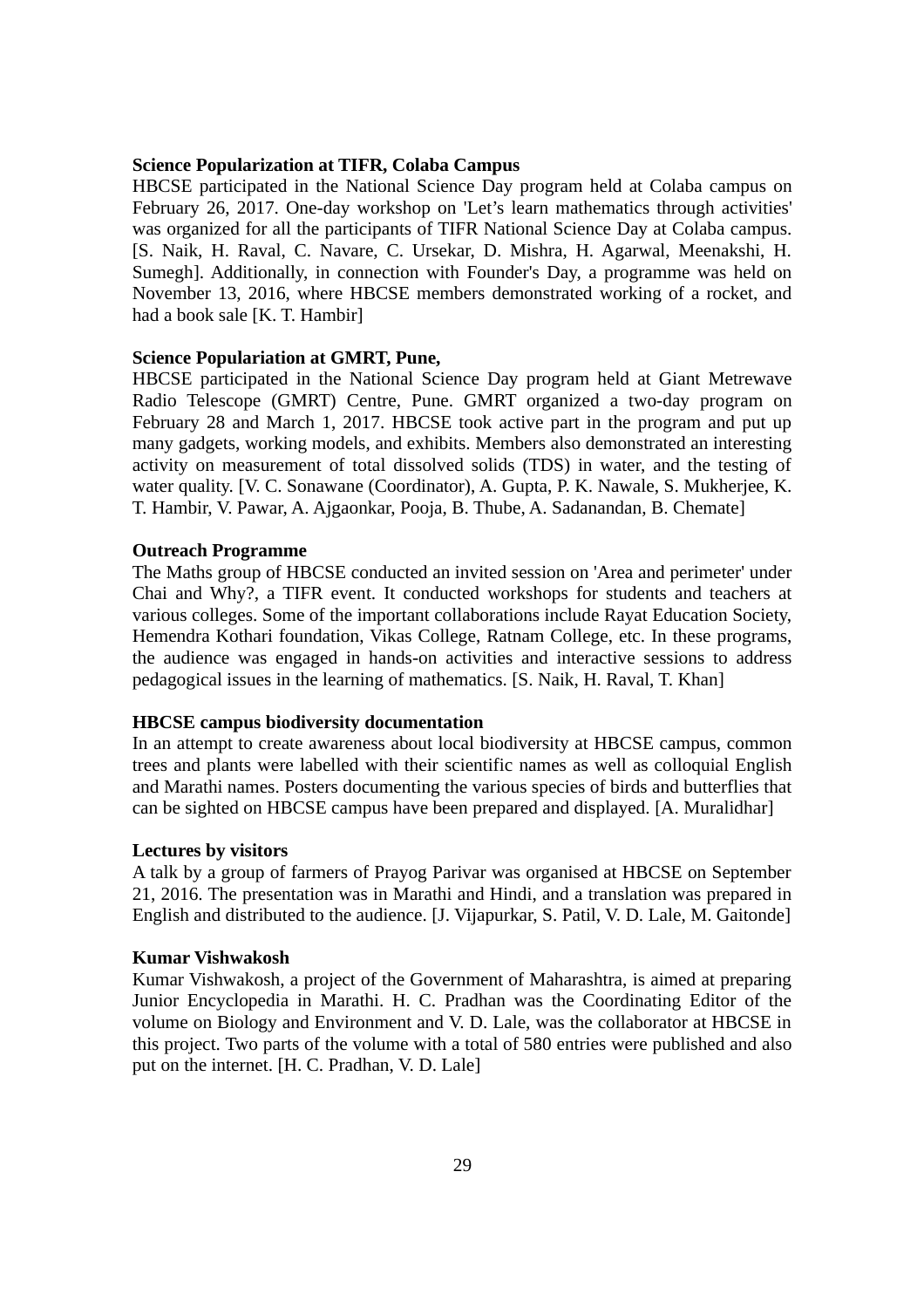#### **Activities of the Hindi Cell and Rajbhasha Samiti**

The Hindi Cell was involved in promoting the use of Hindi language in general at the Centre and in particular in the area of development of educational and popular science materials. Hindi Cell had developed and demonstrated a show on Water Cycle for students and teachers who visited HBCSE on National Science Day. It had put its books and materials on display in the Open House on February 29, 2016, National Science Day and had also put up an Exhibition of educational posters for visitors. Hindi Cell, in association with the Establishment Section, also took care of the '*Aaj ka Shabd*', where technical words related to administration were put up on the display board throughout the year. [K. K. Mishra, K. Sinha, D. Mishra, M. Bamne]

# **5. STAFF LIST**

#### *Members*

J. Ramadas (Centre Director, up to 30/06/2016 & Member up to 17/01/2017), K. Subramaniam, (Centre Director)*,* S. Chunawala (Dean, HBCSE Faculty), S. Ladage, R. R. Vartak, A. Mazumdar, G. Nagarjuna, K. K. Mishra, J. Vijapurkar, R. B. Khaparde, A. P. Sule, P. K. Joshi, P. De, S. Chandrasekharan, A. Gupta

N. D. Deshmukh, V. D. Lale, V. C. Sonawane, S. R. Pathare, S. M. Narvekar, A. Ronad, R. P. Nichat, M. B. Kharatmal, D. D. Pednekar, T. S. Rajashekar, P. K. Nawale, Manoj K. R., S. S. Naik, P. P. Pathak, A. Muralidhar, I. Das, A. Sankhwar, V. S. Ghanekar, P. Ranadive, H. Raval

*Visiting Fellows* S. Bhide, R. Thengodkar, D. Gupta (up to 01/02/2017), S. Datt, R. Karandikar

*Research Scholars*

R. Shaikh (up to 31/07/2016), P. Pande (up to 31/07/2016), Ratna (up to 31/07/2016), K. Mishra (up to 12/10/2016), S. Ghag (up to 03/02/2017), M. Shah (up to 03/03/2017) R. Varkey, G. Singh, R. D'Souza, H. Srivastava, G. Date, D. Karnam, D. Dutta, C. Navare, S. Varadarajan, L. Shitap, C. Ursekar, Meenakshi, J. Subramanian

*PhD students (external)* 

A. Raveendran, A. Sharma, A. Dhakulkar, R. Kumar, A. Kawalkar, A. Srivastava, S. Takker, S. Shome

*M. Phil Student* K. Mishra

*INSA Senior Scientist* S. M. Roy, D. P. Roy (up to 17/03/2017)

*Raja Ramanna Fellow* H. C. Pradhan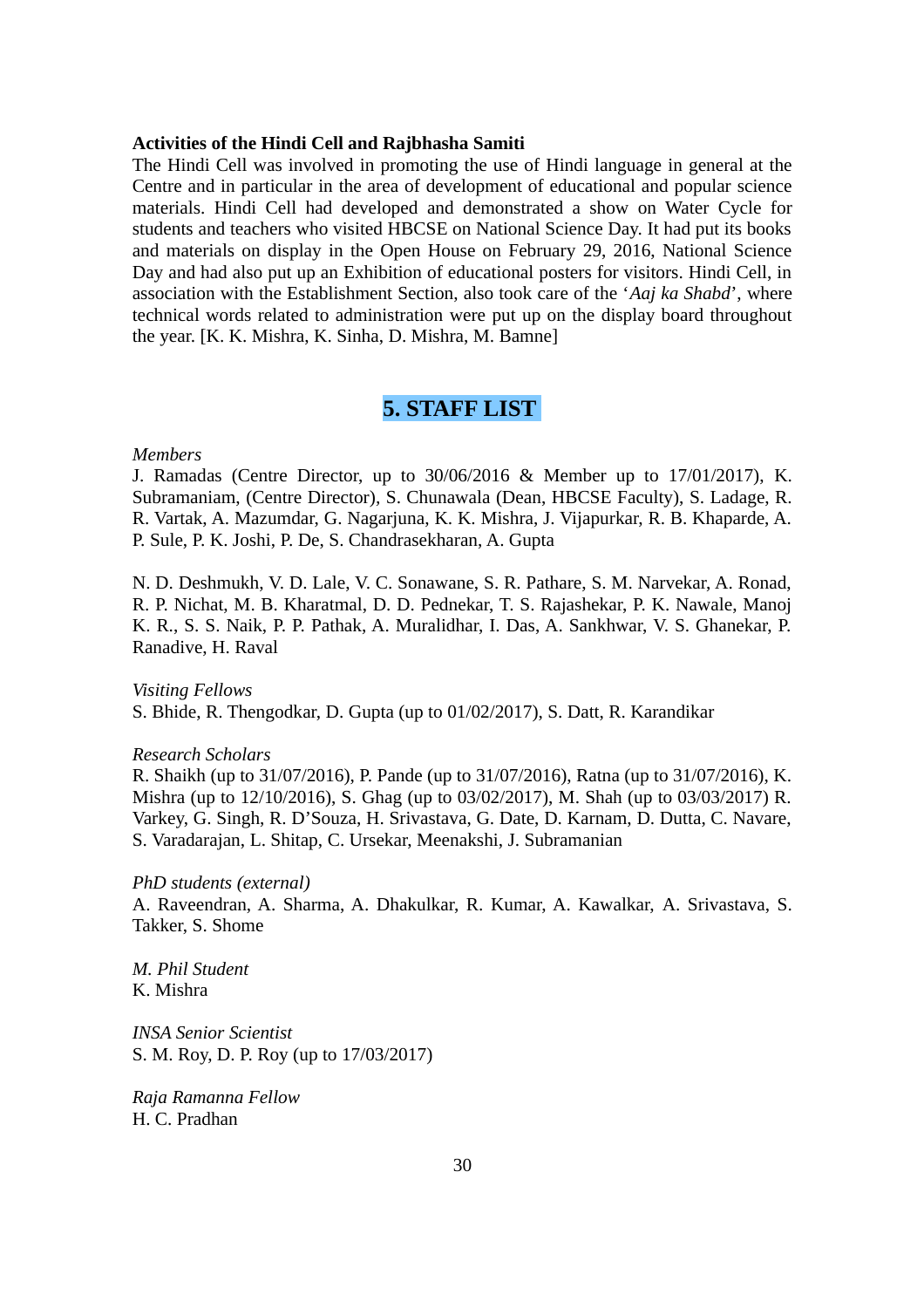*Administration*

M. D. Gaitonde, V. P. Raul, S. V. Amin, S. N. Burli, M. B. Bamne, M. P. Akhade, M. S. Thakur, S. L. Rasam, R. A. Shrotri, D. R. Mhapsekar, S. K. Desai, M. G. Shinde, G. A. Tawate, J. J. Tambe, H. M. Mandlik, T. S. Shirodkar, R. Sawant, S. Shejwal, S. Wairkar

#### *Technical*

N. Y. Tribhuwan, S. D. Pardeshi, V. C. Jacob, H. H. Rane, V. P. Ahire, K. T. Hambir, S. S. Chavan

#### *Auxiliary*

J. B. Waghmare, U. V. Shenoy, R. G. More, N. K. Kadam, B. L. Valvi, G. V. Mestry, B. S. Bhagit

*Consultants* P. K. Balakrishnan, M. C. Arunan, B. J. Venkatachala, C. R. Pranesachar

# **Obituaries (LAST PAGE OF ANNUAL REPORT)**

D. P. Roy *INSA Senior Scientist*  $(29.07.1941 - 17.03.2017)$ *Joined TIFR on 02.08.1976*

### **6. NATIONAL AND INTERNATIONAL INVOLVEMENT**

(Professional and academic memberships of editorial, academic and national committees, office bearership of professional societies, etc.)

**A. Mazumdar** was 1) National Coordinator, Science Olympiads; 2) Chair, Academic Committee, 10<sup>th</sup> International Olympiad on Astronomy and Astrophysics (IOAA) held at NISER, Bhubaneswar, December 2016.

**A. Ronad** was 1) Executive Board Member, Association of Teachers in Biological **Sciences** 

**A. Sule** was 1) Regional Coordinator (Asia-Pacific) for the International Olympiad on Astronomy and Astrophysics (IOAA) from January 1, 2012 to December 31, 2016; 2) General Secretary for the International Olympiad on Astronomy and Astrophysics from January 1, 2017 to December 31, 2021; 3) Member of coordination committee for National Entrance Screening Test 2016, 2017; 4) Co-convener for  $10<sup>th</sup>$  International Olympiad on Astronomy and Astrophysics (IOAA), Bhubaneswar, December 2016; 5) Chair, Local Organising Committee,  $9<sup>th</sup>$  International Conference in Oriental Astronomy (ICOA), IISER-Pune, November 2016; 6) Member of Public Outreach and Education Committee of Astronomical Society of India.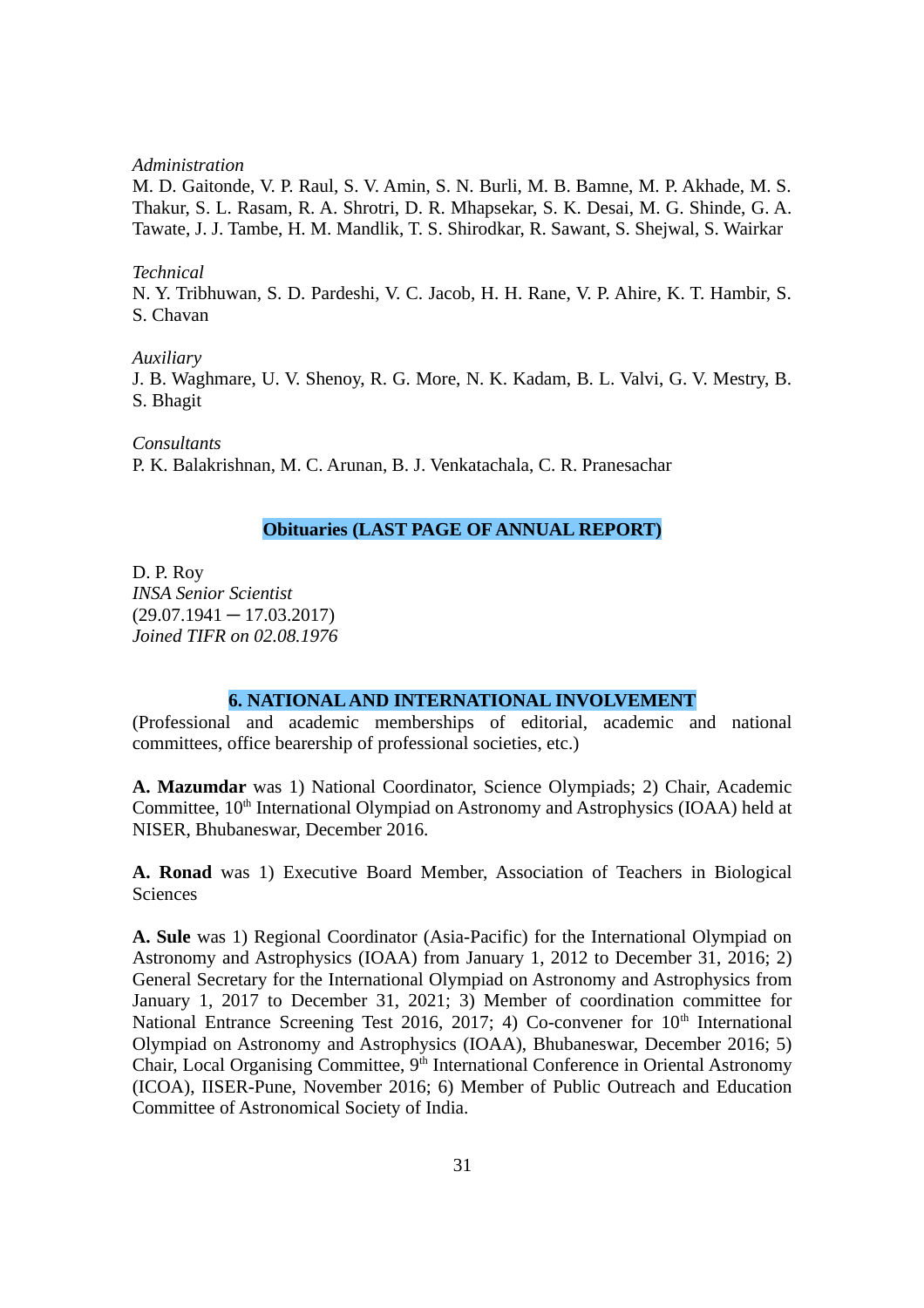**G. Nagarjuna** was 1) Associate Editor, *International Journal of Conceptual Structures and Smart Applications* (IJCSSA), an Official Publication of the Information Resources Management Association; 2) Reviewer, *Current Science*; 3) Reviewer, *Resonance*; 4) Reviewer, *Science & Education*, Springer; 5) Chairperson, Free Software Foundation of India; 6) Member, Board of Software Freedom Law Centre of India, New Delhi; 7) Member, Web Server Committee, National Board of Higher Mathematics 8) Member, Advisory Board, Centre for Education Innovation and Action Research, TISS, Mumbai.

**H. C. Pradhan** was 1) President, Indian Association of Physics Teachers (IAPT) for the term January 2016 to December 2018; 2) Chair, National Experts Advisory Committee of the National Council of Science and Technology Communication (NCSTC), DST, Govt of India; 3) Member, Maharashtra Rajya Vishwakosh Nirmiti Mandal; 4) Coordinating Editor of the volumes on Biology and Environment under their Kumar Vishwakosh (Junior Encyclopedia) Project; 5) Member, Maharashtra Rajya Bhasha Sallagar Samiti; 6) Chairperson, Monitoring/Steering Committee for Education and Content Development for Shikshan Pandhari, an ICT enabled rural school education project run by Maharastra Knowledge Foundation and sponsored by the Rajeev Gandhi Science and Technology Commission (RGSTC), Govt of Maharashtra; 7) President of Gram-Mangal, Pune; 8) Member, Academic Board, Department of Physics (Autonomous Status), University of Mumbai; 9) Acting President, Board of Trustees of Ekvira Education Society, Charkop, Kandivali, Mumbai, which runs a school complex.

**J. Ramadas** was 1) Member, IUPAP International Commission on Physics Education (ICPE or IUPAP Commission 14) for the period 2011-17; 2) Member (ex-officio), Governing Council of the Atomic Energy Education Society (AEES), July 2011- June 2016.

**K. K. Mishra** was 1) Member, National Academy of Sciences, India; 2) Member, Executive Council, Lok Vigyan Parishad, Delhi; 3) Member, Vigyan Parishad Prayag, Allahabad; 4) Joint Secretary, Peoples' Council of Education, Allahabad; 5) Member, Advisory Board, *Vigyan-Ganga*, a science magazine by Banaras Hindu University, Varanasi; 6) Member, Advisory Board, *Technical Today*, a national science and technology magazine by Mewar University, Chittor, Rajasthan; 7) Member, Editorial Board, and Referee for *Vigyan Prakash*, a quarterly Hindi journal of research in science, brought out by Lok Vigyan Parishad, Delhi and World Hindi Foundation, NY, USA; 8) Member, Central Level Committee of the Atomic Energy Education Society (AEES) Awards 2016.

**K. Subramaniam** was 1) Member, National Council for Teacher Education (NCTE); 2) Member (ex-officio), Governing Council, Atomic Energy Education Society 3) Country representative for India, International Commission for Mathematics Instruction; 4) Member, Journal Editorial board, *Contemporary Education Dialogue*; 5) Member, Journal Editorial board, *At Right Angles*; 6) Member, Advisory board, Information Age Publishing: International Sourcebooks in Mathematics and Science Education.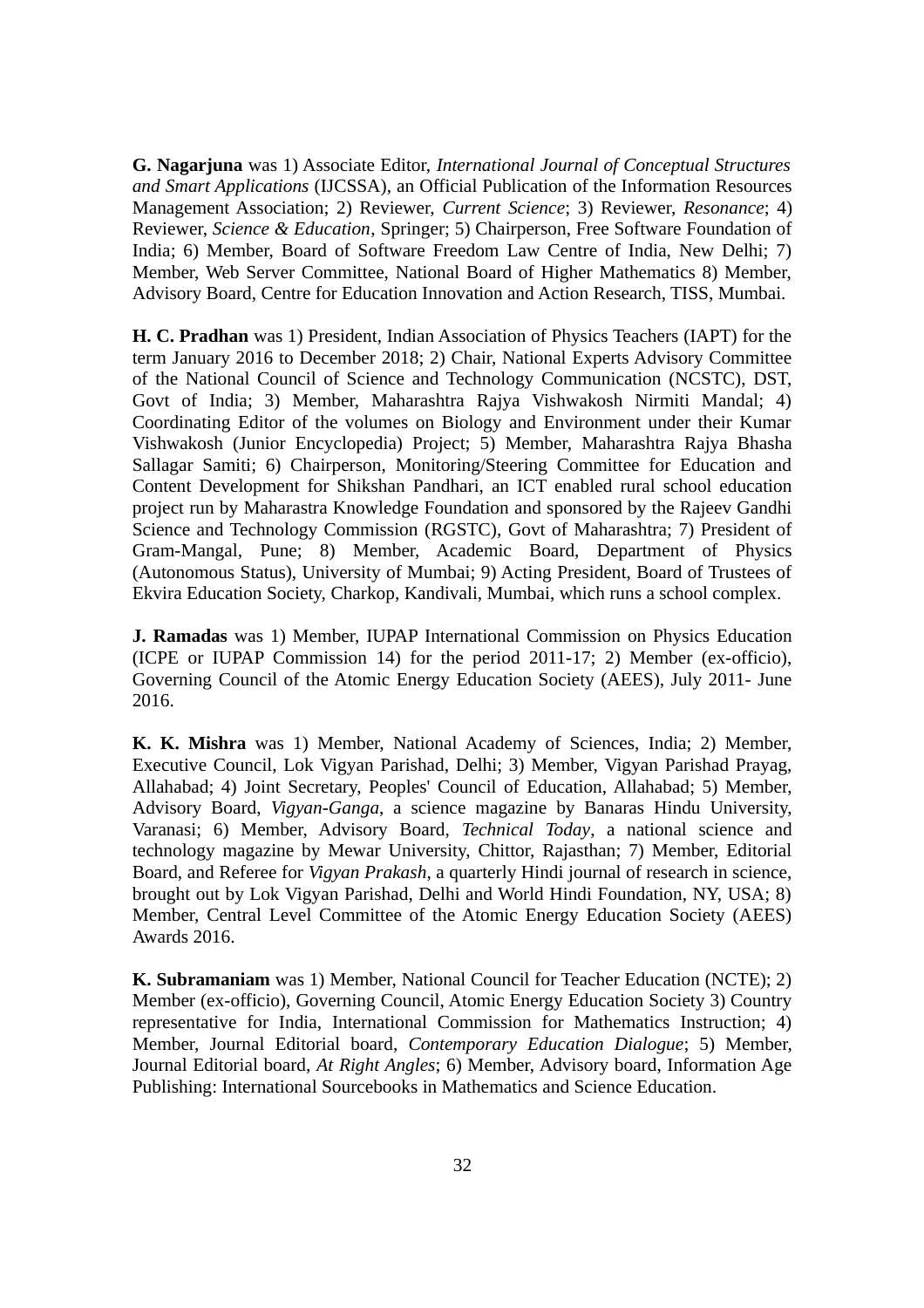**N. D. Deshmukh** was 1) Executive Director for 26th Biennial Conference of the Asian Association for Biology Education; 2) Executive Member, Asian Association for Biology Education; 3) Executive Member, Indian Ocean Comparative Education Society and Executive Committee member for 2015-2017 IOCES conference; 4) Editorial Board Member, *Asian Journal of Biology Education* (AJBE); 5) School Council Member, YCMOU Nashik B.Sc. Course; 6) Advisory Member, *Shikshan Sankramann* Journal; 7) Honorary Member, *Vidnyan Warta* Journal; 8) Academic facilitator, National Institute of Open Schooling- Vashi Center.

**P. K. Joshi** was 1) President of the International Junior Science Olympiad for the period 2015 – 2018; 2) Chairman, Bombay Association for Science Education; 3) Chief Advisor, Science Society of India; 4) Life member of Indian Association of Physics Teachers (IAPT), Bombay Association for Science Education (BASE), Indian Physics Assocation (IPA).

**P. Pathak** was 1) Member, International Advisory Committee of International Physics Olympiad for the period 2013-17.

**P. Ranadive** was 1) Member of the Academic Committee, 10<sup>th</sup> International Olympiad on Astronomy and Astrophysics (IOAA) Bhubaneswar, December 2016.

**R. B. Khaparde** was 1) Member of the Editorial Board, *Physics Education*, Quarterly e-Journal devoted to Physics Pedagogy, Pune, India.

**R. Vartak** was 1) Executive Board Member, Association of Teachers in Biological Sciences;

**S. Chandrasekharan** was 1) Adjunct Associate Professor, Interdisciplinary Program in Educational Technology, Indian Institute of Technology Bombay, Powai, Mumbai, India; 2) Committee member, Ph.D. Thesis Advisory Committee for Paul Clifton, Digital Media Program, Georgia Institute of Technology, Atlanta, USA; 3) Advisory Board Member, Studies in Applied Philosophy, Epistemology and Rational Ethics, Springer book series; 5) Program Committee Member for: *The 16th IEEE International Conference on Advanced Learning Technologies*, 2016, Austin, Texas, USA; Track 1- Technology for Learning of Thinking Skills and Track 2- CSCL and Learning Sciences Track, of the *24th International Conference on Computers in Education*, 2016, IIT Mumbai, India; IEEE Technology for Education, 2016, IIT Mumbai; 6) Reviewer for journals *Cognitive Science* and *Psychological Studies*.

**S. Chunawala** was 1) Reviewer for Indian Educational Review, NCERT; 2) Executive Council Member of the Peoples Council of Education for the year 2012-2015; 3) Member, Departmental Advisory Board (DAB), Department of Gender Studies, NCERT; 4) Member, Departmental Advisory Board (DAB), Department of Education in Science and Mathematics, NCERT; 5) Member, Board of University Teaching and Research, YCMOU; 6) Member, Board of Studies, SNDT University, Marine Lines, Mumbai; 7) Local Management Committee member, K. J. Somaiya Comprehensive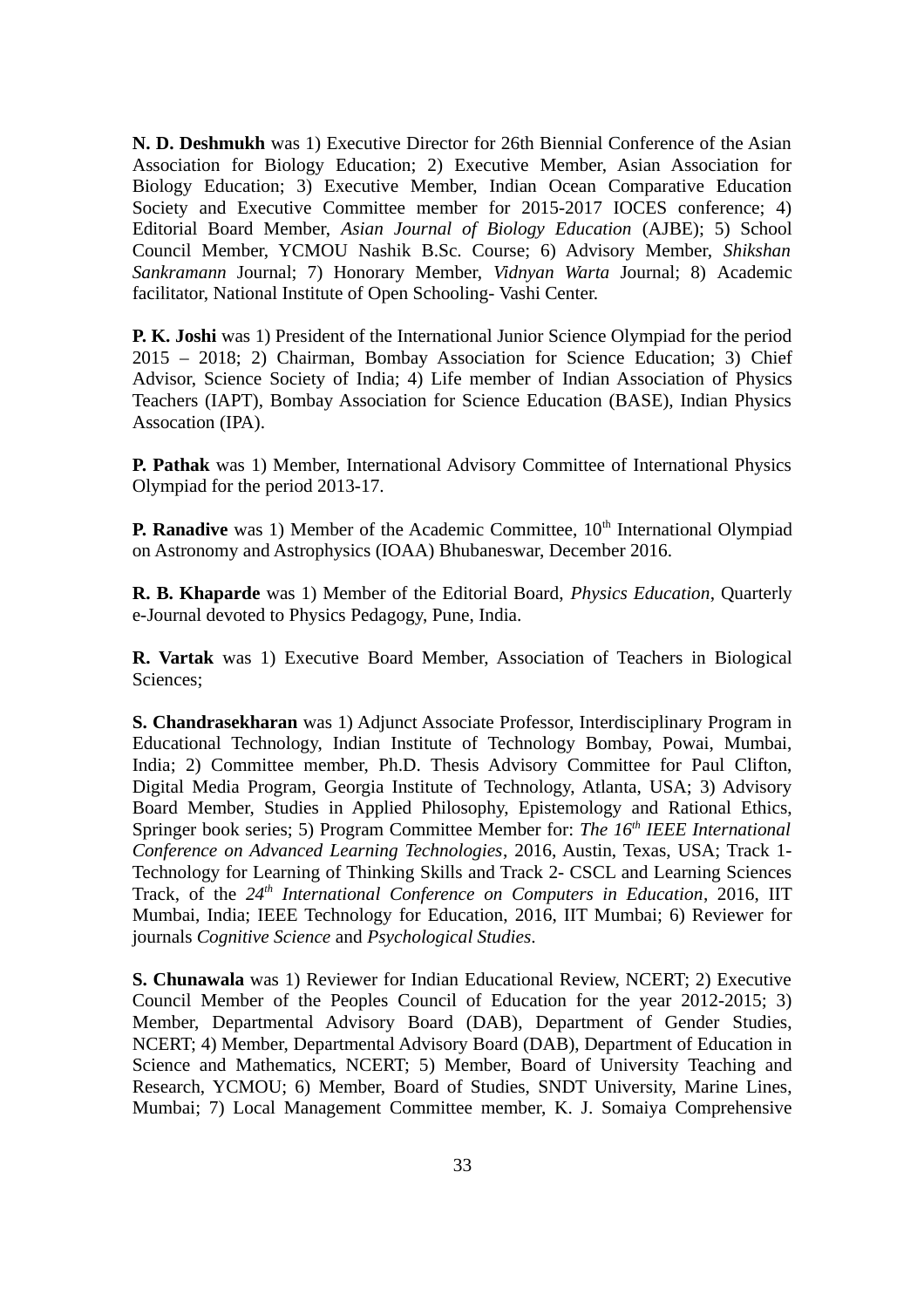College of Education, Training and Research; 8) Executive Board Member, 2016-2018, Representative of South Asia, International Organization for Science Technology Education (IOSTE); 9) Organizing Committee Member and Reviewer for National level Researcher's Meet 2017.

**S. Ladage** was 1) National Coordinator, National Initiative on Undergraduate Science (NIUS) programme; 2) Member, Editorial Advisory Board, *Journal of Chemical Education* (JCE), American Chemical Society (January 2017-); 3) Member of International Steering Committee (ISC) for International Chemistry Olympiad (IChO)- 2016-2017; 4) Member of Scientific Committee, 48<sup>th</sup> International Chemistry Olympiad 2016, Tbilisi, Georgia.

**S. Narvekar** was 1) Treasurer (West Zone), Association of Chemistry Teachers (ACT) (Jan 2017-19)

**S. Pathare** was 1) Member of the Executive Committee of the World Federation of Physics Competitions (WFPhC) 2016; 2) Reviewer for an article, *The Physics Teacher Journal*, published by American Association of Physics Teachers.

**V. D. Lale** was 1) Editorial Committee Member, Kumar Vishwakosh (Biology & Environment), Maharashtra Rajya Vishwakosh Nirmiti Mandal, Wai; 2) Academic Committee Member, Shikshan Pandhari Project, Maharashtra Knowledge Corporation Limited, Pune; 3) Executive Committee member, Grammangal, Pune; 4) Advisory Committee Member, Vishwakosh Dnyan Mandal (Physics), Maharashtra Rajya Vishwakosh Nirmiti Mandal, Wai.

# **7. VISITS**

**A. Mazumdar** visited the Institut de Recherche en Astro-physique et Planetologie, CNRS-Universite Paul Sabatier and Observatoire de Midi-Pyrenees at Toulouse, France as a Visiting Researcher during May 2-26, 2016.

**A. Srivastava** participated in the *Annual Meeting of the Society for the Advancement of Biology Education Research (SABER)*, Minneapolis, USA, July 2016; *Spatial Cognition Conference*, Philadelphia, PA, USA, August 2016.

**CUBE team** visited National Centre for Biological Sciences, Bengaluru, October 7, 2016; Agharkar Research Institute (ARI, Pune) to establish Hydra as a model system for regenerative studies, October 10, 2016.

**G. Date** participated in a pre-conference workshop 'Engineering Community Engagement Workshop' organized by Louisiana State University and the EPICS program, at Purdue University, June 22-25, 2016; participated in the *123rd Annual Conference and Exposition of American Society for Engineering Education*, USA, June 26-29, 2016.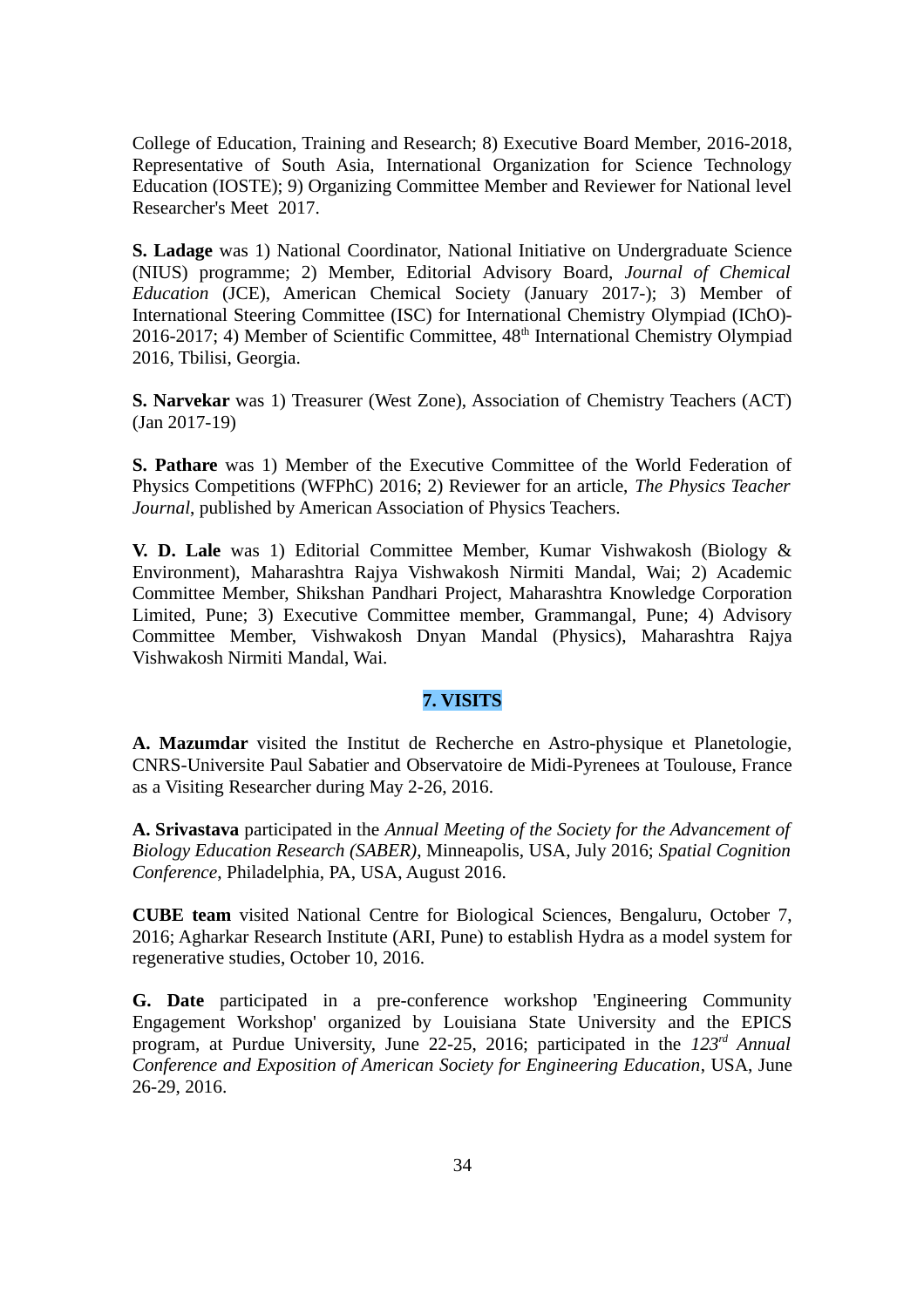**G. Nagarjuna** visited the NROER Team, NCERT Delhi, August 5, 2016.

**G. Nagarjuna, S. Bhide, M. Kharatmal, N. D. Deshmukh, M. C. Arunan, A. Ronad and R. Vartak** participated in the *26th Asian Association for Biology Education (AABE)*, in Goa, September 20-23, 2016.

**Gnowledge Lab members** visited Vigyan Ashram. Pabal, Pune, December 27, 2016.

**H. C. Pradhan** attended *Conference on Technology Vision 2035*, Technology, Information, Forecasting and assessment Council, DST, Government of India, Nehru Science Centre, Mumbai, April 18, 2016; Brainstorming Workshop for Preparation of the Project Guide for NCSC 2016, Tamilnadu Science and Technology Centre, Guindy, Chennai, July 8, 2016; National Convention of the Indian Association of Physics Teachers, Kadi Sarva Vishwavidyalay, Gandhinagar, Gujarat, October 20-22, 2016; Annual Convention 2016 – Marathi Vidnyan Parishad, Gadkari Rangayatan, Thane, December 17-18, 2016; National Children's Science Congress 2016, Vidya Pratishthan, Baramati, Maharashtra, December 26-31, 2016.

**J. Ramadas** attended the *UNISA International Mathematics, Science and Technology Education (ISTE) Conference* at Kruger National Park, Mopani Camp, Phalaborwa, Limpopo, South Africa, October 23-28, 2016; was on sabbatical leave at the Institute of Mathematical Sciences, Chennai, July 1- December 31, 2016.

**J. Rahaman, S. Takker** and **R. Dsouza** participated in the *13th International Congress on Mathematical Education*, at Hamburg, Germany, July 24-31, 2016.

**K. Subramaniam** participated in a collaborative research workshop on "Mathematical Discourse in Instruction" at the University of Witwatersrand, Johannesburg, South Africa, May 5-10, 2016; participated in the *13th International Congress on Mathematical Education*, at Hamburg, Germany, July 24-31, 2016.

**M. C. Arunan** visited Sunshine Worldwide School, Velha, Goa, along with Dr Sadanand as part of CUBE's Goa Extension Meeting, June 6, 2016; participated in the *Intenational Symposium- Dengue Prediction and Prevention through Community Engagement,* Kochi, Kerala, January 12, 2017.

**M. Kharatmal** participated in the *7th International Conference on Concept Mapping* in Tallinn, Estonia, September 5-9, 2016.

**N. D. Deshmukh, V. C. Sonawane, K. T. Hambir, H. Raval and T. Adangle** participated in the Science and mathematics teachers workshop jointly organized by Deepshikha Gurukul Sainik School, Chikhaldara, Amravati, Maharashtra, and Department of Education, Amravati Division, Amravati, October 3-4, 2016.

**N. D. Deshmukh and H. Raval** visited State Teachers Training Institute, GCERT, Gandhinagar, Gujarat, September 3, 2016.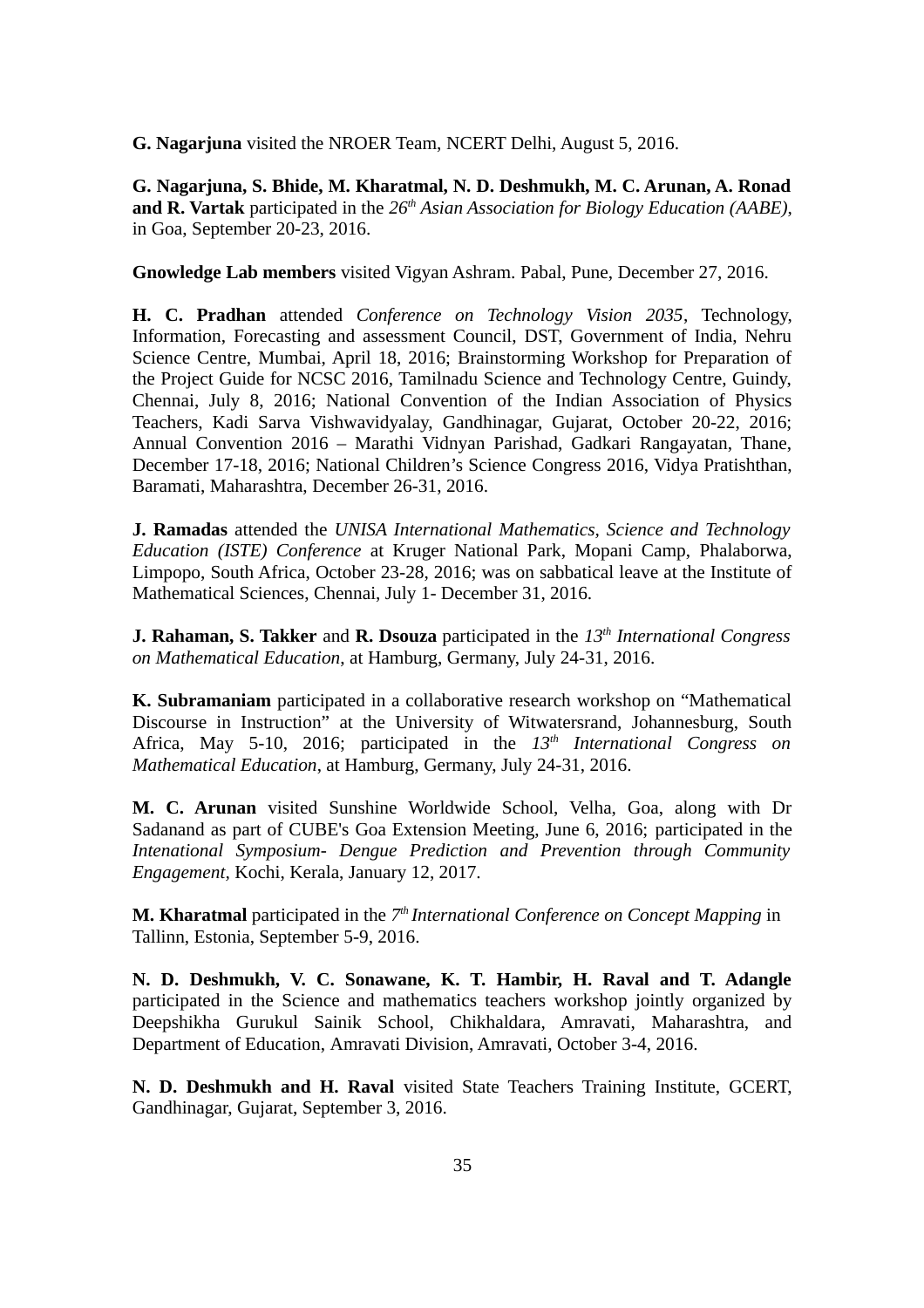**P. K. Joshi** visited Bali, Indonesia, as President of IJSO on two occasions, June 30- July 7, 2016; November 30- December 12, 2016, to inspect the preparations of  $13<sup>th</sup>$  IJSO to be held in December 2016; attended the Teachers Try Science and STEM Training (IBM STEM Summit) organized by IBM, Agastaya International Foundation, EzVidya, Learning Links Foundation, SRF Foundation and Vikram Sarabhai Communiaty centre, in New Delhi, July 11-12, 2016; visited INO at Guwahati as Observer, January 25-30, 2017.

**P. Pande** and **R. Shaikh** participated in the *12th International Conference of the Learning Sciences (ICLS 2016)*, National Institute of Education (NIE), Singapore, June 20-24, 2016.

**S. Chandrasekharan** visited Kerala School of Mathematics (Visiting Fellowship), Kunnamangalam, Kerala, May 1-31, 2016.

**S. Chunawala** participated in the *International Organization of Science and Technology Education (IOSTE) Symposium* at Braga, Portugal, July 11-16, 2016.

**S. Datt and M. Shah** participated in the *International Conference on Creativity and Cognition in Art and Design (ICCCAD 2017),* organized by the National Institute of Design (NID), India and National Institute of Mental Health and Neurosciences (NIMHANS), Bengaluru, January 19-21, 2017.

**S. Ladage** visited Tbilisi, Georgia, as a member of the Scientific Committee of 48<sup>th</sup> International Chemistry Olympiad from July 20-August 1, 2016; participated in the *24th IUPAC International Conference on Chemistry Education* (ICCE), August 15-20, 2016.

**S. Narvekar** participated in the *24th IUPAC International Conference on Chemistry Education* (ICCE), August 15-20, 2016.

**S. R. Pathare and V. Kurmude** participated in the  $7<sup>th</sup>$  Congress of the World *Federation for Physics Competitions* (WFPhC) in Banten, Indonesia, September 26 to 30, 2016.

**Several HBCSE members** made a study visit to three Zilla Parishad (ZP) schools in Akole block (Ahemadnagar district) which was part of their course on 'Social Aspect of Education' (Instructor: Kishorkumar Darak), January 20-21, 2017.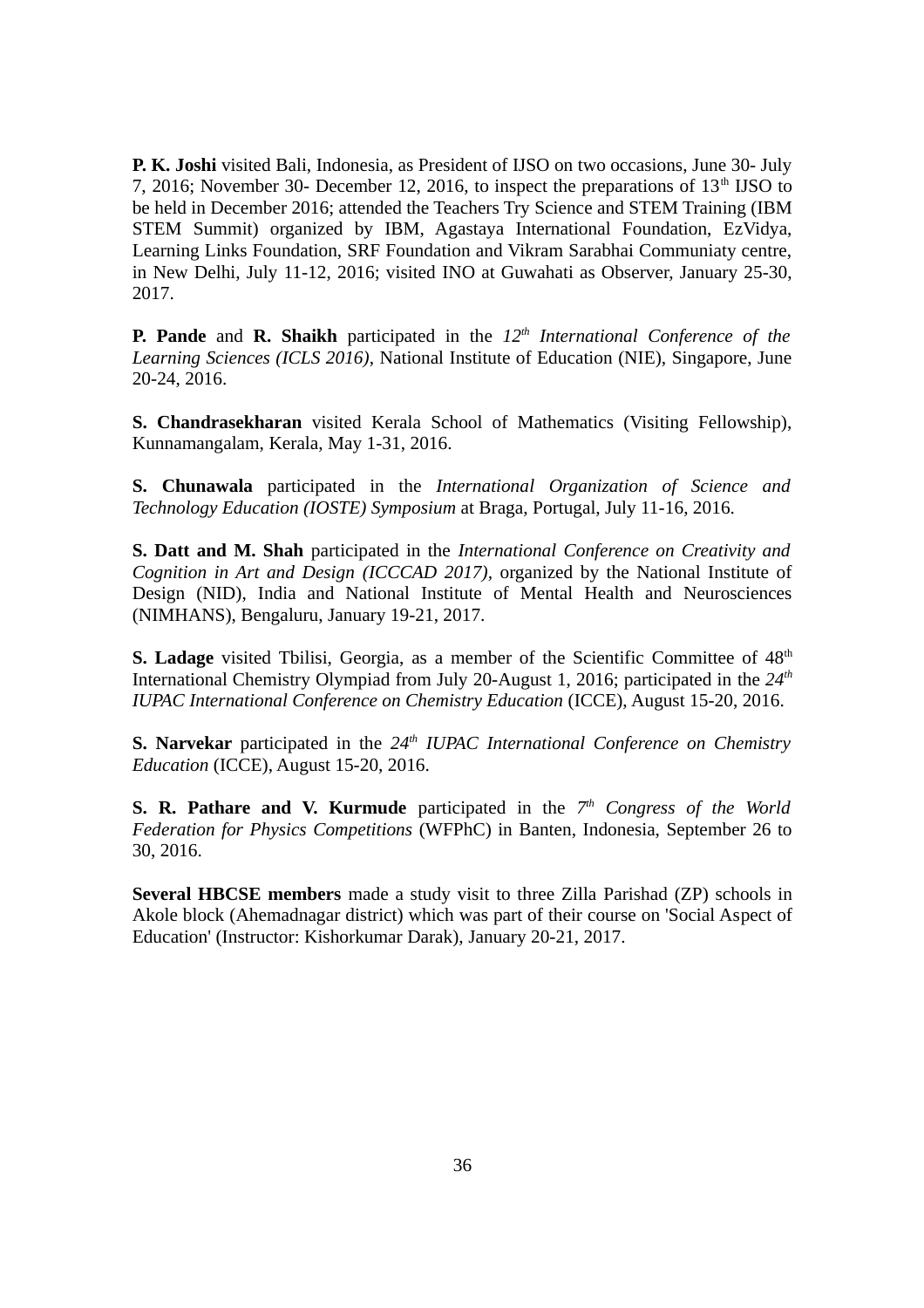# **8. AWARDS AND DISTINCTIONS**

# **(already submitted)**

# **A. J. Kumar, G. Shridhar, S. Ladage and L. Ravishankar**

Best Poster Award, for the paper 'Sugar based low melting mixtures as green solvents in the Hantzsch synthesis of substituted 1,4-dihydropyridines', *International Science Festival* (IISF-2016), December 2016.

### **D. Semwal, I. D. Sen and R. V. Jayaram**

2<sup>nd</sup> Prize in poster communication, for the paper 'Clouding and adsorption of Triton X-100: Effect of additives. *Environmental Sustainability and Wastewater Remediation: Current Status and Future Prospects', ESWR – 2017*, January 2017.

**P. Pande** received the International Society of the Learning Sciences (ISLS) Travel Scholarship Award 2016, NIE, Singapore.

### **S. R. Pathare and V. V. Kurmude**

First prize in the *National Competition for Innovative Experiments in Physics*, for the experiment on low cost Michelson interferometer.

# **9. INVITED TALKS**

### *H. C. Pradhan*

- 1. Education in India in the next two decades, *Conference on Technology Vision 2035*, TIFAC, DST, Government of India and National Council of Science Communicators, Nehru Science Centre, April 18, 2016
- 2. Alternative frameworks in physics (Plenary Lecture), *National Conference on Science Education*, Regional Institute of Education, NCERT, Ajmer, Rajasthan, November 25, 2016

#### *J. Ramadas*

1. Visuospatial thinking in science education, *UNISA ISTE Conference*, Kruger National Park, Mopani Camp, Phalaborwa, Limpopo, South Africa, October 23- 28, 2016

# *K. Subramaniam*

- 1. Inaugural address, *Two Day National Level Researchers' Meet*, organized by Department of Education, University of Mumbai, in collaboration with HBCSE, Kalina Campus of University of Mumbai, January 5, 2017
- 2. Preparation of mathematics teachers what are the significant gaps? Plenary talk at the *National Conference on Innovations in Mathematics Education*, Lady Shriram College, Delhi, March 3, 2017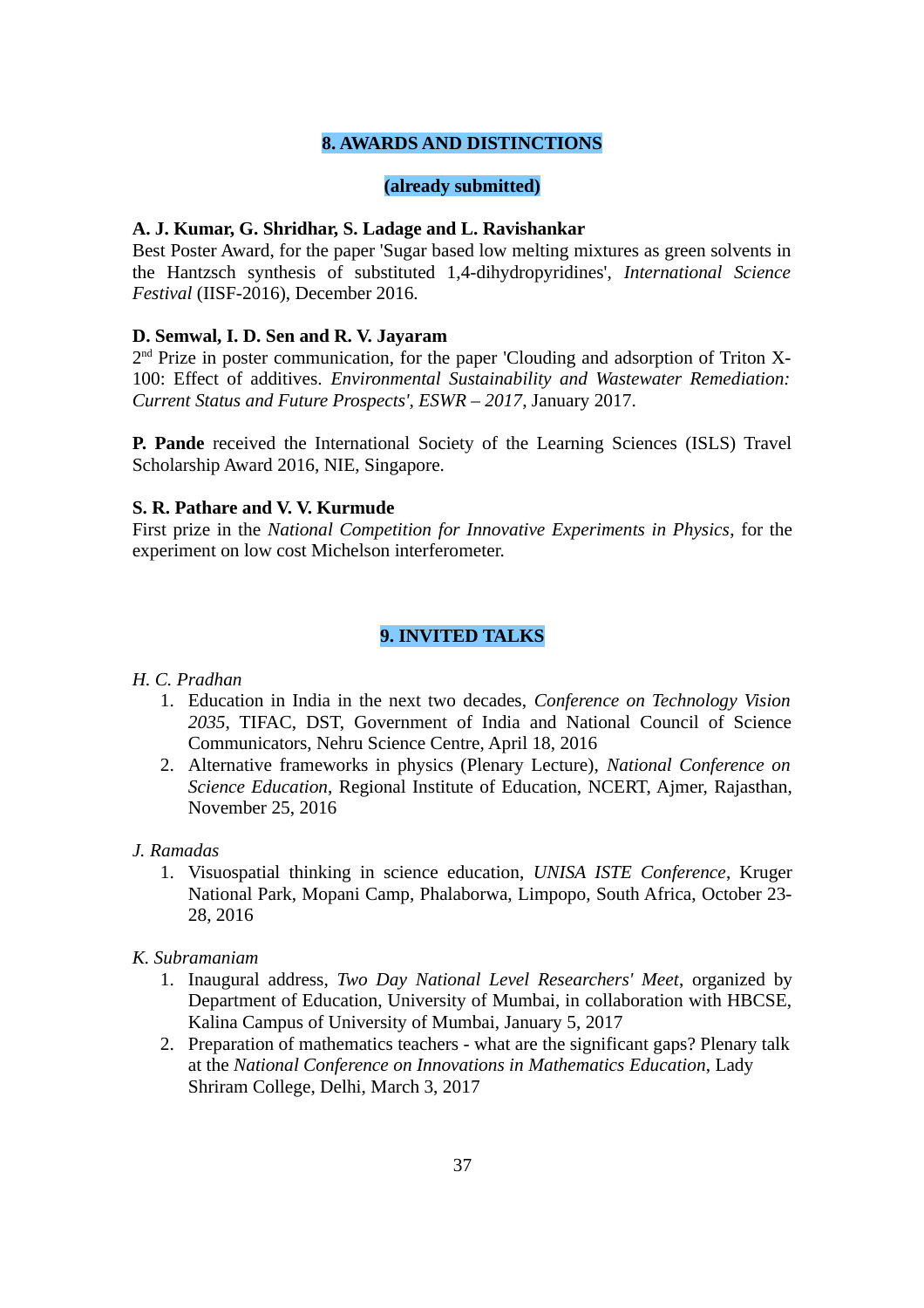### *P. K. Joshi*

1. Olympiad experiments, the *13th International Junior Science Olympiad*, Bali, Indonesia, December 6, 2016

### *R. B. Khaparde*

Thinking behind the doing, Sunday Science Activity Centre (Inaugural talk), Gokhale Education Society's H.P.T Arts and R.Y.K Science College, Nashik, December 11, 2016

#### *S. Chunawala*

New challenges and new pedagogies for 21st century education, (Keynote address), *the 24th Senior Scholar Seminar Series*, organized by IQAC of K J Somaiya Comprehensive College of Education, Training and Research In collaboration with Global Foundations, K. J. Somaiya College of Education, Training and Research, February 17, 2017

### **10. CONFERENCES / WORKSHOPS ORGANIZED BY THE CENTRE**

**IMOTC Award Distribution Function 2016**

*HBCSE, May 16, 2016*

# **GNU KHATA Official Launch**

*HBCSE, June 15, 2016* 

**Two short courses to enhance Science Education in Sri Lanka**  *HBCSE, July 17-31, 2016 and November 13-27, 2016*

### **Fifteenth V. G. Kulkarni Memorial Lecture**

*HBCSE, September 7, 2016*

### **The 26th Biennial Conference of Asian Association for Biology Education**

(collaboratively organized by AABE, India Chapter, HBCSE, Vidya Prabodhini College of Commerce, Education, Computer & Management Goa, Rayat Education Society Satara, Shri Shivaji Education Society, Amravati, Association of Teachers in Biological Sciences, India, St. Ann's College for Women, Hyderabad, and The International Centre, Goa)

*The International Centre, Goa, September 20-24, 2016*

### **Annual Research Meet 2016**

*HBCSE, October 24-26, 2016*

**Infosys Award Function** *HBCSE, December 22, 2016*

**National level Researcher's Meet 2017** (jointly organized by HBCSE and the Internal Quality Assurance Cell, Department of Education, University of Mumbai) *Kalina, January 5-6, 2017*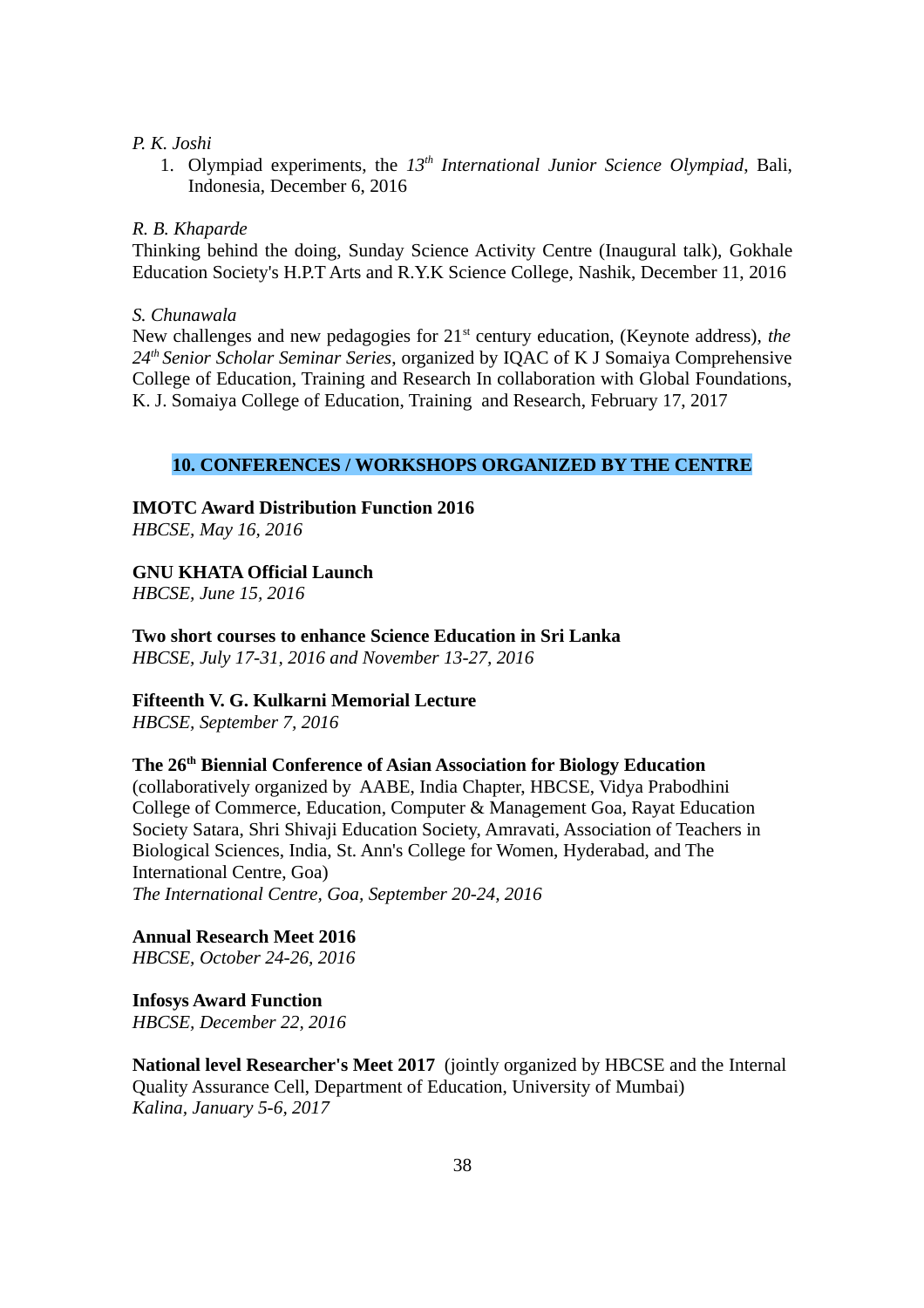**National Science Day 2017**

*HBCSE, February 28, 2017*

**Play "Main aurat hoon"** (directed by Manjul Bhardwaj, on International Women's Day, 2017) *HBCSE, March 8, 2017*

# **Nutan Bal Mahotsav**

*HBCSE, March 22, 2017* 

#### **WORKSHOPS LIST**

#### **Workshops for students**

- 1. Pre-Departure Camp (PDC) for European Girls' Mathematical Olympiad for 2 students (HBCSE, April 6-10, 2016); PDC Chemistry for 4 students (HBCSE, June 6-21, 2016); PDC Physics for 5 students and several resource persons (HBCSE, June 27 - July 10, 2016); PDC Biology for 4 students (HBCSE, July 1- 14, 2016); PDC Mathematics for 6 students (HBCSE, June 30- July 6, 2016); PDC Junior Science Olympiad for 6 students (HBCSE, November 23 - December 1, 2016);
- 2. Workshops on "Extrapolating mathematics of Nim game", "Understanding area through multiple units" and "Algebraic patterns in day-to-day life", Maharashtra Talent Search program for 60 students (HBCSE, April 12, 13, 16, 2016);
- 3. Mumbai Science Teachers Association and HBCSE's Dr Homi Bhabha Young Scientist Camps for 110 Grade 6 students (HBCSE, April 12-13, 2016);
- 4. Orientation cum Selection Camps (OCSC) 2016 for Chemistry, 19 students (HBCSE, April 13 - April 22, 2016); Junior Science, 29 students (HBCSE, May 5 - May 22, 2016); Physics, 34 students (HBCSE, May 24 - June 6, 2016); Biology, 24 students (HBCSE, June 1 - June 10, 2016);
- 5. Summer camp on "Learning integers through Integer Mall", for 30 students from Nutan Vidyamandir, Mankhurd (HBCSE, April 14-30, 2016);
- 6. Mumbai Science Teachers' Association and HBCSE's Dr Homi Bhabha Young Scientist Camps for 74 Grade 9 students (HBCSE, April 15-16, 2016);
- 7. Summer camp on "Learning integers through Integer Mall", for 17 students from Al-Kausar School, Govandi (Mumbai, April 16-30, 2016);
- 8. International Mathematical Olympiad Training Camp for 48 students (HBCSE, April 18 - May 16, 2016);
- 9. Workshops at two-day activity based science enrichment program, for 90 class IX students, Chinmaya Vidyalya (Tarapur, April 18-19, 2016);
- 10. Two workshops on waste, health, development and political literacy, for 20-30 early tenth grade students from Gayak Rafi Nagar Municipal Urdu Night High School (Mankhurd, April 20- 29, 2016; Govandi, Mumbai, July 15- August 20);
- 11. Teaching camp on "Learning algebra through patterns", for 40 students, St. Xavier's Institute of Education, Churchgate (Mumbai, April 25-28, 2016);
- 12. Summer camp for 12 deonar colony students on ICT skills, Municipal English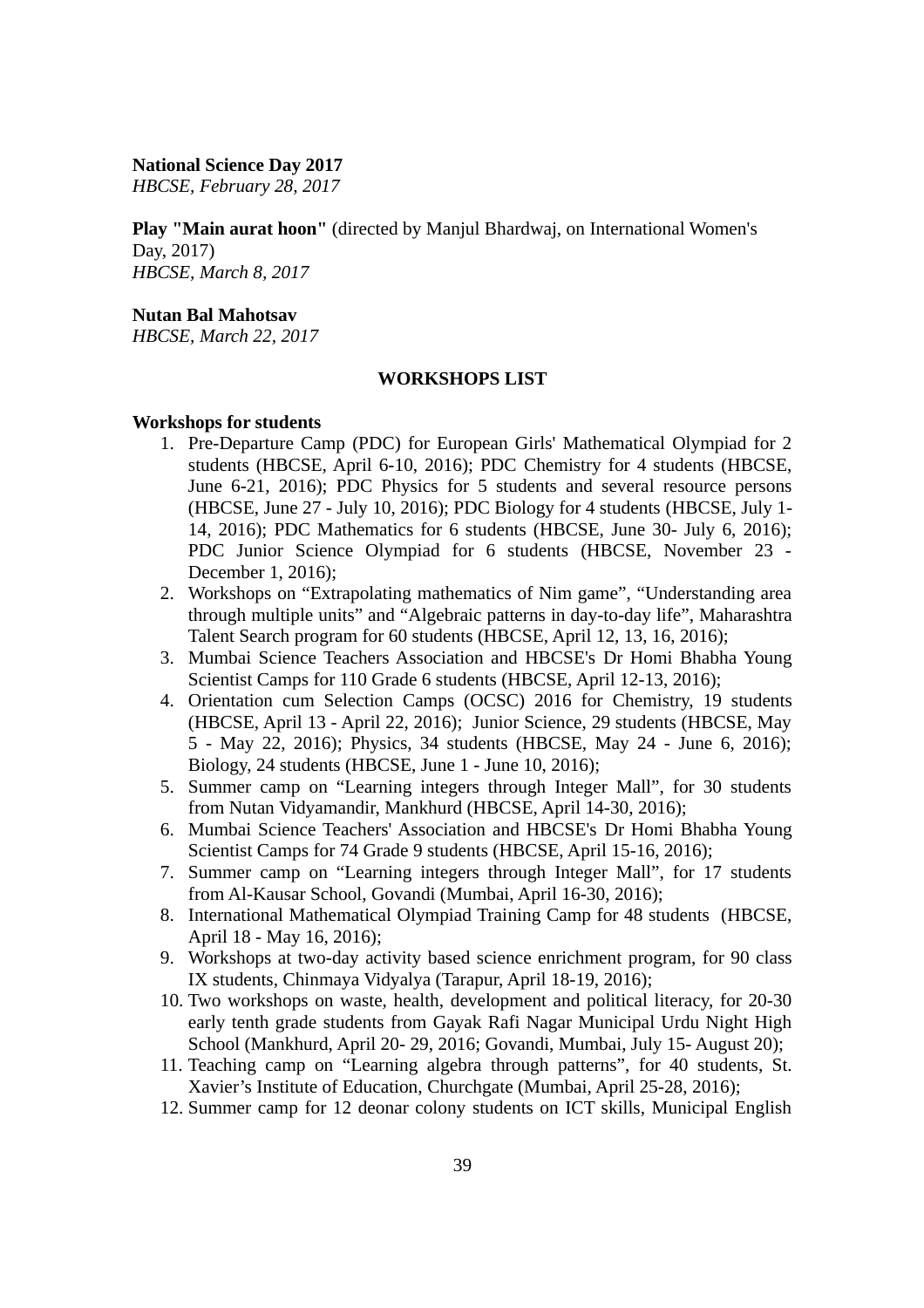School (Mumbai, April 25-May 25, 2016);

- 13. One month summer camp for 15 students from Nutan Vidya Mandir (HBCSE, May 1- 31, 2016);
- 14. The third National Initiative on Undergraduate Science (NIUS) Physics camp for Batch 12, comprising of 18 students (HBCSE, May 1- June 30, 2016);
- 15. Summer Course in Experimental Physics (SCEP) 2016 for 41 students (HBCSE, May 9 - 20, 2016);
- 16. The first NIUS (Physics) Programme for Batch 13 (2016-17), comprising of 77 undergraduate students (HBCSE, June 8-17, 2016);
- 17. Hands-on-minds-on mathematics, for 14 students from BMC school (Mumbai, July 19, 2016);
- 18. Workshop series on 'Understanding algebra and understanding integers', for 14 students from BMC School (HBCSE, July 26, August 4 and 11, 2016);
- 19. Workshop on "glider making", for eight grade 8-9 students from Adarsh vidyalaya (HBCSE, September 17, 2016);
- 20. Workshop on "Introduction to basic resources for design and children's' notion of problems", for five grade 8-9 students from Adarsh vidyalaya (HBCSE, September 24, 2016);
- 21. Junior science olympiad (JSO) students' workshop for Atomic Energy Central Schools (AECS) for 60 participants (Mumbai, October 17-22, 2016);
- 22. Workshop on making microscope with webcam, for 6 middle school participants (HBCSE, October 31, 2016);
- 23. One day workshop on "Stop motion animation", for 6 middle school students (HBCSE, November 2 and 4, 2016);
- 24. One day workshop on "Use of Maths Lab to teach school mathematics", for 7 post-graduate students of education, Tata Institute of Social Sciences, Mumbai (HBCSE, November 3, 2016);
- 25. NIUS Biology camp for Batch XIII.1 for 30 students (HBCSE, November 7-11, 2016);
- 26. One day workshop on hands on minds on mathematics, for around 15 students from Imli Mahua School, Chhatisgarh (HBCSE, November 17, 2016);
- 27. One day "INSPIRE students workshops on science activities" for collectively over 160 students (S. P. College, Pune, December 1, 2016; Mahatma Phule A. S. C. College, Panvel, December 29, 2016; Y. C. College, Satara, December 30, 2016);
- 28. Workshop on science activities, Magic Bus Science and Maths Exhibition, for 100 participants, University of Mumbai (Mumbai, December 13-14, 2016);
- 29. NIUS Chemistry camp for 47 students (HBCSE, December 21-31, 2016);
- 30. Workshop on "learning through activities" for 15 college students and teachers from KLE College of Science and Commerce, Kalamoboli, Mumbai (HBCSE, December 30, 2016);
- 31. Science demonstrations workshop, for 100 students and 25 teachers at New English School, Murbad (Thane, February 21, 2017);
- 32. One day workshop on mathematics: What it is?, for 150 undergraduate students of Vikas college, Ghatkopar (Mumbai, February 23, 2017)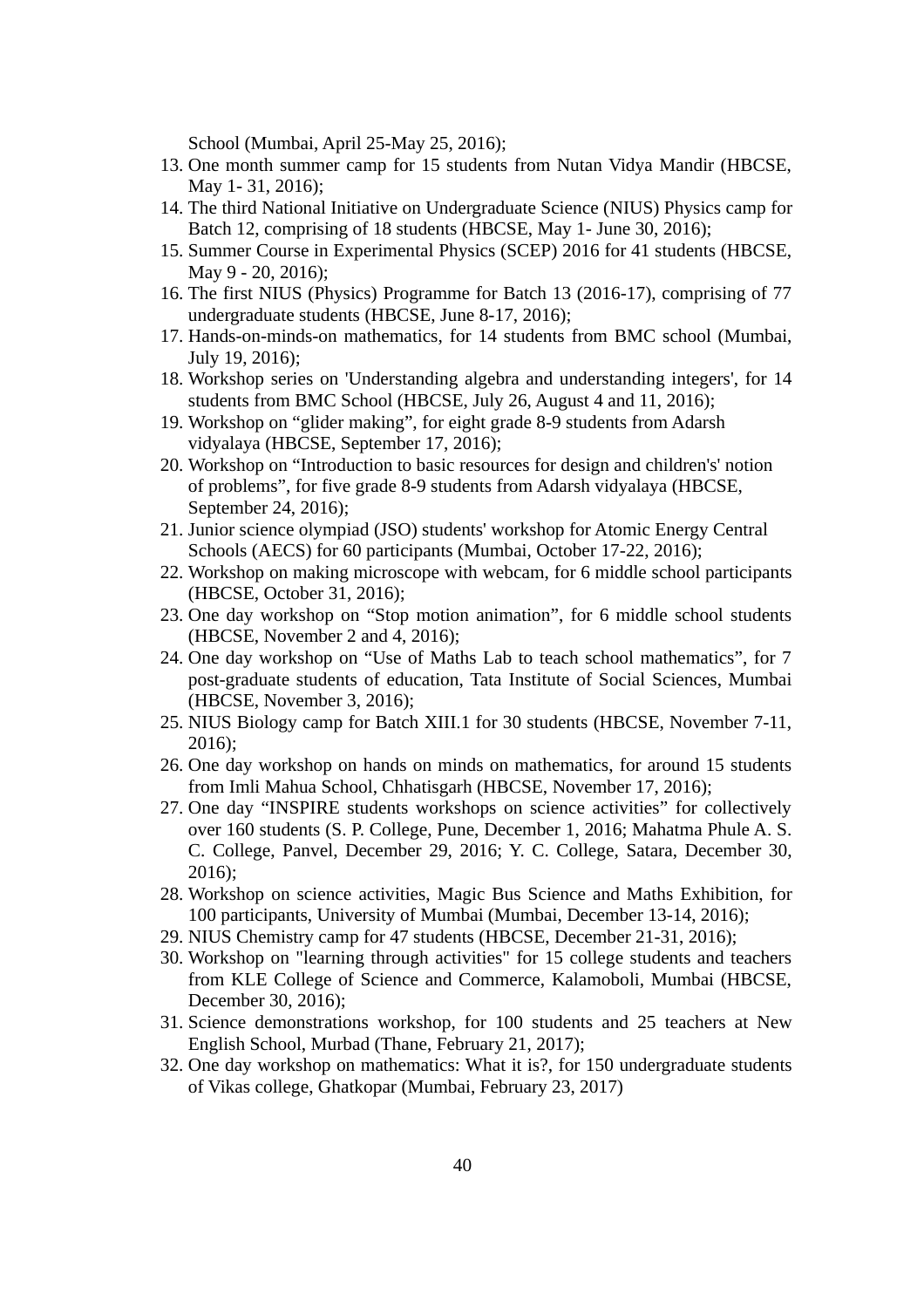### *Collaborative Undergraduate Biology Education (CUBE) Workshops and Meets*

- 33. CUBE summer workshop, for 50 students from various colleges across Mumbai, Pune and from Madras University, who worked on research questions addressed in *Drosophila*, Earthworm, *C. elegans* and Daphnia (HBCSE, May 5- June 5, 2016);
- 34. CUBE Summer Meet where 120 students presented their work on model organisms from Mumbai, Chennai, Delhi, Gujarat (HBCSE, August 7, 2016);
- 35. CUBE- India Bioscience workshop for 15 participants, on "Bridging the gap between what is taught in the college and what is done in research labs", Mount Carmel College (Bangalore, October 1, 2016);
- 36. CUBE- Connecting to classroom, for 20 participants, National Centre for Biological Sciences (Bangalore, October 2, 2016);
- 37. CUBE workshop (in collaboration with a Cubist from Jaipur), for 15 faculty and graduate students, National Institute of Mental Health and Neurosciences (Bangalore, October 4, 2016);
- 38. CUBE Diwali Meet, for 30 students (HBCSE, November 27, 2016);
- 39. Two-day workshop for 10students and 2 teachers on "Regeneration Studies on hydra and earthworm" in collaboration with Agharkar Research Institute, Pune. (HBCSE, November 19-20, 2016);
- 40. CUBE Diwali Workshop for 20 students from CHM, KBP, VES colleges (HBCSE, November 1-5, 2016);
- 41. Follow up workshop of CUBE- Asian Association for Biology Education Conference for 20 participants (Dhempe College and Carmell College, Goa and BITS Pilani Goa, December 5- 9, 2016);
- 42. Half day CUBE workshop on "model organisms" for 90 junior college science teachers, organized in collaboration with R. J. Jhunjhunwala college, (Mumbai, December 14, 2016);
- 43. CUBE Goof-ups in Science, for 75 participants from various colleges in Mumbai (HBCSE, December 26, 2016);
- 44. A week long CUBE Christmas Workshop on "model organism" for around 70 students (HBCSE, December 26, 2016 to January 1, 2017);
- 45. CUBE- Elphinstone College PRIMER Meet, attended by 30 Students and 2 teachers, Elphinstone College (Mumbai, January 20, 2017);
- 46. CUBE Winter Workshop Meet, 30 students from Mumbai, Baroda, Chennai presented their work on model systems (HBCSE, January 22, 2017);
- 47. CUBE- KBP College Research Meet, attended by 30 students, KBP College, Vashi (Navi Mumbai, January 23, 2017) ;
- 48.CUBE India Bioscience Workshop "Transforming classroom by collaborative research and active learning", for 30 college teachers , Garware College (Pune, February 3, 2017);
- 49. CUBE Catalyst Workshop "Building Context to Content: Remodeling of Class-Lab Engagement Using Simple Model Systems", for 50 undergraduate students, 15 senior teachers from across India (HBCSE, March 24-26, 2017);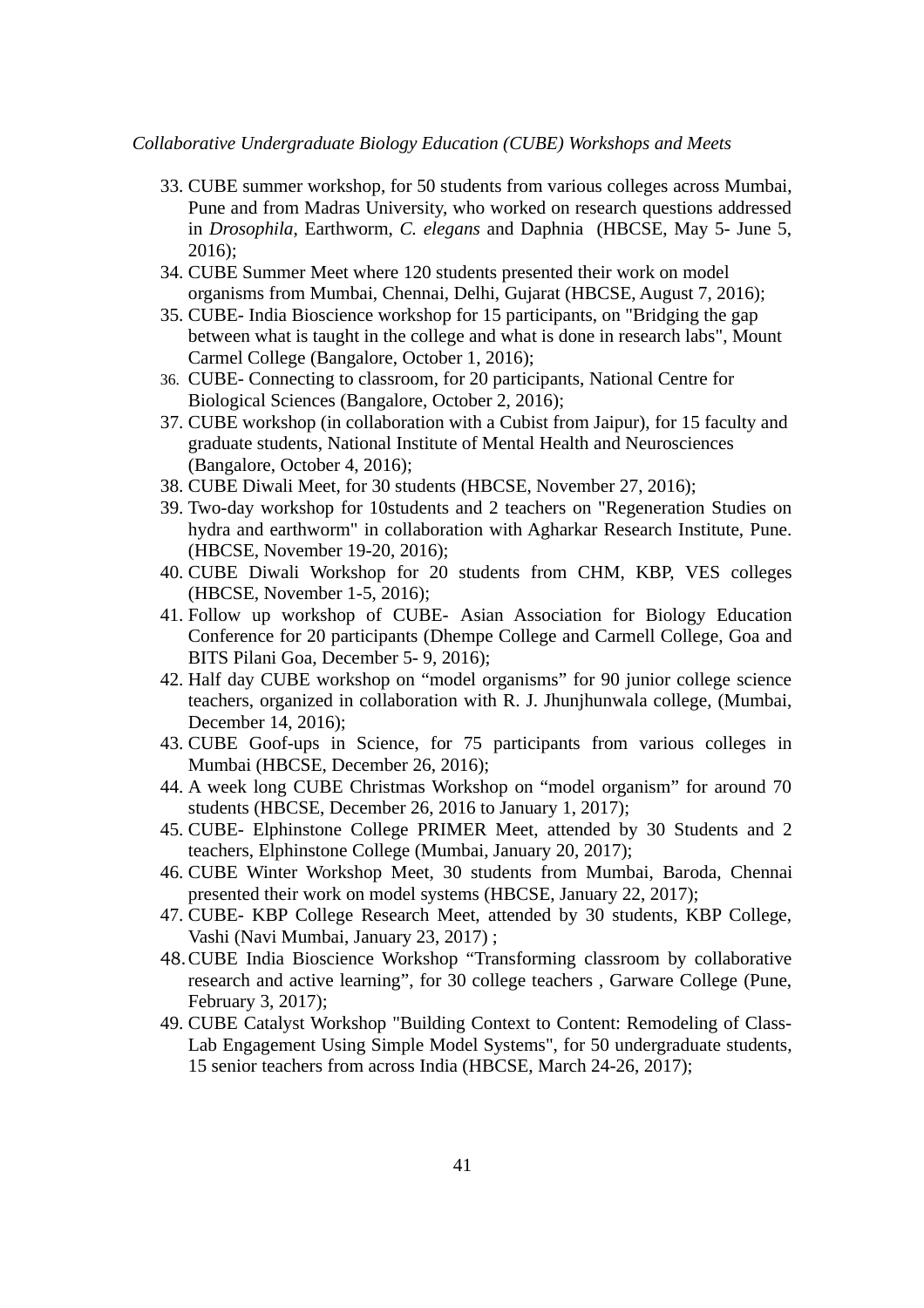#### **Workshops for Pre / In-Service Teachers**

- 1. Connected Learning Initiative (CLIx) Orientation workshop for 15 participants (Chhattisgarh, April 7-8, 2016);
- 2. Course maker's workshop with the CLIx technical team for 15 participants (HBCSE, April 9-10, 2016);
- 3. International Junior Science Olympiad Resource Generation Camp (HBCSE, for 16 teachers, April 9-10, 2016; for 15 teachers, April 23-24, 2016; for 21 teachers, August 20-21, 2016; for 15 teachers, October 1-2; for 22 teachers, November 5-6, 2016; for 16 teachers, February 11-12, 2017; for 20 teachers, March 25-26, 2017);
- 4. Workshop on "Mathematics knowledge for teaching" for 40 teachers of St. Stanislaus High School, Bandra (Mumbai, April 11, 2016);
- 5. Invitation to CLIx, Teacher Professional Development, CLIx Mizoram, for 180 participants (Mizoram, April 16 - May 5, 2016);
- 6. Three-day Workshop on "Teaching lab for algebraic thinking", for 8 pre-service teachers, Xavier's Institute of Education, Churchgate (Mumbai, April 25-28, 2016);
- 7. Workshop on 'An amazing educational tool: Microscope' at event organized by National Education Society, for 36 science teachers, at National English School Virar (Thane, April 30, 2016);
- 8. Astronomy Olympiad Exposure Camps for around 50 teachers from Jammu and Kashmir school and Jr. College teachers, collaboratively organized by HBCSE, Public Outreach Committee of Astronomical Society of India, Vigyan Prasar, Science Teachers Association of Kashmir, Directorate of School Education (Govt. of J&K), Kashmir University, Navanirmiti, Kothibaug High School (Srinagar, May 5-7, 2016);
- 9. NIUS physics- exposure cum preparatory workshop, for 9 college teachers (HBCSE, May 6-8, 2016);
- 10. One day mathematics laboratory workshop for 30 in-service TGT mathematics teachers from Kendriya Vidyalayas in collaboration with Zonal Institute of Educational Training, Kendriya Vidyalaya Sangathan (Mumbai, May 26, 2016);
- 11. Workshop on introduction to inquiry based learning and teaching, for 8 teachers from Natwar Nagar Municipal Public School (Jogeshwari, Mumbai, June 4 and 6, 2016);
- 12. Invitation to CLIx, Teacher Professional Development Workshop, Connected Learning Initiative - CLIx (for 45 participants, Jaipur, Rajasthan, June 8-11, 2016; for 40 participants, Sirohi, Rajasthan, June 16-19, 2016; for 40 participants, Sirohi, Rajasthan, August 2-5, 2016; for 45 participants, Warangal, Telangana, August 9-12, 2016);
- 13. Problem designing workshop for 12 college and university faculty for developing problems and pedagogical material for the chemistry olympiad programme (HBCSE, June 18-19, 2016; August 12-15, 2016);
- 14. Rayat Shikshan Sanstha's elementary teacher workshop for 39 elementary teachers (HBCSE, June 20-24, 2016);
- 15. Workshop on problem solving of open ended questions and its approaches, for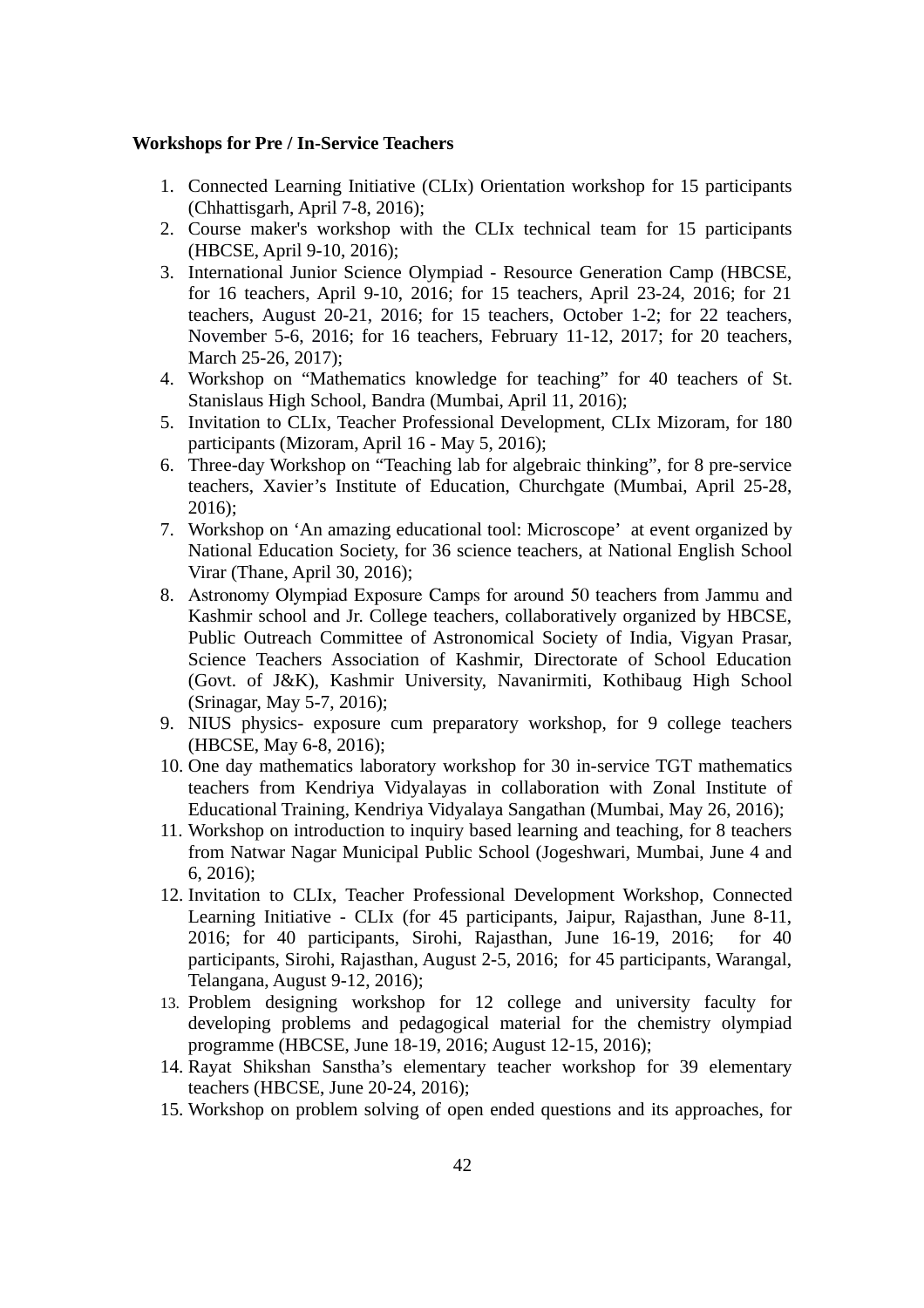11 pre-service teachers of St. Xavier's Institute of Education (Mumbai, June 21- 23, 2016);

- 16. Teacher training program organized jointly with BASE on 'forces in science' for 42 teachers (TIFR, Mumbai, June 25, 2016);
- 17. One day workshop on 'Use of learning resources', organized by St. Lord College of Education, Malad, Mumbai, for 48 pre-service teachers (Mumbai, June 29, 2016);
- 18. Two day biology teachers workshop on 'Teaching biology- The missing link', jointly organized by Department of Biology & EVS, Seth Anandram Jaypuriya School, Kanpur and HBCSE, for 34 science teachers (Kanpur, July 2-3, 2016);
- 19. Teacher training workshop by JSO cell for 32 teachers, South Gujarat University (Surat, July 8-10, 2016) and for 29 teachers, Pilukula Science Centre (Mangalore, July 19-21, 2016);
- 20. Teacher training program organized jointly with BASE on 'how to frame questions' for 47 teachers (NSC, Mumbai, July 23, 2016);
- 21. Teacher training program organized jointly with BASE on 'Syllabus based experimental workshop' for 30 teachers (HBCSE, August 12-13 & 26-27, 2016);
- 22. Invitation to Connected Learning Initiative- CLIx, TPD Workshop, for 40 teachers secondary school of Chhattisgarh (Chhattisagarh, August 29- September 1, 2016);
- 23. Resource Generation Camp for Biology, ethology and evolution, genetics, cell biology, animal sciences and plant sciences and ecology (HBCSE, for 2 teachers, August 29-30, 2016; for 2 teachers, October 20-21, 2016; for 2 teachers, November 21-22, 2016; for 3 teachers, December 2-3, 2016; for 2 teachers, December 6-7, 2016);
- 24. Akola district science teacher association workshop for 65 teachers, at New English School (Akola, September 6, 2016);
- 25. Resource Generation Camps (RGC) for Chemistry, for 11 participants (HBCSE, September 17-21, 2016);
- 26. Junior science teacher training workshop organized in collaboration with Janakalyan Samiti for 21 teachers (HBCSE, September 19-22, 2016);
- 27. Pre-conference workshop on "Simple model systems and sophisticated research questions", for 30 teachers and college students,  $26<sup>th</sup>$  AABE conference (Goa, September 20, 2016);
- 28. Follow-up workshop on "Simple model systems and sophisticated research questions", for 30 teachers and college students,  $26<sup>th</sup>$  AABE conference (Goa, September 22, 2016);
- 29. Problem coordination camp for Madhava Competition, for 15 teachers (HBCSE, September 24-25, 2016);
- 30. Resource Generation Camp (RGC) for Physics (HBCSE, for 13 teachers, September 26-28, 2016; for 4 teachers, December 27-29, 2016; for 10 teachers, February 3-10, 2017);
- 31. Science demonstration workshop, for around 40 teachers, M. H. High School, (Thane, September 27, 2016);
- 32. Two-days residential teacher professional development workshop on Module development for around 200 in-service science and mathematics teachers of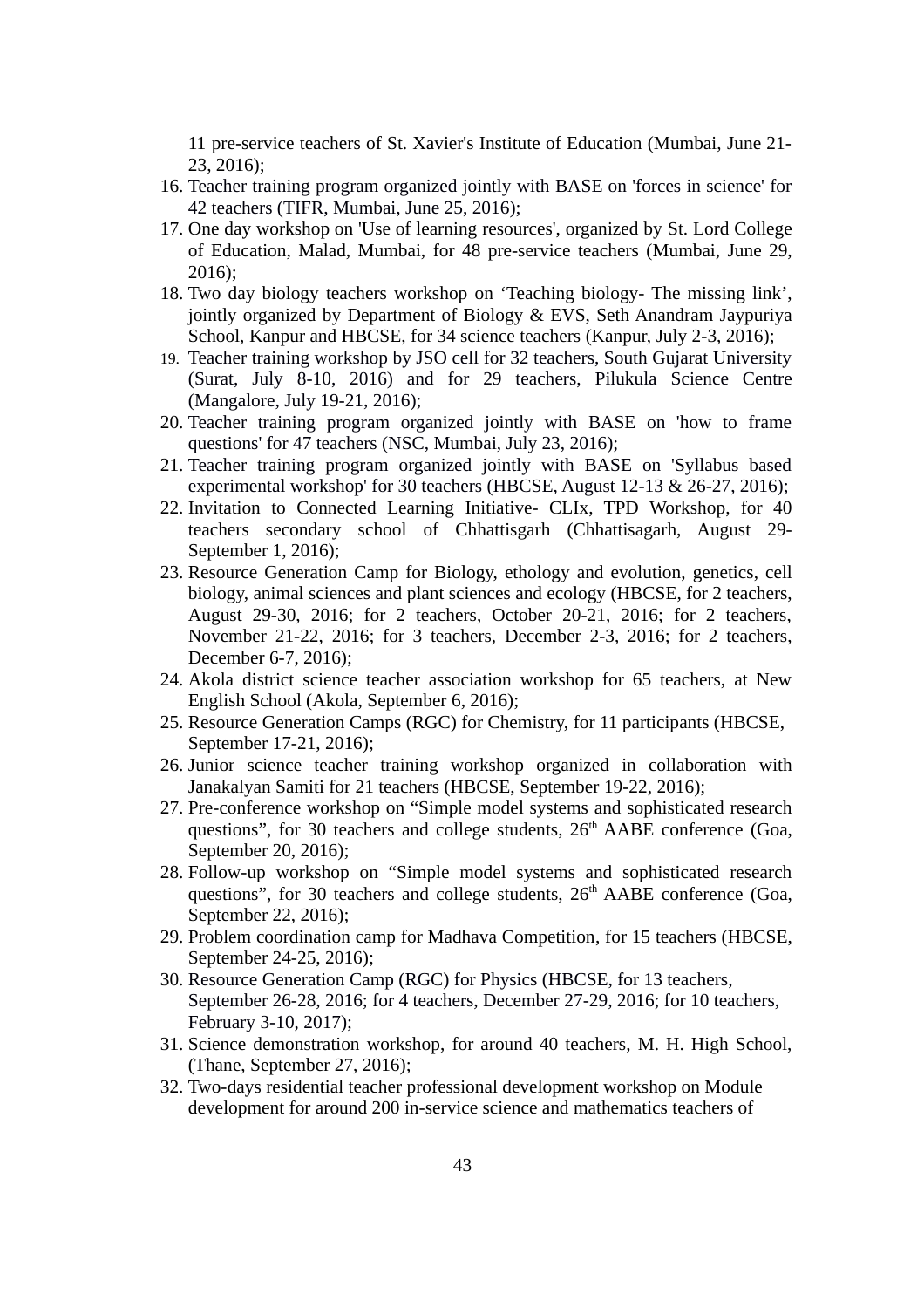secondary and higher secondary schools, GCERT, Gujarat (HBCSE, September 29-30; October 17-18, 2016);

- 33. Science and mathematics teachers workshop, jointly organized by Deepshikha Gurukul Sainik School, Chikhaldara, Amravati, Maharashtra, and Department of Education, Amravati Division, for 100 teachers (Chikhaldara, October 3-4, 2016);
- 34. One day TPD workshop for 50 Raje Chhatrapati Sambhaji High School Teachers, Deonar Mumbai (HBCSE, October 5, 2016);
- 35. Fifteen YCMOU workshops for around 100 Post Graduation Research Programme students who are professionals and teachers (HBCSE, October 23, 2016; November 27, 2016; December 18, 2016; January 15, 2017; January 29, 2017; February 12, 2017; March 5, 2017, March 19, 2017);
- 36. Five-day residential teacher professional development workshop on Enhancing Pedagogical Skills to Impact Classroom Transactions for 26 in-service mathematics teachers of primary and secondary schools, Zonal Institute of Education and Training (ZIET), Kendriya Vidyalaya (KV), Mumbai (HBCSE, November 7-11, 2016);
- 37. Somaiya teachers workshop, for 40 science and maths teachers (HBCSE, November 8-10, 2016);
- 38. Workshop on understanding three approaches to hands-on science activities, for around 24 teachers of Natwar Nagar Public School and Lakshmi Nagar Municipal School (Jogeswari, November 9, 2016);
- 39. Biology Olympiad Exposure Camp for 30 teachers (HBCSE, November 16-18, 2016);
- 40. Chemistry Exposure Camp for 30 teachers (HBCSE, November 21-24, 2016);
- 41. Collaborative workshop on "Enhancing pedagogical skills to impact classroom transactions" for 30 KV science teachers (HBCSE, November 21-25, 2016);
- 42. Workshop on Process Oriented Guided Inquiry Learning for 45 teachers, Baburao Gholap College (Pune, November 26, 2016);
- 43. One day workshop on "Development of mathematics lab in schools- Hands on mathematics" for 60 primary and secondary school teachers of Rayat Education Society, Raigad (HBCSE, November 28, 2016);
- 44. Three-day workshop on "Teaching undergraduate biology through history of science", for 3 teachers from Vivekanand Education Society's College of Arts, Science, and Commerce (HBCSE, December 1-3, 2016);
- 45. Workshop for BMC (M-Ward) 152 elementary school teachers on science and mathematics Education (HBCSE, December 8-9, 2016);
- 46. One day experimental workshop, as part of UGC-HRD University of Mumbai Refresher Course for 31 junior college teachers (HBCSE, December 19, 2016);
- 47. Two days workshop on Project Based Learning for 30 in-service TGT and PGT KV maths teachers along with principals, in collaboration with KV-ZIET (Mumbai, December 19-20, 2016);
- 48. Three day science and mathematics education workshops at the fourth Shri Shivaji Vidnyan Parishad, for 65 science teachers, Shivaji Science College (Nagpur, December 20-22, 2016);
- 49. Junior Science Olympiad follow-up workshop for 14 teachers (HBCSE, January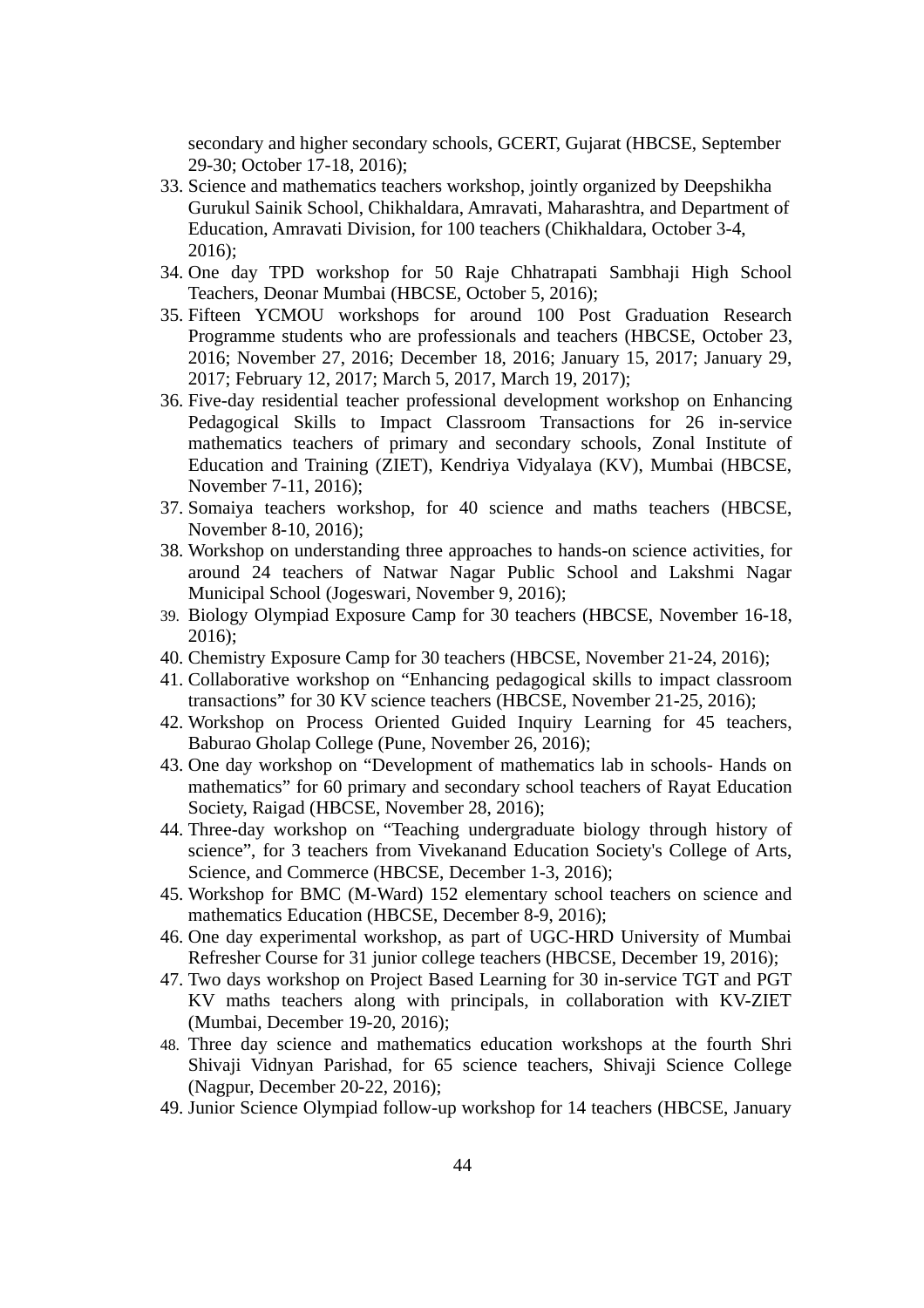9-12, 2017);

- 50. Workshop on understanding science education, for 34 D.Ed students of Rayat Shikshan Sanstha's (HBCSE, January 16, 2017);
- 51. Three-day residential teacher professional development workshop on "Learning to design a lesson: What it entails?." for 30 in-service primary and secondary mathematics teachers, in collaboration with ZIET, Kendriya Vidyalaya (HBCSE, February 1-3, 2017);
- 52. Three-day residential teacher professional development workshop on "Enhancing pedagogical skills to impact classroom transactions", for 30 inservice primary and secondary science teachers, in collaboration with ZIET, Kendriya Vidyalaya (HBCSE, February 7-9, 2017);
- 53. Swami Vivekanada Youth Movement's Karnataka D.Ed students workshop, for 57 pre-service teachers from Karnataka (HBCSE, February 10, 2017);
- 54. Physics exposure cum preparatory workshop for 31 teachers, from different parts of India (HBCSE, February 20-24, 2017);
- 55. Four-day workshop on 'Central forces' for 32 undergraduate physics teachers (HBCSE, February 28-March 3, 2017);
- 56. Astronomy Olympiad Exposure Camps for about 50 teachers from Rajasthan (Jaipur, March 2-4, 2017)

# **Workshops for teacher educators/ resource persons**

- 1. User Interface/ User Experience (UI/UX) Workshop with FOLO design team for course player and course maker of gstudio platform for 15 participants (HBCSE, May 10-11, 2016);
- 2. Invitation to CLIx, Teacher Educator's workshop for 15 participants, Connected Learning Initiative - CLIx (Rajasthan, June 5-6, 2016);
- 3. Short course to enhance Science Education in Sri Lanka, a two-week workshop for 20 science teachers and education officers from Sri Lanka (HBCSE, July 17- 31, 2016);
- 4. Workshop on National Repository of Open Educational Resources (NROER) for 13 participants, NCERT (Delhi, August 5, 2016);
- 5. Collaborative Open Online Learning (COOL), knowledge transfer and capability building workshop for 30 field support persons, field technologists and field action research fellows of CLIx (HBCSE, September 12-17, 2016);
- 6. Short course to enhance Science Education in Sri Lanka, a two-week workshop for 30 science teachers and education officers from Sri Lanka (HBCSE, November 13-26, 2016);
- 7. Hackathon between MIT team, Gnowledge Lab, CLIx Technology team for DLKit integration of Gstudio, TISS, for 15 participants (Mumbai, December 5- 9, 2016);
- 8. Five day workshop on design training programme for 29 lecturers of District Institute of Education Training, Navsari, Gujarat Council of Educational Research and Training (HBCSE, February 13-17, 2017)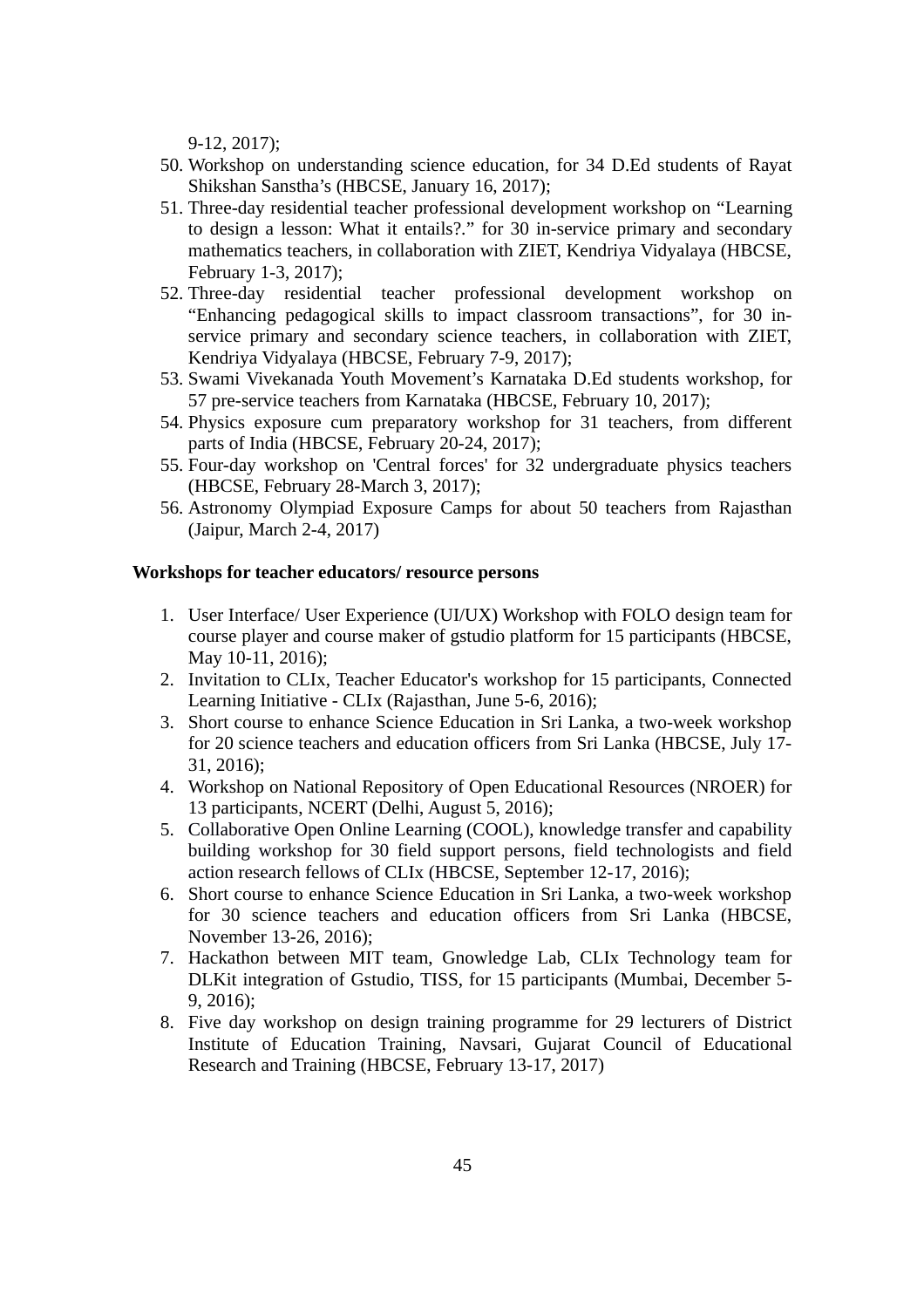# **11. NON-DAE PROJECTS**

*Jyotsna Vijapurkar (with A. Msimanga, University of Witwatersrand (P. I.) and other collaborators)* A multidisciplinary approach to language issues in science education in multilingual contexts.

### **12. PUBLICATIONS**

### **In Journals**

Carneiro, G., Parulekar, T., Shridhar, G., & Ladage, S. (2016). Experimenting with the teaching of organic chemistry: The process-oriented guided inquiry learning way. *Current Science*, *111*(7)*,* 1152-1155.

Clifton, P. G., Chang, J. S. K., Yeboah, G., Doucette, A., Chandrasekharan, S., Nitsche, M., Welsh, T., & Mazalek, A. (2016). Design of embodied interfaces for engaging spatial cognition. *Cognitive Research: Principles and Implications, 1,* 24. doi: 10.1186**/**s41235-016-0032-5

D'Souza, R. (2016). Where did/ do mathematical concepts come from? *For the Learning of Mathematics, 36*(1)*,* 25-27.

D'Souza, R. (2016). Ableism and the ideology of merit. *For the Learning of Mathematics, 36*(3), 21-23.

De, P. (2016). The arithmetic mean - geometric mean - harmonic mean: Inequalities and a spectrum of applications. *Resonance, 21*(12), 1119–1133.

Joshi, P. K., Singh, B., Singh, S., & Jain, A. K. (2016). Nuclear data sheets for A=139. *Nuclear Data Sheets*, *138*, 1-292.

Kumar, A. J., Shridhar, G., Ladage, S., & Ravishankar, L. (2016). Synthesis of 1, 4 dihydropyridine esters using low melting sugar mixtures as green solvents. *Synthetic Communications*, *46*(24), 1989-1998. doi: 10.1080**/** 00397911.2016.1242750

Pande, P., & Chandrasekharan, S. (2016). Representational competence: Towards a distributed and embodied cognition account. *Studies in Science Education*, *53*(1), 1-43. doi: 10.1080/03057267.2017.1248627

Pathak, P., & Singh, V. (2016). Yet another encounter with the golden ratio: Balancing laminar bodies on the edge. *European Journal of Physics, 37*(5), 55001-55009.

Pathare, S. R., & Kurmude V. V. (2016). Low cost Michelson-Morley interferometer. *Physics Education, 51*(6), 1-6.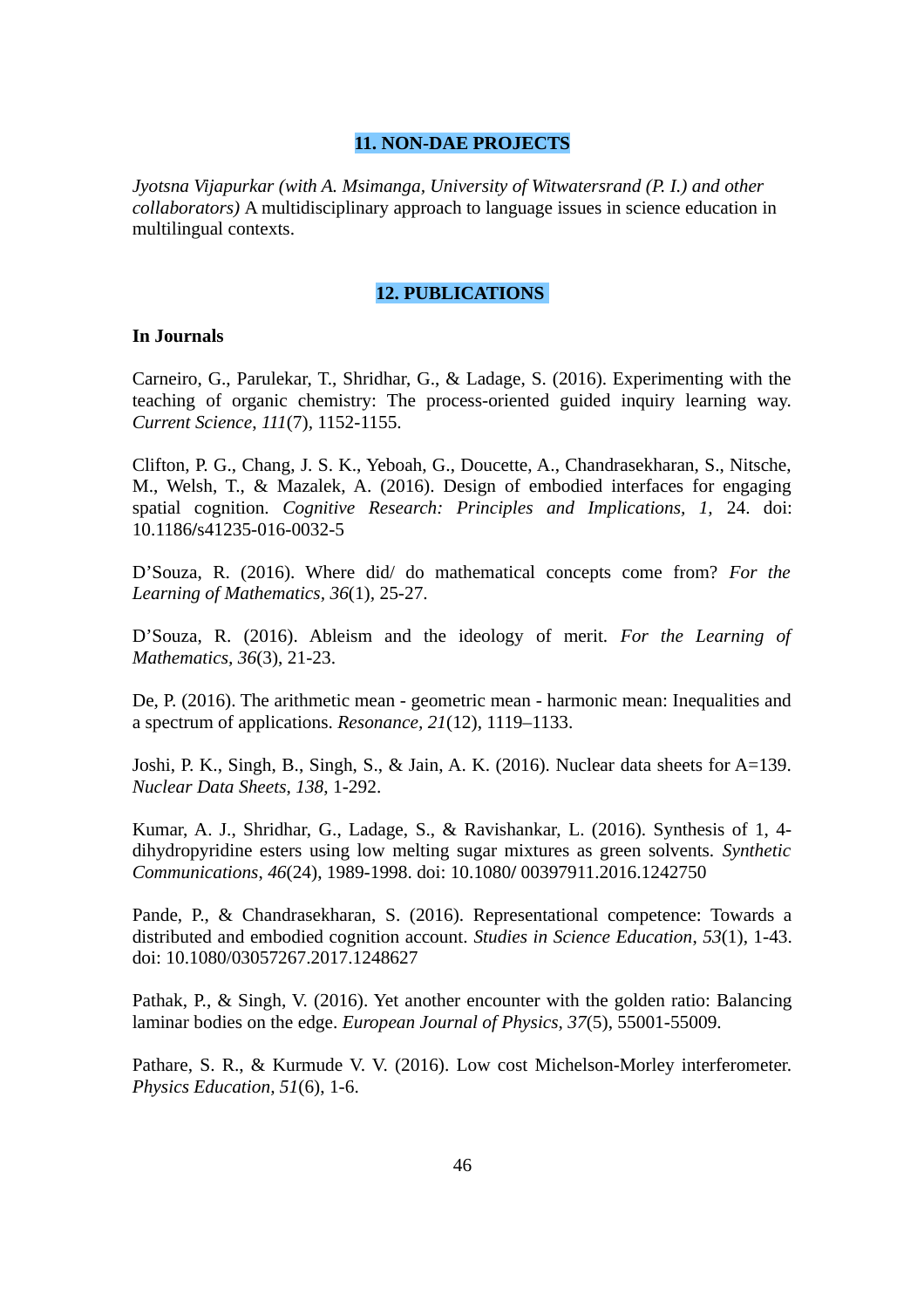Pradhan, H., & Singh, V. (2016). Students' conceptions in heat and elementary thermodynamics. *Physics News*, *46*(3-4), 53-62.

Reese, D. R., and coauthors, including Mazumdar, A. (2016). SpaceInn hare-andhounds exercise: Estimation of stellar properties using space-based asteroseismic data. *Astronomy & Astrophysics, 592,* A14.

Singh, S., Suman, S. P., & Singh, V. A. (2016). Quantum-classical correspondence for a particle in a homogeneous field. *European Journal of Physics*, *37*(6), 065405-065421.

Vaidya, S., Shridhar, G., Ladage, S., & Ravishankar, L. (2016). A facile synthesis of isoxazolone derivatives catalyzed by cerium chloride heptahydrate in ethyl lactate as a solvent: A green methodology. *Current Green Chemistry, 3*(2), 160-167. doi:10.2174/2213346103666160526130509

Chakravarti, B. C., Pathare, S. R., & Huli, S. H. (2017). Determination of the dimensions of the two co-axial cylindrical cavities hidden inside a mechanical black box. *Physics Education*, *33*(1)*,* 9-19.

Dutta, D. P., Ramakrishnan, M., Roy, M., & Kumar, A. (2017). Effect of transition metal doping on the photocatalytic properties of FeVO4 nanoparticles. *Journal of Photochemistry and Photobiology A: Chemistr*y, *335,* 102-111.

Sirnoorkar, A., Mazumdar, A., & Kumar, A. (2017). Students' epistemic understanding of mathematical derivations in physics. *European Journal of Physics, 38*(1), 015703.

Verma, K., Raodeo, K., Antia, H. M., Mazumdar, A., Basu, S., Lund, M. N., & Silva Aguirre, V. (2017). Seismic measurement of the locations of the base of convection zone and helium ionization zone for stars in the Kepler seismic LEGACY sample. *The Astrophysical Journal*, *837*(1), 47*.*

### **In Proceedings**

D'Souza, R. (2016). What if science and mathematics education was based on historical dialectical materialism? In *Proceedings of 7th Conference by Comparative Education Society in India* (pp. 290-294). Tirupati: Comparative Education Society in India.

Date, G. R., & Chandrasekharan, S. (2016). The socio-technical connection is plastic, but only when design starts from need formulation. In *Proceedings of the 123rd Annual Conference & Exposition of the American Society for Engineering Education*, *New Orleans, Louisiana*. doi: 10.18260/p.27019.

Karnam, D., Agrawal, H., Mishra, D., & Chandrasekharan, S. (2016). Interactive vectors for model-based reasoning. In W. Chen et al. (Eds.), *Proceedings of the 24th International Conference on Computers in Education* (pp. 401-406). India: Asia-Pacific Society for Computers in Education.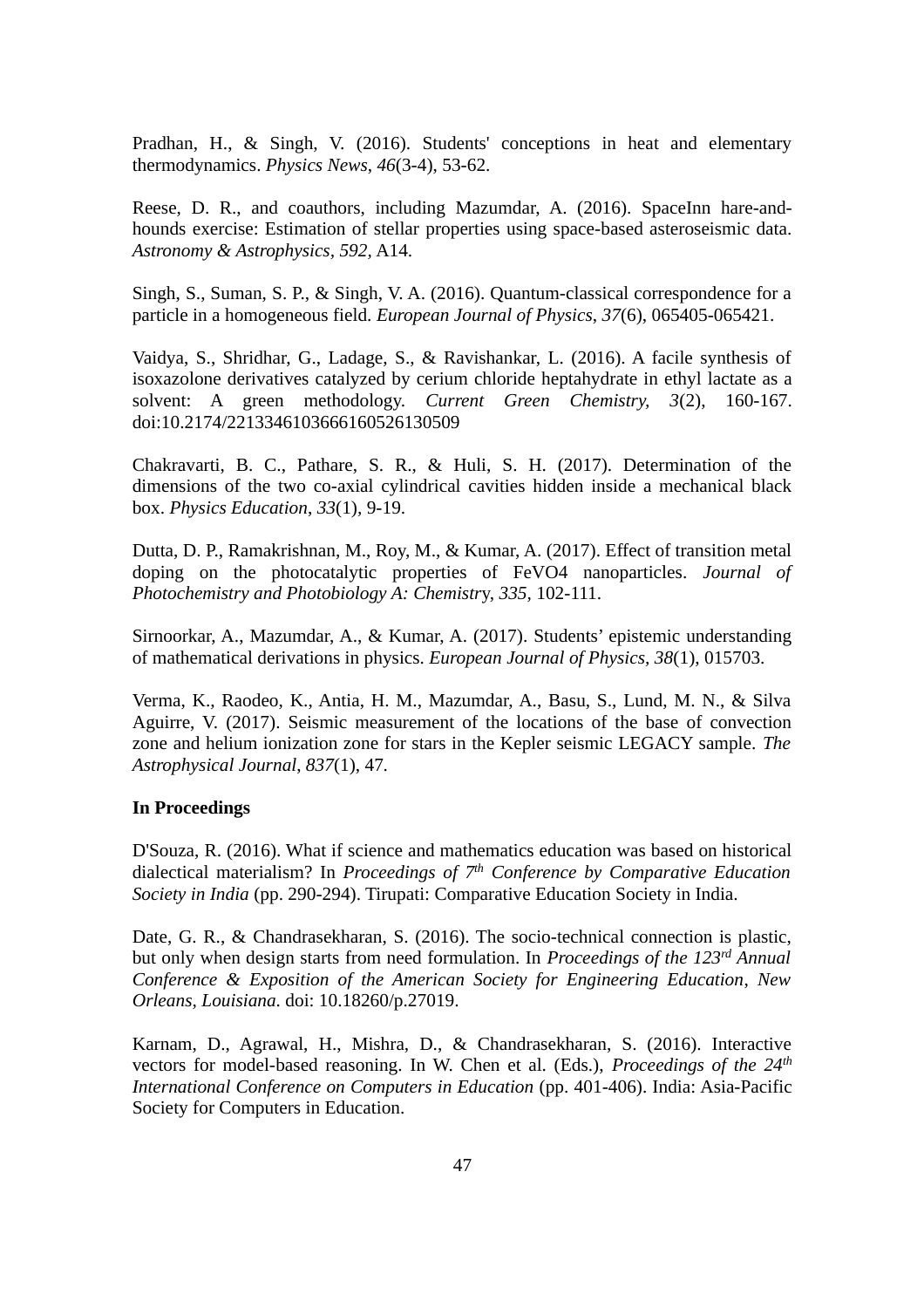Khan, T. (2016). Reform policies and their effects on teaching practices in teacher education programs. In *Proceedings of 7th Conference by Comparative Education Society in India* (pp. 191-195). Tirupati: Comparative Education Society in India.

Kothiyal, A., Murthy, S., & Chandrasekharan, S. (2016). Hearts pump and hearts beat: Engineering estimation as a form of model-based reasoning. In C. K. Looi, J. Polman, U. Cress & P. Reimann (Eds.), *Transforming learning, empowering learners: The International Conference of the Learning Sciences (ICLS 2016)* (Vol. 1, pp. 242-249). Singapore: International Society of the Learning Sciences.

Lakshmi T. G., Narayana, S., Prasad, P., Murthy, S., & Chandrasekharan, S. (2016). Geometry-via-gestures: Design of a gesture based application to teach 3D geometry. In W. Chen et al. (Eds.), *Proceedings of the 24th International Conference on Computers in Education* (pp. 180-189)*.* India: Asia-Pacific Society for Computers in Education.

Mehta, M., Arif, A. S., Gupta, A., DeLong, S., Manshaei, R., Williams, G., Lalwani, M., Chandrasekharan, S., & Mazalek, A. (2016). Active pathways: Using active tangibles and interactive tabletops for collaborative modeling in systems biology. In *Proceedings of ISS '16, 11th ACM International Conference on Interactive Surfaces and Spaces* (pp.129-138). NY: Association for Computing Machinery.

Pande, P., & Sevian, H. (2016). Switching between probabilistic and deterministic mental models of molecular dynamics: A case of conceptual fluency. In C. K. Looi, J. Polman, U. Cress & P. Reimann (Eds.), *Transforming learning, empowering learners: The International Conference of the Learning Sciences (ICLS 2016)* (Vol. 2, pp. 898-901). Singapore: International Society of the Learning Sciences.

Srivastava, H., Khan, T., & Raveendran, A. (2016). Analyzing educational experiences of communities living close to the Deonar dumping ground from a transformative science education perspective. In *Proceedings of 7th Conference by Comparative Education Society in India* (pp. 51-55). Tirupati: Comparative Education Society in India.

Sharma, A., & Chunawala, S. (2016). Science learning and visualization: A case of students with and without vision, learning the atomic structure. In G. J. Vitus & C. Praveen (Eds.), *Standards and benchmarks for excellence in learning and teaching research: Conference Proceedings of Annual-cum-International Conference of All India Association for Educational Research (INTCONF 2015)* (pp. 12-22). Kerala: University of Kerala.

Takker, S. (2016). Evolution of a professional learning space for mathematics teachers and researchers. In *Proceedings of 7th Conference by Comparative Education Society in India* (pp. 331-333). Tirupati: Comparative Education Society in India.

Datt, S. (2017). Paradox of novelty and usefulness. In A. Sharma & J. Rajeswaran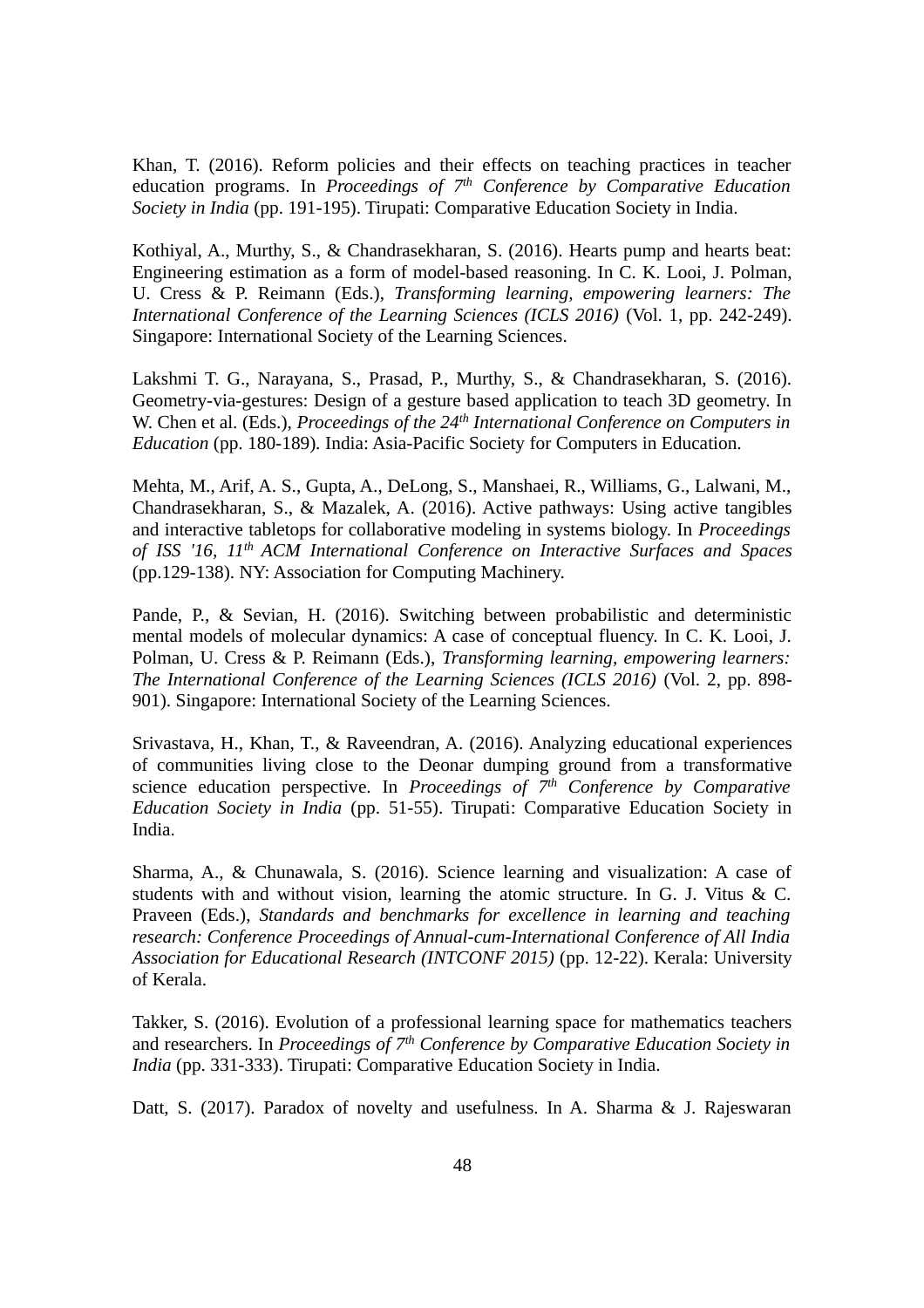(Eds.), *Creativity and cognition in art and design: Proceedings of the 1st International Conference on Creativity and Cognition in Art and Design (ICCCAD 2017)* (pp. 188- 198). New Delhi: Bloomsbury.

Datt, S., Shah, M., & Chunawala, S. (2017). Upper primary and secondary school science teacher's perception of creativity in science education. In A. Sharma & J. Rajeswaran (Eds.), *Creativity and cognition in art and design: Proceedings of the 1st International Conference on Creativity and Cognition in Art and Design (ICCCAD 2017)* (pp. 278-286). New Delhi: Bloomsbury.

### **Conference Abstracts**

Bhide, S., & Chunawala, S. (2016). Biomimetics: Inspiring biology students beyond the obvious. In N. D. Deshmukh (Ed.), *Trends in biology education and research: Practices and challenges, Proceedings of 26th Biennial International Conference of the Asian Association for Biology Education* (pp. 58-59). Goa: AABE.

Deshmukh, N. D. (2016). Using drawings for diagnosing students' misconceptions. In N. D. Deshmukh (Ed.), *Trends in biology education and research: Practices and challenges, Proceedings of 26th Biennial International Conference of the Asian Association for Biology Education* (pp. 58-59). Goa: AABE.

Godse, S. J., & Deshmukh, N. D. (2016). Perception about use of ICT in classroom teaching-learning. In N. D. Deshmukh (Ed.), *Trends in biology education and research: Practices and challenges, Proceedings of 26th Biennial International Conference of the Asian Association for Biology Education* (pp. 58-59). Goa: AABE.

Ladage, S. (2016). Engaging undergraduate students with chemistry: Experiences with the National Initiative on Undergraduate Science programme in chemistry. In *E-Book of Abstracts of 24th IUPAC International Conference on Chemistry Education (ICCE 2016)* (p. 59) Malaysia: ICCE.

Ladage, S., Butler, K., Carnerio, G., & Parulekar, T. (2016). Adapting the POGIL method for Indian organic chemistry classes. In *E-Book of Abstracts of 24th IUPAC International Conference on Chemistry Education (ICCE 2016)* (p. 32) Malaysia: ICCE.

Mishra, K. (2016). Language and exclusion: A hidden aspect of educational achievement. In N. Tiwari et al. (Eds.), *Abstract booklet of the National Seminar on Education of Socially Disadvantaged Groups Regional Institute of Education (RIE 2016)* (p. 34). Bhopal: RIE.

Muralidhar, A., Kapil, R., & Chunawala, S. (2016). Design and technology education as an inclusive approach to teaching-learning. In N. Tiwari et al. (Eds.), *Abstract booklet of the National Seminar on Education of Socially Disadvantaged Groups, Regional Institute of Education (RIE 2016)* (p. 7). Bhopal: RIE.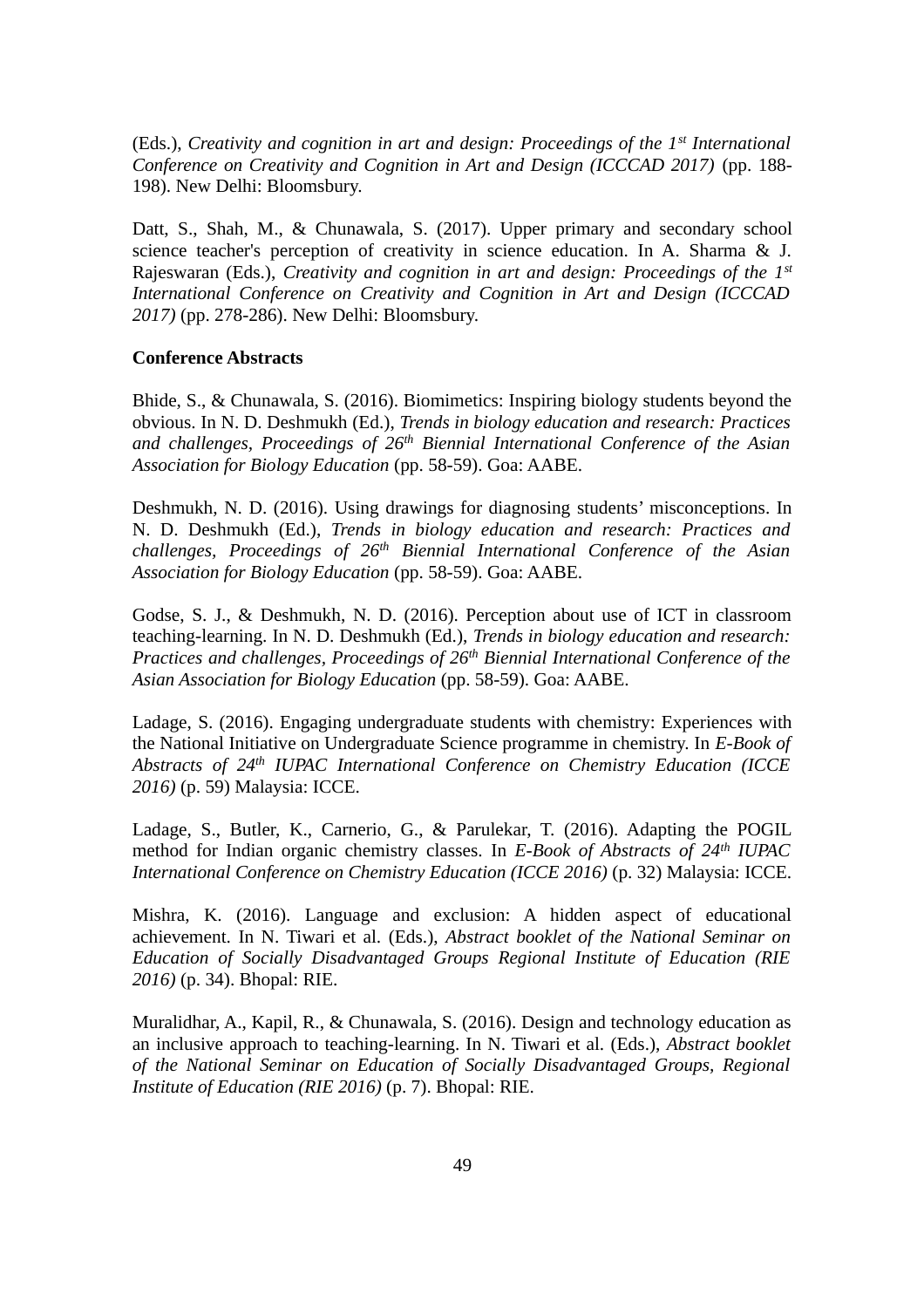Narvekar, S., Ladage, S., & Das Sen, I. (2016). Designing laboratory experiments for Indian National Chemistry Olympiad programme: A challenging exercise. In *E-Book of Abstracts of 24th IUPAC International Conference on Chemistry Education (ICCE 2016)* (p. 5). Malaysia: ICCE.

Ravishankar, L., Shridhar, G., & Ladage, S. (2016). Enhancing students' understanding in organic chemistry by participative learning. In E*-Book of Abstracts of 24th IUPAC International Conference on Chemistry Education (ICCE 2016)* (p. 77). Malaysia: ICCE.

Sen, I. D., Semwal, D., Jayaram, R. V., & Hassan P. A. (2016). Clouding of Triton X-100 micelles: Effect of additives. In *Proceedings of the DAE-BRNS 6th Interdisciplinary Symposium on Materials Chemistry* (p. 175). Mumbai: ISMC.

Tawade, S., Mishra, R. R., & Deshmukh, N. D. (2016). Designing concept inventory on nervous system for class 12 students. In N. D. Deshmukh (Ed.), *Trends in biology education and research: Practices and challenges, Proceedings of 26th Biennial International Conference of the Asian Association for Biology Education (pp. 58-59).* Goa: AABE.

Vartak, R., Ronad, A., & Nath, B. B. (2016). Teaching the vertebrate skeletal system with cast and models avoiding animal dissection. In N. D. Deshmukh (Ed.), *Trends in biology education and research: Practices and challenges, Proceedings of 26th Biennial International Conference of the Asian Association for Biology Education (pp. 58-59).* Goa: AABE.

Sen, I. D., Semwal, D., & Jayaram, R. V. (2017). Micellization and absorption of Triton X-100 in aqueous systems: Effect of additives*. Book of Abstracts of the 20th CRSI National Symposium in Chemistry* (p. 134). Guwahati: CRSI.

# **Web articles/publications**

Mishra, K. K. (2017). Web version of the pedagogic presentations of HBCSE's  $5<sup>th</sup>$ National Workshop on Development of Educational E-materials in Hindi held in November 2016. [\(http://ehindi.hbcse.tifr.res.in\)](http://ehindi.hbcse.tifr.res.in/).

Muralidhar, A. (2017). Children as change agents: A case study from Karnataka. *The Last Wilderness Foundation website.* Retrieved from [http://thelastwilderness.org/wp](http://thelastwilderness.org/wp-content/uploads/2017/01/Children-as-change-agents.pdf)[content/uploads/2017/01/Children-as-change-agents.pdf](http://thelastwilderness.org/wp-content/uploads/2017/01/Children-as-change-agents.pdf)

### **Book chapters**

Chandrasekharan, S. (2016). Beyond telling: Where new computational media is taking model-based reasoning. In L. Magnani & C. Casadio (Eds.), *Model-based reasoning in science and technology. Studies in applied philosophy, epistemology and rational ethics series* (Vol. 27, pp. 471-487). Heidelberg: Springer.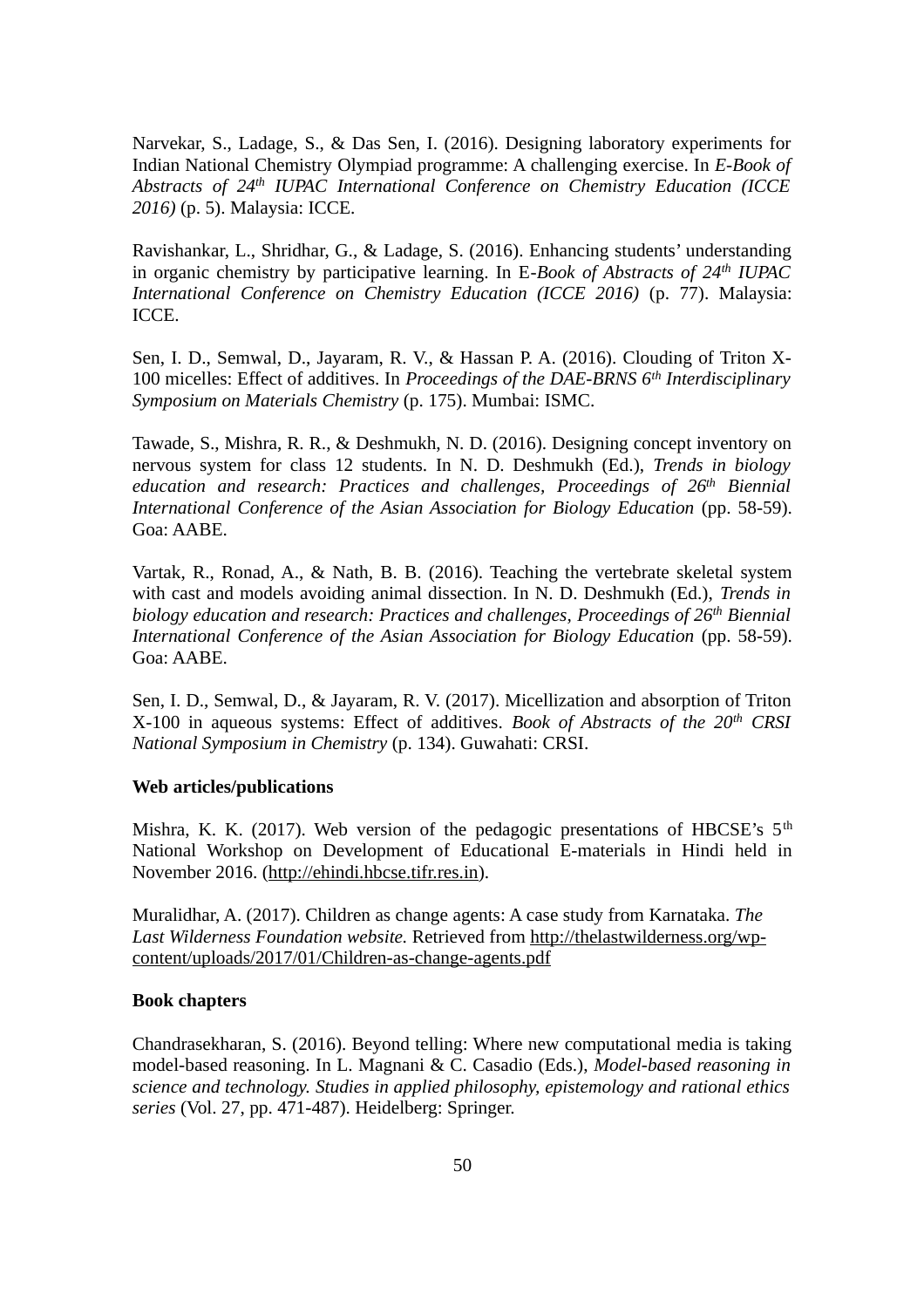Kharatmal, M., & Nagarjuna, G. (2016). Using semantic reference set of linking words for concept mapping in biology. In A. Canas, P. Reiska & J. Novak (Eds.), *Innovating with concept mapping. Communications in computer and information science series* (Vol. 635, pp. 315-329). Switzerland: Springer International Publishing.

Mishra, K. K. (2016). Jal- Ek vilakshan yougik. In *Jeevan me jal ki upadeyata* (pp. 14- 26)*.* Agra: Arvind Prakashan.

Sudhir, U., & Srivastava, H. (2016). Vigyan shikshan: Ithihas, vartaman aur aage ke raaste. In R. Paliwal & U. Sudhir (Eds.), *Vigyan aur uski shiksha* (pp. 130-149). Bhopal: Eklavya.

Chunawala, S., & Natarajan, C. (2017). An inclusive science and technology education curriculum at school level. In G. Chadha & S. Krishna (Eds.), *Feminists and science: Critiques and changing perspectives in India,* (Vol. 2, pp. 299-323). India: Sage-Stree Publishers.

Kumar, R. S., & Subramaniam, K. (2017). Constraints and affordances in bringing about shifts in practice towards developing reasoning in mathematics: A case study. In B. Kaur, O. N. Kwon & Y. H. Leong (Eds.), *Professional development of mathematics teachers: An Asian perspective* (pp. 121-140). Singapore: Springer.

#### **Books/ Booklets**

Dhakulkar, A., Chandran, M., Nagarjuna, G., Shende, S., & Shah, U. (2016). *i2c teacher's manual (in English, Hindi and Telugu)*. India: CLIx.

Dhakulkar, A., Chandran, M., Nagarjuna, G., Shende, S., & Shah, U. (2016). *i2c student's handbook (in Hindi and Telugu, originally released in English).* India: CLIx.

Shimpi, N. P., Mavalankar, A. T., & Pradhan, H. C. (2016). *Ganit sandnyakosh-Bhag 1: Ankaganit ani beejaganit (In Marathi) (revised and published).* Pune: Jyotsna Prakashan.

Shimpi, N. P., Mavalankar, A. T., & Pradhan, H. C. (2016). *Ganit sandnyakosh-Bhag 2: Bhoomitee (In Marathi) (revised and published).* Pune: Jyotsna Prakashan.

Mishra, K. K. (2017). *Swasthya evam paryavaran: Rochak nibandh*. Allahabad: Adhunik Prakashan Grih & Vijnana Parishad Prayag.

#### **Edited Books/Volumes**

Ajaya., Saeed, A., Kaur, S., Kumar, R., Sharma, A., & Katyal, P. (2016). *Pragati-2: Science class VI.* Delhi: State Council of Research and Training.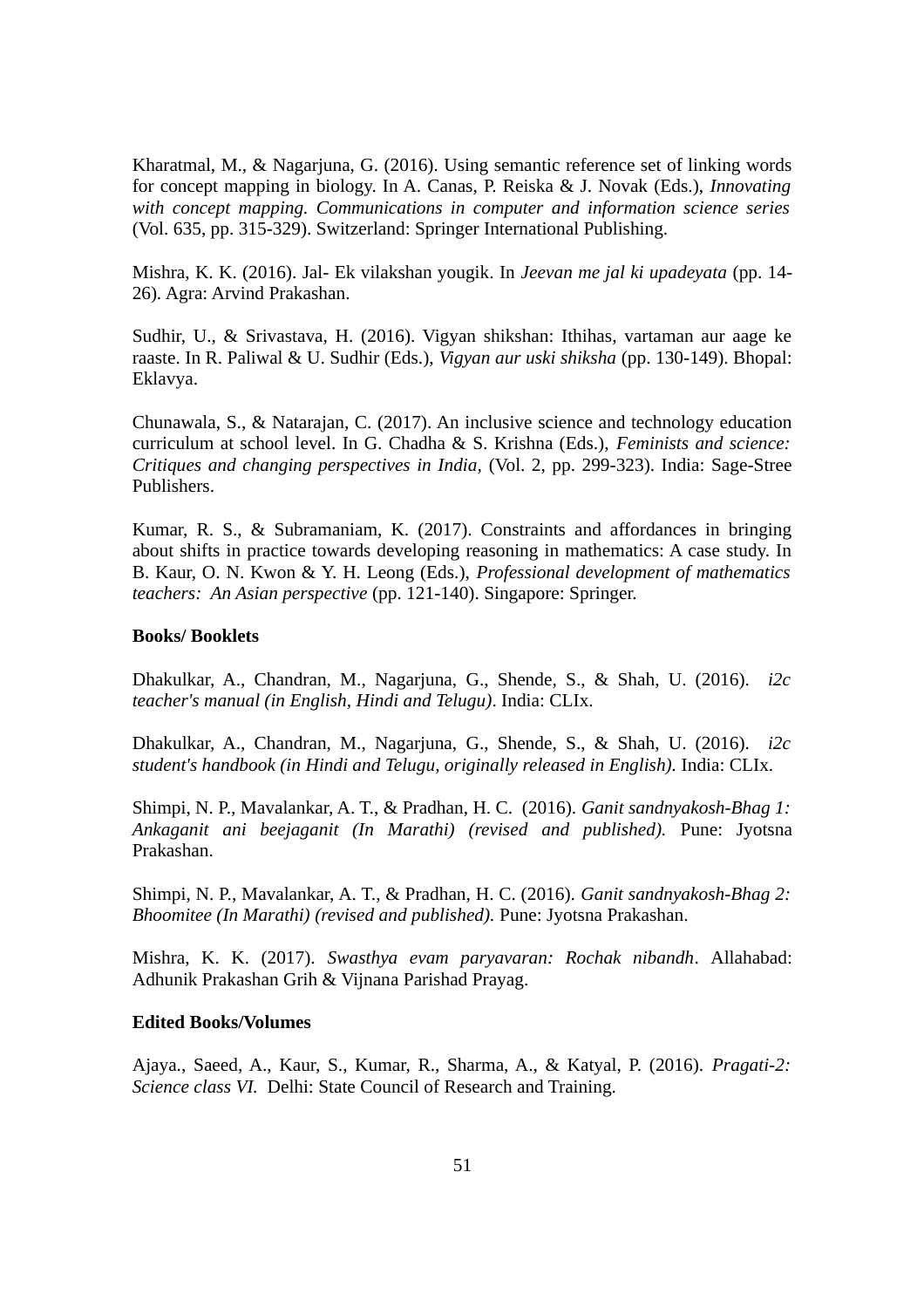Ajaya., Saeed, A., Kaur, S., Kumar, R., Sharma, A., & Katyal, P. (2016). *Pragati-2: Science class VII.* Delhi: State Council of Research and Training.

Ajaya., Saeed, A., Kaur, S., Kumar, R., Sharma, A., & Katyal, P. (2016). *Pragati-2: Science class VIII.* Delhi: State Council of Research and Training.

Khedkar, D., Deshmukh, N. D., Gogte, S., Jyothi Ch., Mahajan, B. S. (Eds.). (2016). *Trends in biology education and research: Practices and challenges (Abstract Booklet) of the 26th Biennial Conference of Asian Association for Biology Education (AABE).* Goa: AABE.

Mishra, K. K. (Ed.). (2016). *Saaraansh pustika (Abstract Booklet) of the 5th National Workshop on Development of Educational E-materials in Hindi, November 2016.* Allahabad: Vijnana Parishad Prayag.

Nair, M., Amin, S., Pathare, S., & Mazumdar, A. (Eds.). (2016). *Proceedings of the forty sixth International Physics Olympiad, 5-12 July 2015*. Mumbai, India: HBCSE.

Ramasubramaniam, K., Sule, A., & Vahia, M. (Eds.). (2016). *History of Indian astronomy: A handbook.* Mumbai: TIFR.

### **Book Review**

Ranadive, P. (2016, May 8). Vigyanacha kalbram. [Review of the book *Science in saffron* by M. Nanda]. Loksatta, 8.

Ranadive, P. (2016). [Review of the book *Science in saffron* by M. Nanda]. Breakthrough, October-December 2016.

# **13. LECTURES / LECTURE COURSES GIVEN ELSEWHERE**

#### *A. Bose and K. Subramaniam*

Implications of out-of-school knowledge of measurement for school learning, *13th International Congress on Mathematical Education*, Hamburg, Germany, July 26, 2016

#### *A. Bose, K. Subramaniam and M. Phakeng*

Identity fostered language communication in a mathematics classroom: An analysis, *13th International Congress on Mathematical Education*, Hamburg, Germany, July 27, 2016

#### *A. J. Kumar, G. Shridhar, S. Ladage and L. Ravishankar*

- 1. Sugar based low melting mixtures as green solvents in the Hantzsch synthesis of substituted 1,4-dihydropyridines, Indo German Convention of Lindau Alumni (IGCLA) 2016, Kasturba Medical College, Manipal September 15-18, 2016.
- 2. Sugar based low melting mixtures as green solvents in the Hantzsch synthesis of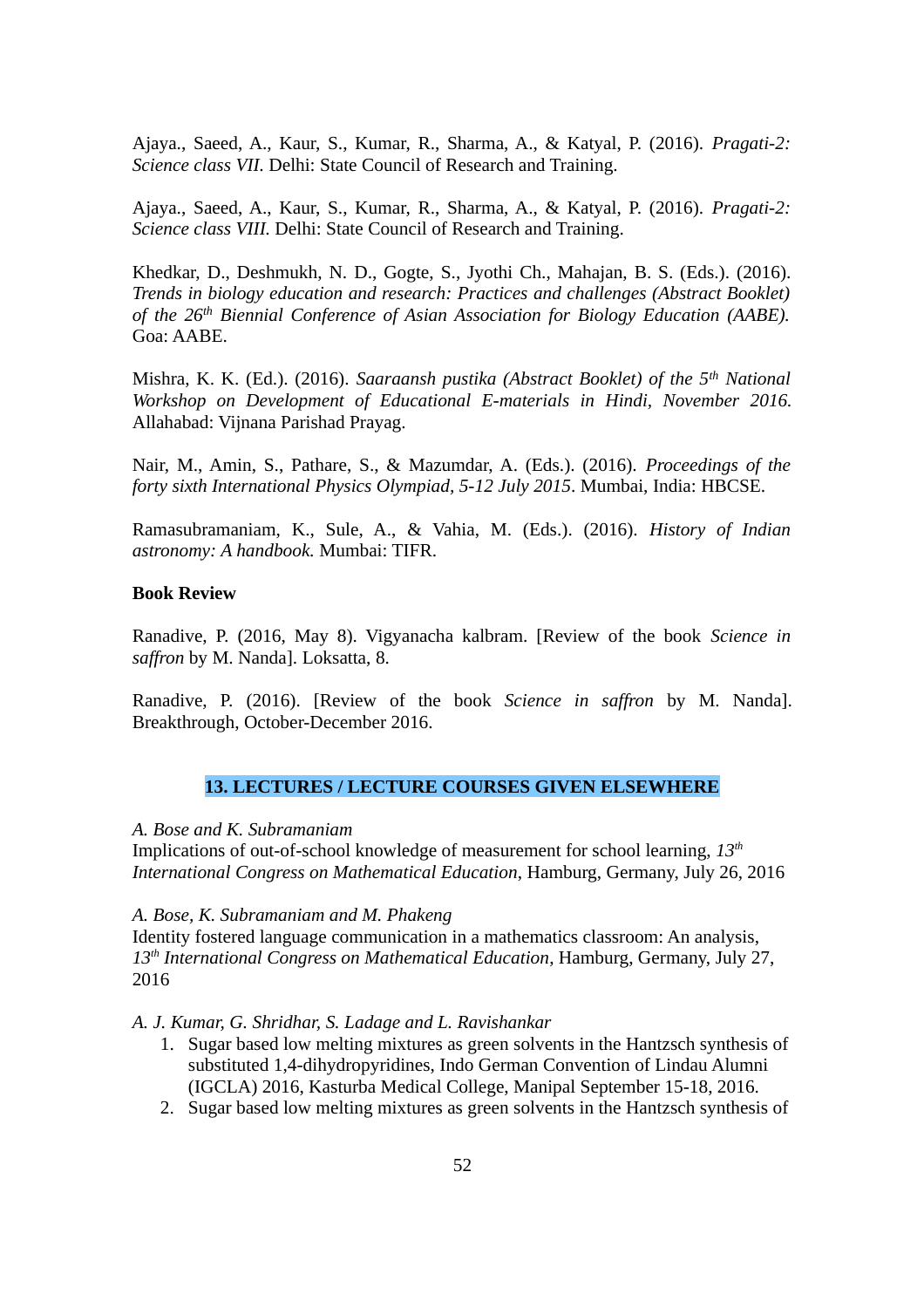substituted 1,4-dihydropyridines, *National Conference on Recent Advances in Chemical Sciences 2016*, Maharishi Markandeshwar University, Mullana, November 11-12, 2016

3. Sugar based low melting mixtures as green solvents in the Hantzsch synthesis of substituted 1,4-dihydropyridines, *India International Science Festival 2016*, CSIR-National Physics Laboratory, Delhi, December 7-11, 2016

# *A. Mazumdar*

- 1. Oscillations in oscillations of stars -what do they tell us?, Observatoire de Midi-Pyrenees, Toulouse, France, May 13, 2016
- 2. One semester course on "Optics", UM-DAE Centre for Excellence in Basic Sciences, Mumbai, January to April, 2017

# *A. Muralidhar*

- 1. Environment friendly lifestyles: Some thoughts, Dr. Bhanuben Mahendra Nanavati College of Home Science, September 27, 2016
- 2. Diversity in Indian classrooms, K J Somaiya Comprehensive College of Education Training and Research, Mumbai, March 10, 2017

### *A. Sule*

- 1. Astronomical coordinate systems, Lecture in *Pre-Conference Workshop of 9th International Conference on Oriental Astronomy*, IISER Pune, November 12, 2016
- 2. History of Indian astronomy, University of Mumbai 160<sup>th</sup> Anniversary, Invited Orations Series, at Gogte Joglekar College, Ratnagiri, January 2, 2017; R.D. National Collge, Mumbai, February 10, 2017

# *D. Dutta and S. Chandrasekharan*

- 1. Practice-based approaches to nurturing environmental values: A case study of an urban farming group in Mumbai, Second Graduate Seminar School of Public Policy & Governance, TISS, Hyderabad, India, April 29, 2016
- 2. Time for action: Towards an integrative practice-based environment education. Paper presented at *Philosophy of Education Conference,* Bangalore, India, January 9-11, 2017

### *D. Pednekar and S. Rajashekar*

Creating institutional repository using DSpace at HBCSE library: Need and challenges. Paper presented at the National Conference on Library Innovations for Excellence (LIFE 2017), IISER, Pune, February 16, 2017

### *D. Semwal, I. D. Sen and R. V Jayaram*

- 1. Clouding and aggregation of Triton X-100 micelles: Effect of additives, Indo German Convention of Lindau Alumni (IGCLA) 2016, Kasturba Medical College, Manipal September 15-18, 2016
- 2. Clouding and adsorption of Triton X-100: Effect of additives, *National Conference on Environmental Sustainability and Wastewater Remediation:*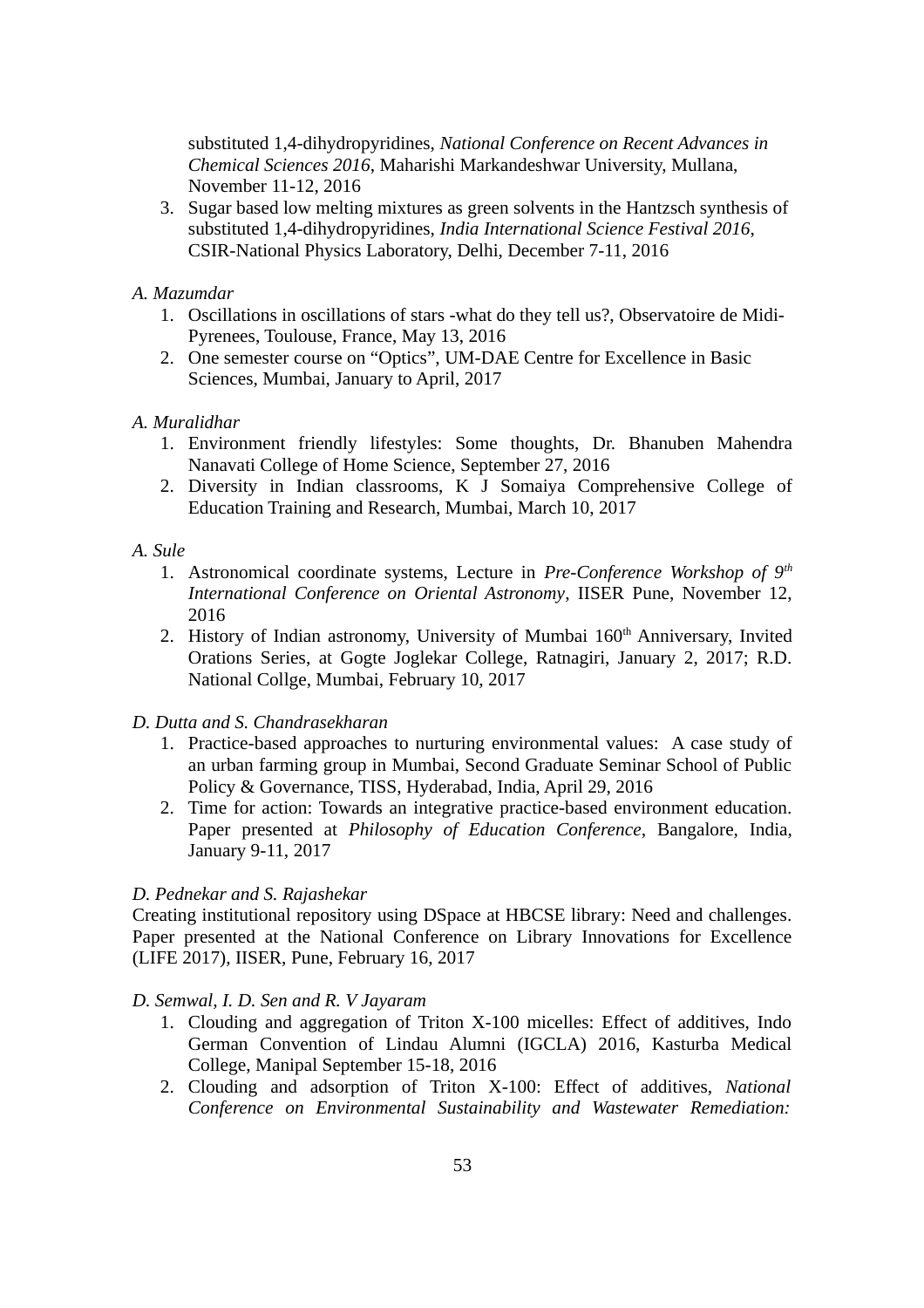*Current Status and Future Prospects 2017*, Venketeshwara College (University of Delhi), Delhi January 19-20, 2017

# *G. Date and S. Chandrasekharan*

Teaching for socially-engaged engineering and innovation: A case study of grassroots design, Second Graduate Seminar School of Public Policy & Governance, TISS, Hyderabad, India, April 29, 2016

# *G. Nagarjuna*

- 1. Digital restrictions and digital rights in the context of a digital library, national institute of fashion technology, Kharghar, Mumbai, August 20, 2016
- 2. Tree mapping project, and open online ongoing learning project, Seminar organized by Department of Zoology, University of Goa, September 23, 2016
- 3. Scratching scratch, *National Workshop On "Pedagogical training using ICT tools"* organized by the Department of Mathematics, Institute of Chemical Technology (ICT), Mumbai, October 9, 2016
- 4. National Repository of Open Educational Resources (NROER) online and offline, talk at the *International Forum on ICT*, (organized by MHRD, Government of India, National Council of Educational Research and Training (NCERT) in collaboration with UNESCO - International Bureau of Education, Geneva and UNESCO - International Institute of Technology for Education, Moscow) *NCERT*, New Delhi, November 2, 2016
- 5. Network (graph) based computing, VIVA Institute of Technology, Vasai, Mumbai, January 19, 2017
- 6. Ethics in digital space, University of Mumbai, Kalina, Mumbai, January 25, 2017

### *G. Nagarjuna, A. Das Gupta and R. Radhakrishnan*

The recipe of a renaissance (podcast) by Syntalk [\(https://syntalk.wordpress.com/episodes/turn-three/troar/\)](https://syntalk.wordpress.com/episodes/turn-three/troar/), July 16, 2016

# *G. Shridhar, S. Vaidya, L. Ravishankar and S. Ladage*

A facile synthesis of isoxazole derivatives catalyzed by CeCl3.7H2O using 70% ethyl lactate as a solvent: A green chemistry strategy, *International Conference on Green and Sustainable Chemistry 2016*, Berlin, Germany, April 4-6, 2016

### *G. Singh*

Asking questions in science classrooms: An empirical investigation, K J Somaiya Comprehensive College of Education, Training and Research, September 27, 2016

### *H. C. Pradhan*

- 1. Theory of assessment, Workshop for Resource Persons for National Students' Examinations, IAPT, Indian Institute of Science Campus, Kudapura, Karnataka, May 20, 2016
- 2. Importance of procedural understanding in physics curricula, IAPT Refresher Course for Junior College Physics Teachers, R. Jhunjhunwala College,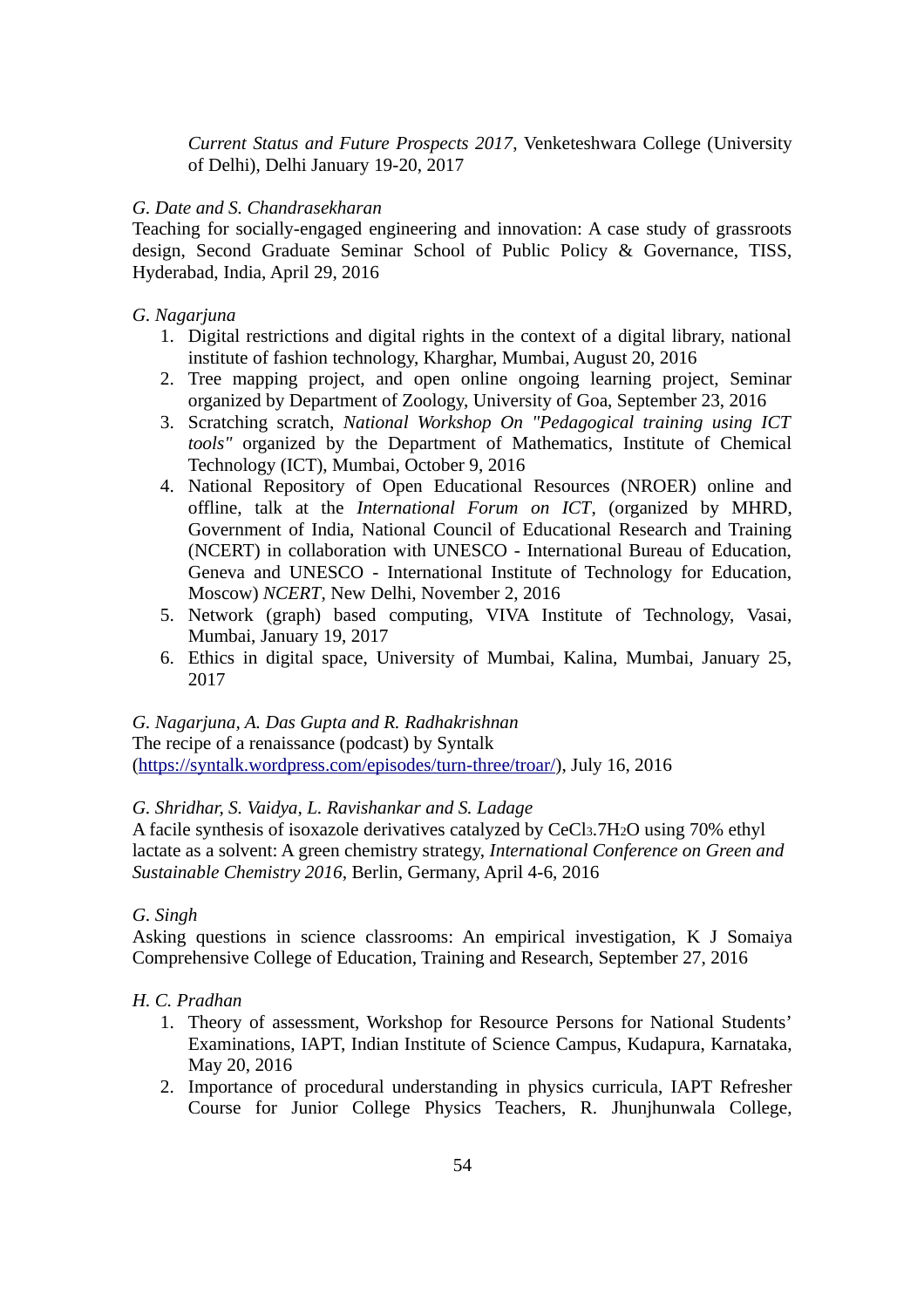Ghatkopar, Mumbai, August 19, 2016

- 3. Course on 'History and philosophy of science', students of the Integrated M.Sc. Programme, UM-DAE Centre for Excellence in Basic Sciences, August -November 2016
- 4. The evolution of the scientific method through history of science, Teaching and learning workshop organized under TEQIP II, Institute of Chemical Technology, September 24, 2016
- 5. Science education New methods of instruction, University of Mumbai, Junior College Teachers' Seminar, R. Jhunjhunwala College, Ghatkopar, Mumbai, December 14, 2016
- 6. New directions in S&T education- at primary, secondary and tertiary levels, Panel Discussion, *Annual Convention 2016 – Marathi Vidnyan Parishad*, Gadkari Rangayatan, Thane, December 18, 2016
- 7. Course on 'Ethics in science and intellectual property rights', for students of the Integrated M.Sc. Programme, UM-DAE Centre for Excellence in Basic Sciences, January-April 2017
- 8. Significance of statistics in behavioural science research, *National Level Researchers' Meet*, Department of Education, University of Mumbai, Mumbai, January 6, 2017
- 9. Counseling and mentoring for an effective S&T career, Workshop on Counseling – Protocol Preparation, Bombay Psychological Association, Nehru Centre, Mumbai, January 19, 2017
- 10. Introducing thermodynamics in an axiomatic way, Meet a Scientist Programme, M.B.B. College, Agartala, Tripura, January 27, 2017
- 11. Approaching quantum mechanics with minimal anxiety, Meet a Scientist Programme, M.B.B. College, Agartala, Tripura, January 27, 2017
- 12. How did scientific rationality evolve historically? Refresher Course for Teachers of Biotechnology, Institute of Career Advancement, University of Mumbai, Mumbai, March 1, 2017
- 13. Brain science and development of scientific attitude in early childhood, S*eminar on Brain Science based Early Childhood Education*, Indian Women Scientists Association, Vashi, Navi Mumbai, March 2, 2017

### *H. Raval*

Teachers' difficulty in teaching, for secondary and higher secondary teachers of Gujarat Council for Education Research and Training (GCERT), State Teachers Training Institute, Gandhinagar, Gujarat, September 3, 2016

# *H. Raval and R. Shaikh*

Understanding students' error and hands on mathematics, for 30 school teachers from Kendriya Vidyalaya (KV) of Zonal Institute of Education and Training (ZIET), Mumbai, December 26, 2016

# *J. Ramadas*

1. 'Small Science' in the classroom: Some observations on curriculum change, Connected Learning Initiative (CLIx) Seminar, Centre for Education Innovation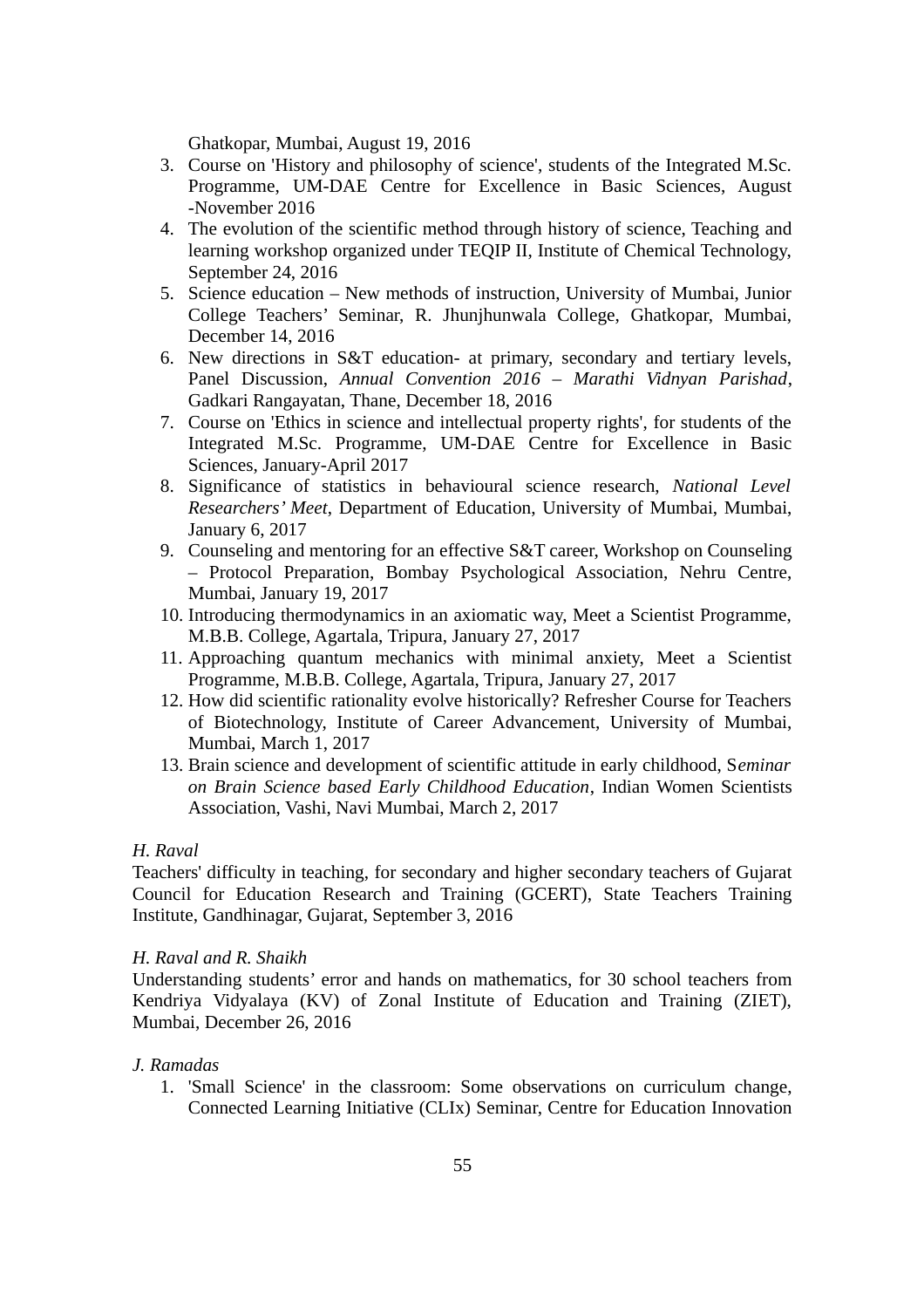and Action Research, Tata Institute of Social Sciences, November 2, 2016; Institute Colloquium, Institute of Mathematical Sciences, December 29, 2016

- 2. Design and use of the Homi Bhabha Curriculum for Primary Science, *New Creation Symposium on Innovative Practices in Education,* Matridarshan, Champak Hills, Jangaon, Warangal District, December 10-11, 2016
- 3. Small Science An innovative approach in changing the learning levels of children, Panel discussion on 'Evidence based education innovations: Bridging the academia and industry gap', *Maidan Summit*, Mumbai, December 13, 2016

# *J. Rehman and K. Subramaniam*

Constructing the concept of area measurement in a classroom. *13th International Congress on Mathematical Education*, Hamburg, Germany, July 29, 2016

# *K. Subramaniam*

- 1. What is science Philosophical and historical views. Teaching and learning workshop organized under TEQIP II, Institute of Chemical Technology, September 23, 2016
- 2. Research on algebra education, as part of 'Pedagogy of Mathematics Education Course, for students of MA Education, Tata Institute of Social Sciences, Mumbai, October 2, 2016
- 3. Connecting university mathematics and school mathematics, *National Level Symposium on "Mathematics and Women in Mathematics"*, N.E.S. Ratnam College, Mumbai, January 28, 2017
- 4. School mathematics education multiple challenges. Workshop on Studies on Science and Technology Education, Zakir Hussain Centre for Educational Studies, JNU, Delhi, March 2, 2017

# *K. Subramaniam and S. Naik*

Thinking mathematically, for middle and secondary school teachers, Bai RFB Pandey School, September 24, 2016

# *M. C. Arunan, G. Nagarjuna and CUBE team*

- 1. Introduction to various research models like Drosophila, *C. elegans*, earthworm and their maintenance, St Xavier's College, Mumbai, June 8, 2016
- 2. CUBE seminar on various research models and their maintenance, tree mapping project, and open online ongoing learning project, University of Goa, September 23, 2016
- 3. Introducing research (CUBE) using model systems at the undergraduate level, for teachers and students of zoology and microbiology, Maharani College, Bangalore, October 3, 2016
- 4. Activities of CUBE, National Institute of Mental Health And Neurosciences, Bengaluru, October 5, 2016
- 5. Introducing research (CUBE) using model systems at the undergraduate level, at CUBE Meet Bihar organized at Siksha Bachao Samelan, Begusarai, Bihar, March 21, 2017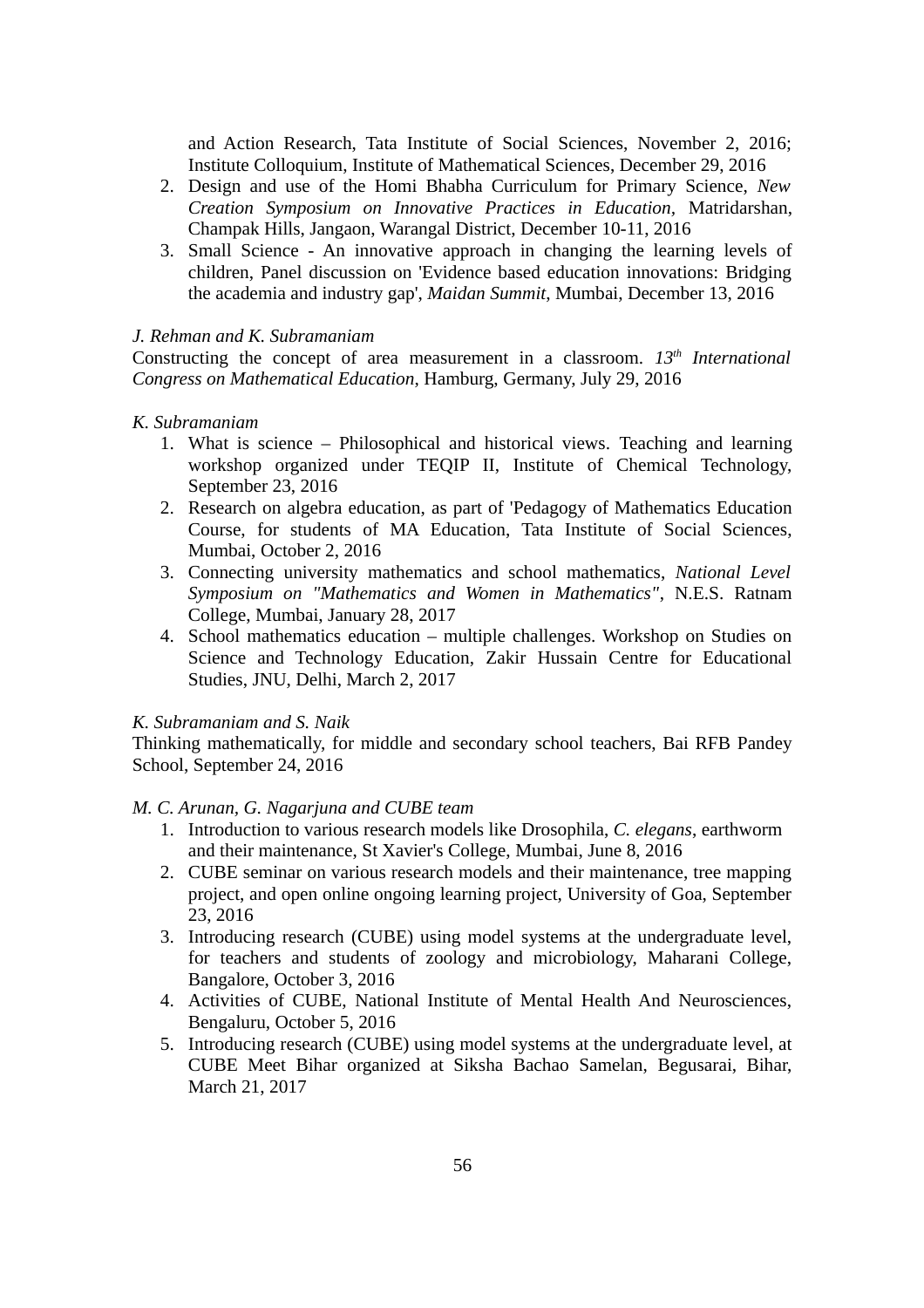### *M. C. Arunan and J. Advani*

Epigenetics of Daphnia, *XL All India Cell Biology Conference and International Symposium on Functional Genomics and Epigenetics*, Jiwaji University, Gwalior, November 17-19, 2016

# *M. Kharatmal and G. Nagarjuna*

Refined concept mapping, the 7<sup>th</sup> International Conference on Concept Mapping, Tallinn, Estonia, September 5-9, 2016.

# *N. D. Deshmukh*

Use of learning resources, The Lord's Universal College of Education, Malad, June 29, 2016

# *P. Bhat, G. Shridhar, S. Ladage and L. Ravishankar*

A green methodology for the synthesis of pyrazoline derivatives, Indo German Convention of Lindau Alumni (IGCLA) 2016, Kasturba Medical College, Manipal September 15-18, 2016.

# *P. K. Joshi*

- 1. Introduction to Junior Science Olympiad, Teachers' Workshop at M. H. High school, Thane, September 27, 2016
- 2. Misconceptions in science, science olympiad and activities in nuclear world, Innovation in Science Pursuit for Inspired Research (INSPIRE) Science Camp, Latur, November 2 to 4, 2016.
- 3. Teaching science through experiments, Rajya Vigyan Shiskshan Sangstha, Nagpur, December 15, 2016
- 4. Role of experiments in science, State Institute for Science Education workshop for science teachers, Sangli, January 18, 2017
- 5. Teaching science through experiments, RMSA Teachers' workshop, Nana Saheb College of Engineering, Sangli, January 19, 2017
- 6. Nuclear data evaluation, *Nuclear Data Physics Centre of India Conference*, Shillong, March 6-10, 2017

### *P. K. Nawale*

1. Talk on science activities, Science Exhibition at M. H. High School, December 21-22, 2016

### *P. Pande and D. Karnam*

Manipulable computer interfaces for teaching-learning school science and mathematics, *Teachers' Conference Science Utsav*, collaboratively organised by Navi Mumbai Science Foundation and HBCSE, Vashi, February 25, 2017

### *P. Ranadive*

Basic astronomy, lecture at Marathi Vidnyan Prasarak Mandal, September 20, 2016

*R. Biswas, L. Ravishankar, G. Shridhar and S. Ladage*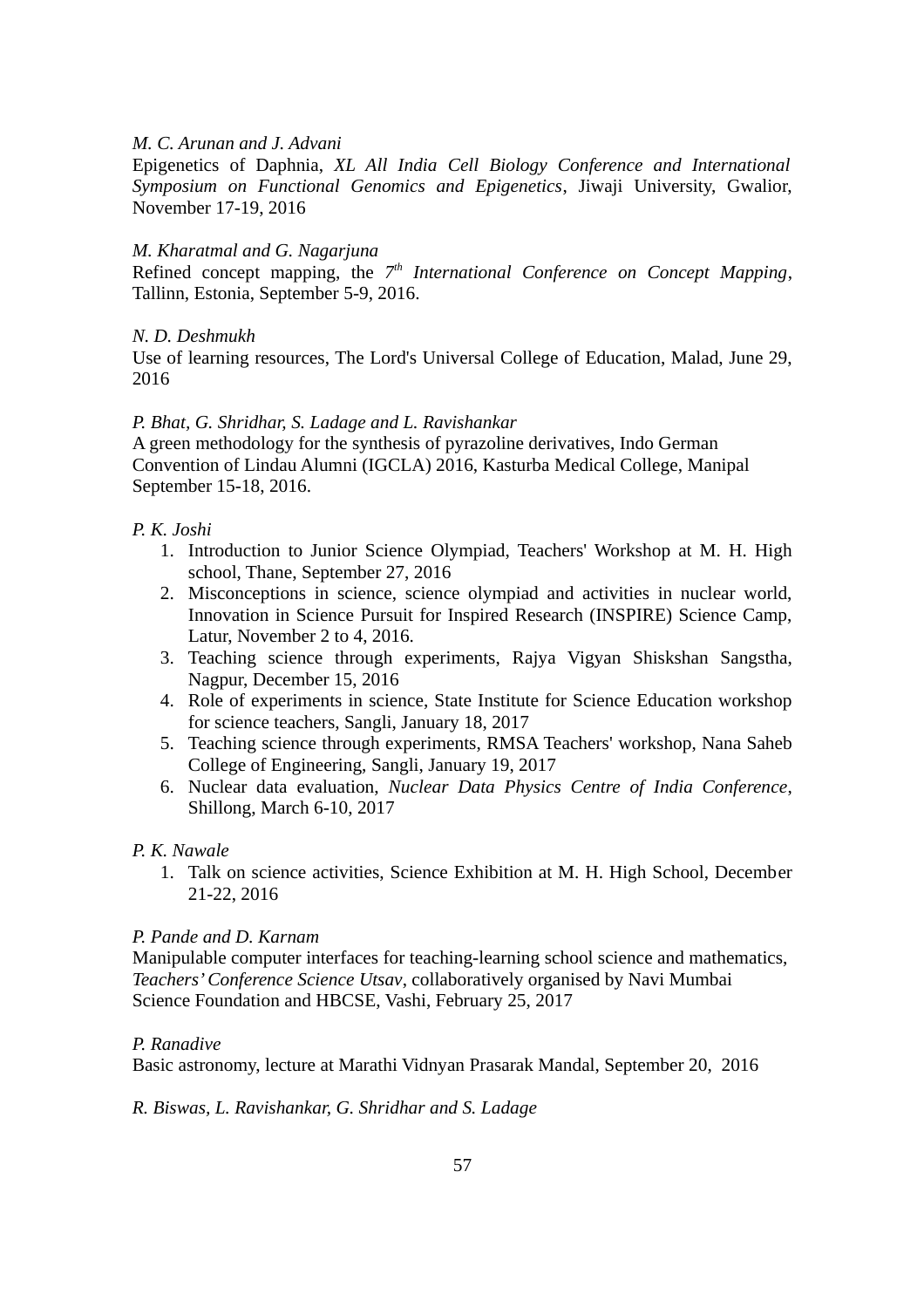Effect of deep eutectic solvents on the synthesis of 1,2 dihydropyrimidinones, *International Conference on Green and Sustainable Chemistry 2016,* Berlin, Germany, April 4-6, 2016

# *R. D'Souza*

Challenging ableism by teaching processes rather than concepts. *13th International Congress on Mathematical Education*, Hamburg, Germany, July 29, 2016

# *R. Shaikh*

- 1. Session on OLPC and Sugar Learning Platform, TISS, Mumbai, November 9, 2016
- 2. Session on math lab activities, Kedriya Vidyalaya school 1, Navy Nagar, Mumbai, December 26, 2016

# *R. Vartak*

About olympiads, Workshop organized by the Yashwantrao Chavan Pratishtan, Badlapur November 26, 2016.

# *S. Bhide and S. Chunawala*

1. Making a case for outdoor engagement in environmental studies at Indian schools. Paper presented at the *XVII IOSTE Symposium*, organized by CIEC - Institute of Education, University of Minho, Braga, Portugal, July 15, 2016

# *S. Chandrasekharan*

The impossible optimization problem, Teaching and learning workshop organized under TEQIP II, Institute of Chemical Technology, September 23, 2016

# *S. Chunawala*

- 1. Gender, science and technology, Teaching and learning workshop organized under TEQIP II, Institute of Chemical Technology, September 24, 2016
- 2. International social justice day, K. J. Somaiya College of Science and Commerce, February 20, 2017
- 3. Gender, science and technology, Gender Sensitization Programme, School of Biotechnology and Bioinformatics, D. Y, Patil College, Nerul, March 24, 2017

# *S. Godse and N. D. Deshmukh*

Perception about use of ICT in classroom teaching-learning, T*he 26th Asian Association for Biology Education (AABE) Conference*, Goa, September 23, 2016

# *S. Ladage*

- 1. Introduction to POGIL, Workshop at Baburao Gholap College, Pune, November 26, 2016
- 2. Role of chemistry laboratories in chemistry education: Some reflections from the domain of chemistry education research, *National Conference on Innovations in Laboratory Teaching*, Zakhir Husain Delhi College, Delhi, February 8, 2017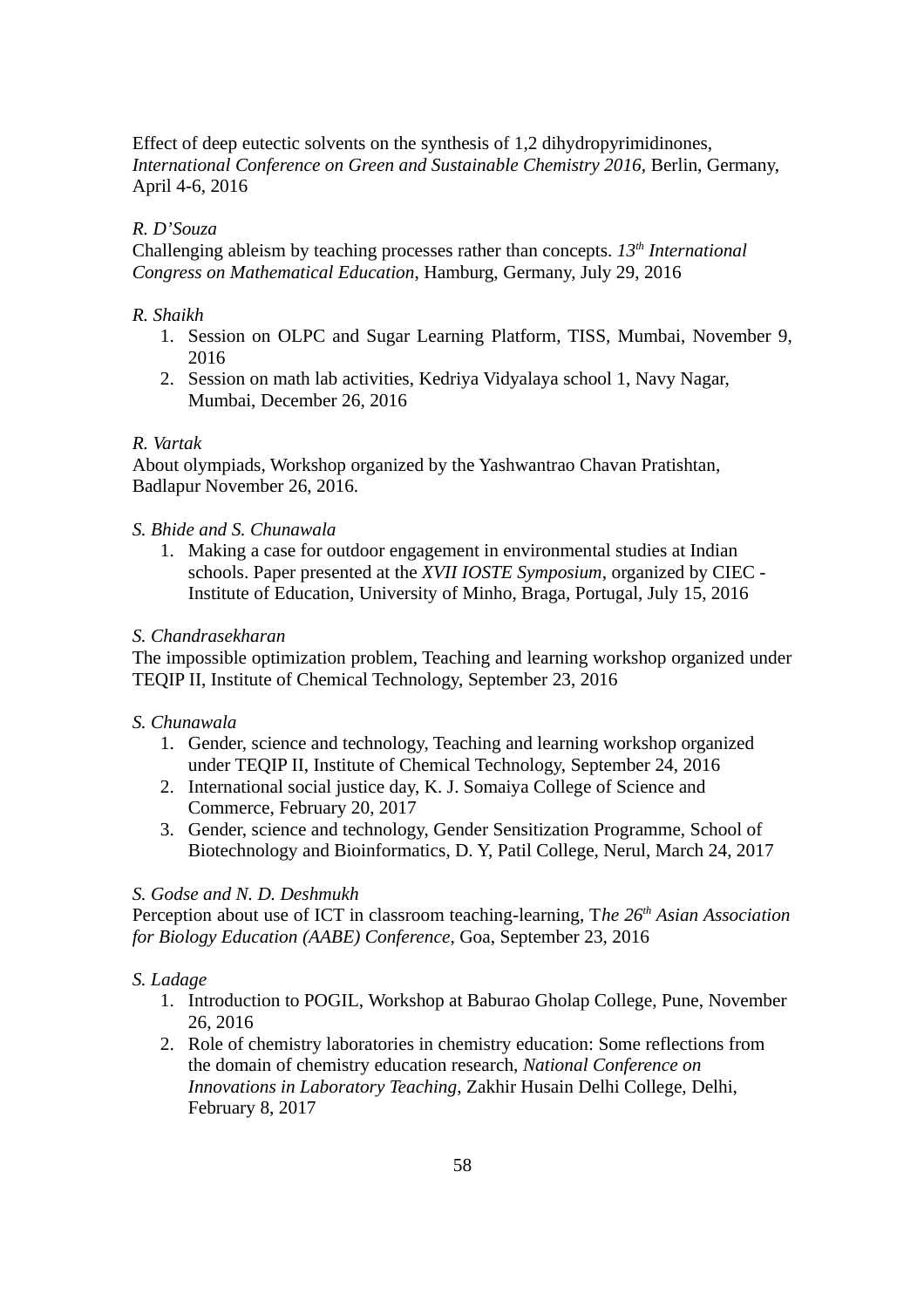# *S. Naik*

- 1. Mathematics needed in teaching for teachers of St. Stalisnaus school, Bandra, April 11, 2016
- 2. Encounters with horizon content knowledge for M.Ed and PhD students of K.J. Somaiya college, K.J. Somaiya college, Mumbai, July 23, 2016
- 3. Development of mathematical thinking among teachers and students, Narotam Seksaria Foundation, October 20, 2016
- 4. Proportional reasoning research in mathematics education, as part of 'Pedagogy of Mathematics Education Course, for students of MA Education, Tata Institute of Social Sciences, Mumbai, October 4, 2016
- 5. Access and equity issues in using ICT, *Teachers' Conference Science Utsav*, collaboratively organised by Navi Mumbai Science Foundation and HBCSE, Vashi, February 25, 2017

# *S. R. Pathare*

- 1. Experiments in physics, UGC HRD University of Mumbai Refresher course for Junior college teachers, R. Jhunjhunwala College, December 23, 2016
- 2. Error analysis, K. J. Somaiya College of Science and Commerce, March 29, 2017

# *S. R. Pathare and V. V. Kurmude*

- 1. Demonstrations in physics, Acharya Marathe College, Mumbai, August 5, 2016
- 2. Talk and workshop on Low Cost Michelson Interferometer, the *World Federation of Physics Competitions* (WFPhC) meeting, Banten, Indonesia, September 26-30, 2016

# *S. Takker and K. Subramaniam*

Changing teacher knowledge-in-practice: the case of decimal fractions. *13th International Congress on Mathematical Education*, Hamburg, Germany, July 29, 2016.

# *S. Yasmin and M. C. Arunan*

Learning biology through inquiry: Undergraduate research activities at Patna women's college, *The 26th Asian Association for Biology Education (AABE) Conference*, Goa, September 21, 2016

### *V. D. Lale*

Kumar Vishwakosh, Workshop organized for authors to write articles in Physics by Vishwakosh Mandal, HBCSE, August 12, 2016

### *V. Ghanekar*

Plant Anatomy, Course on Field Botany organized by Fern Foundation, Bhagavati Vidyalaya, Thane, April 23, 2016

### *V. C. Sonawane*

1. Experiential science and scientific revolution from  $16<sup>th</sup>$  Century in electricity and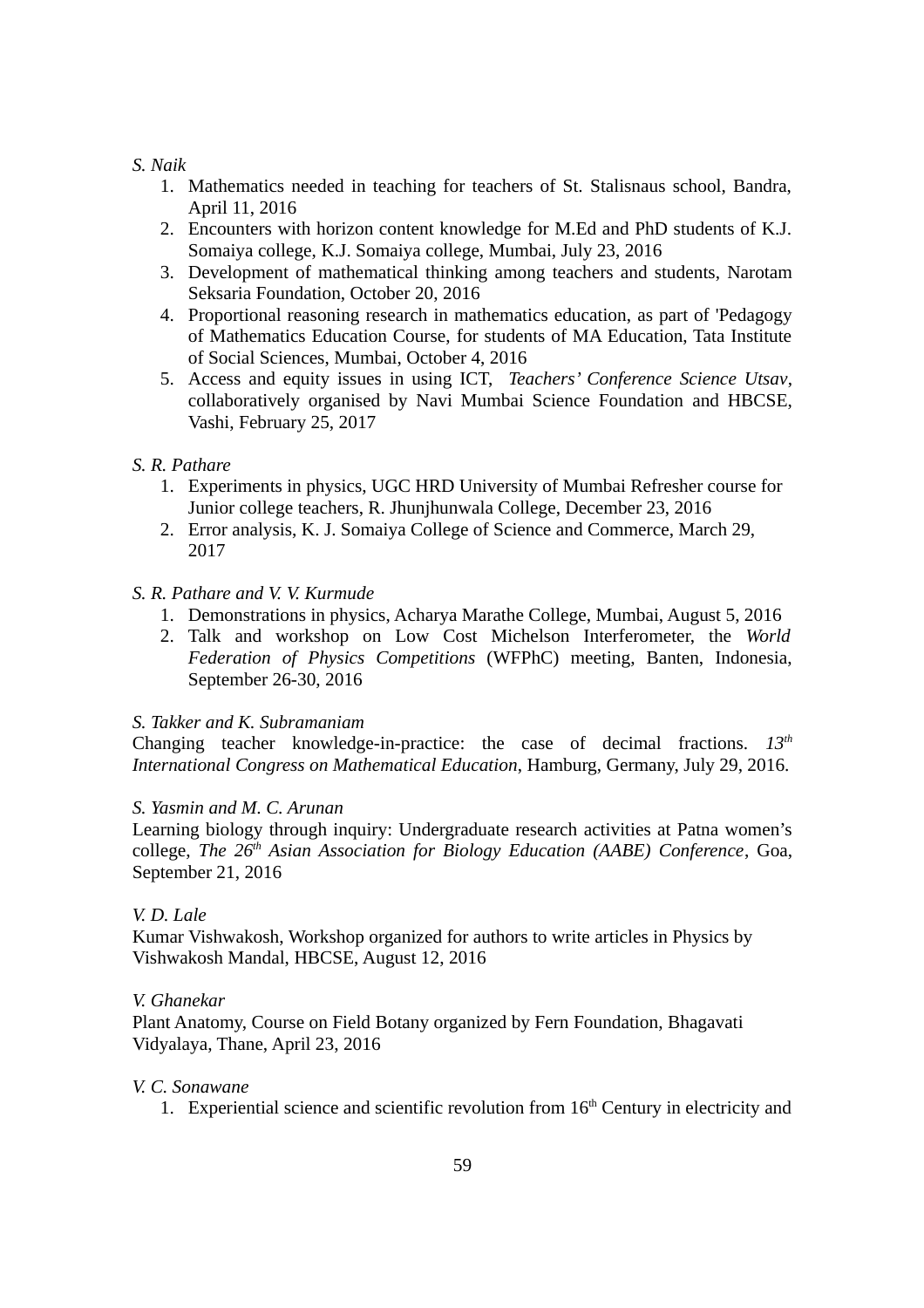magnetism, Innovation in Science Pursuit for Inspired Research (INSPIRE) internship science Camp, S. M. Joshi College, Hadapsar, Pune, December 1, 2016

2. Vidnyan sahityache Marathi sahityatil Yogdan, J.P. Naik College of Science & Arts, Nashik, December 29, 2016

# **LECTURES, COLLOQUIA, SEMINARS**

# **14. LECTURES BY VISITORS**

**Sandesh Kulkarni** (*Max Planck Institute for Extraterrestrial Physics*), Outside-in quenching of star-formation: Evidence in group environment from the H-alpha Galaxy Groups Imaging Survey, April 7, 2016

**John Mathew** (*IISER, Pune*), European interventions in the making of taxonomic zoology for colonial India, May 5, 2016.

**Khushboo Soni** (*Centre of Product Design and Manufacturing, IISc, Bangalore*), Designs to capture spatial intelligence/skills using non-rigid transformations, June 2, 2016

**Palash Baran Pal** (*Saha Institute of Nuclear Physics, Calcutta*), Three horizons for terminological vocabulary in Indian languages, June 16, 2016

**R. Gopichandran** (*Vigyan Prasar, New Delhi*), Emerging trends in science communication: Some challenges and opportunities to strengthen its niche, July 7, 2016.

**Joseph Samuel** (*Pest Control Department, MCGM*), Awareness of malaria and dengue, July 8, 2016

**Sweta Anantharaman** (*University of Auckland, NZ*), Social cognition in early childhood, September 8, 2016.

**Vasudevrao Kathe and team** (*Prayogparivar Movement*), Prayog Pariwar: A new methodology for science education, September 22, 2016.

**Shakila Reddy** (*University of Kwa-Zulu-Natal, South Africa*), Researching gender violence at a South African university, drawing on post structural feminist approaches, November 3, 2016

**Anil Sadgopal** (*Educationist*), Analysis of Hoshangabad Science Teaching Program (HSTP) and history of science, November 11, 2016

**Melita Vaz** (*Independent Consultant*), Workshop on the use of MAXQDA software for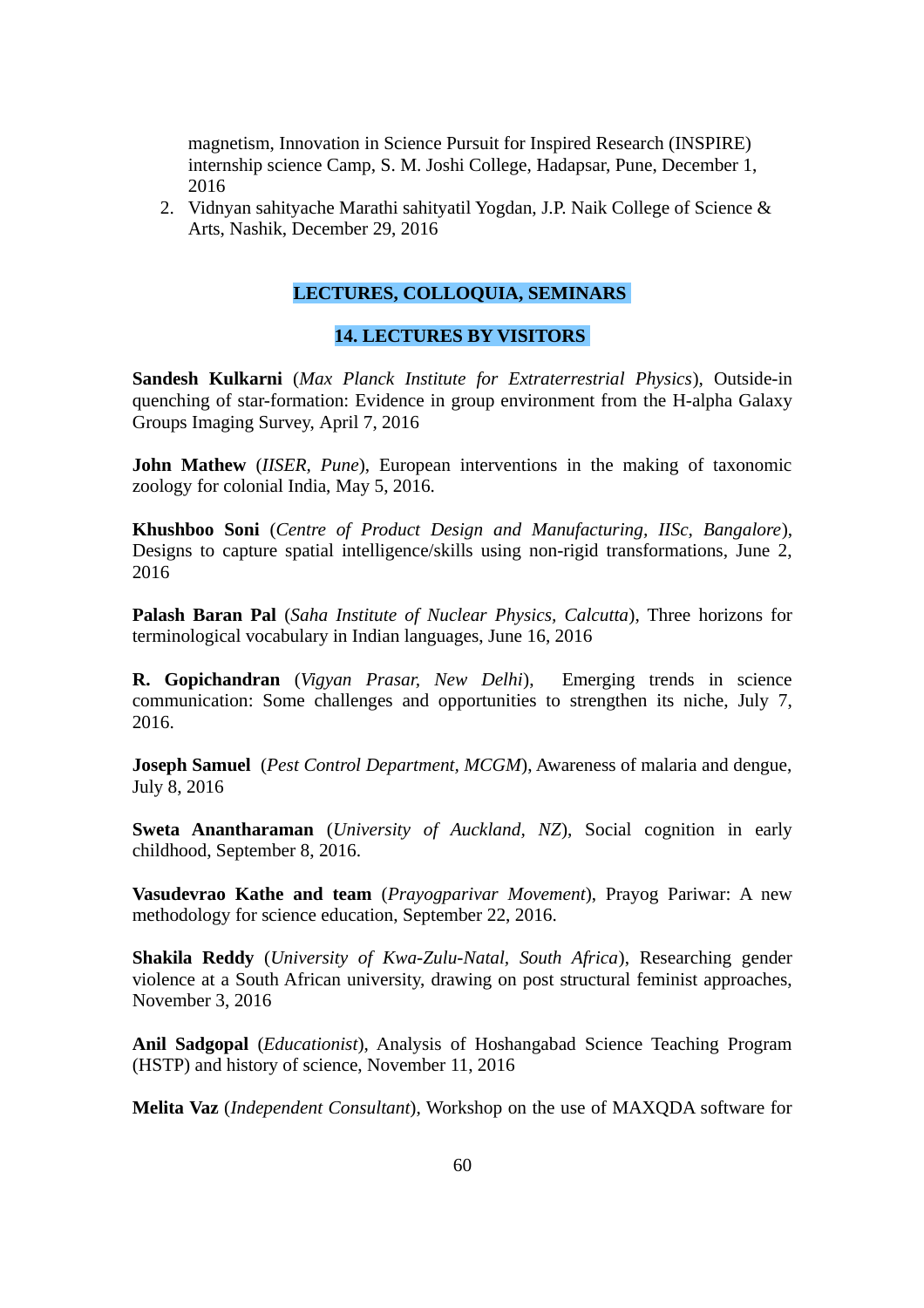qualitative analysis, November 21, 2016

**Garima Bansal** (*Department of Education, Lady Irwin College, University of Delhi*), Classroom talk in science classrooms, December 29, 2016

**Havovi Wadia** (*Director, Impact, the Magic Bus*), How do we create optimal conditions for learning: Using a sport for development approach, January 19, 2017

**Rama Shyam** (*Programme Head, Education & Citizenship, Apnalaya*), Life on the margin: Charting realities, on occasion of International Social Justice Day, February 20, 2017

**Amrita Hazra** (*IISER, Pune*), The Millet Project, February 23, 2017

**Corinne Manogue** (*Oregon State University, USA*), Public lecture on women in sciences, HBCSE, March 16, 2017

**Gagan Deep Kaur** (*IIT Bombay & National Institute of Advanced Studies, Bengaluru*), Linguistic mediation in multi – weaver Kashmiri carpet weaving, March 16, 2017

# **V. G. Kulkarni Memorial Lecture**

**N. Mukunda** (*INSA C. V. Raman Research Professor*), The nature of scientific knowledge - Some reflections, Fifteenth V. G. Kulkarni Memorial Lecture, HBCSE, September 7, 2016

**Lectures at Olympiads Valedictory Functions and Infosys Functions**

**Arvind Natu** (*IISER Pune*), Interdisciplinary approach in sciences, Chemistry OCSC Valedictory Function, April 22, 2016

**Sudhir R. Ghorpade** (*IIT Bombay*), Elementary transcendental functions, IMOTC Valedictory Function, May 16, 2016

**Tali Pinsky** (*TIFR*), Surfaces and tilings, IMOTC Valedictory Function, May 16, 2016

**Anil Kakodkar** (*Chairperson, Rajiv Gandhi Science & Technology Commission*), Advancement of science in India, Junior Science OCSC Valedictory Function, May 22, 2016

**Tarun Souradeep** (*Inter-University Centre for Astronomy and Astrophysics, Pune*), LIGO-India: Beyond discovery of gravitational waves, Physics OCSC Valedictory Function, June 6, 2016

**Vijay Kumar Sharma** (*Jawaharlal Nehru Centre for Advanced Scientific Research, Bangalore*), Connecting genes to behaviour : Clocks that time us, Biology OCSC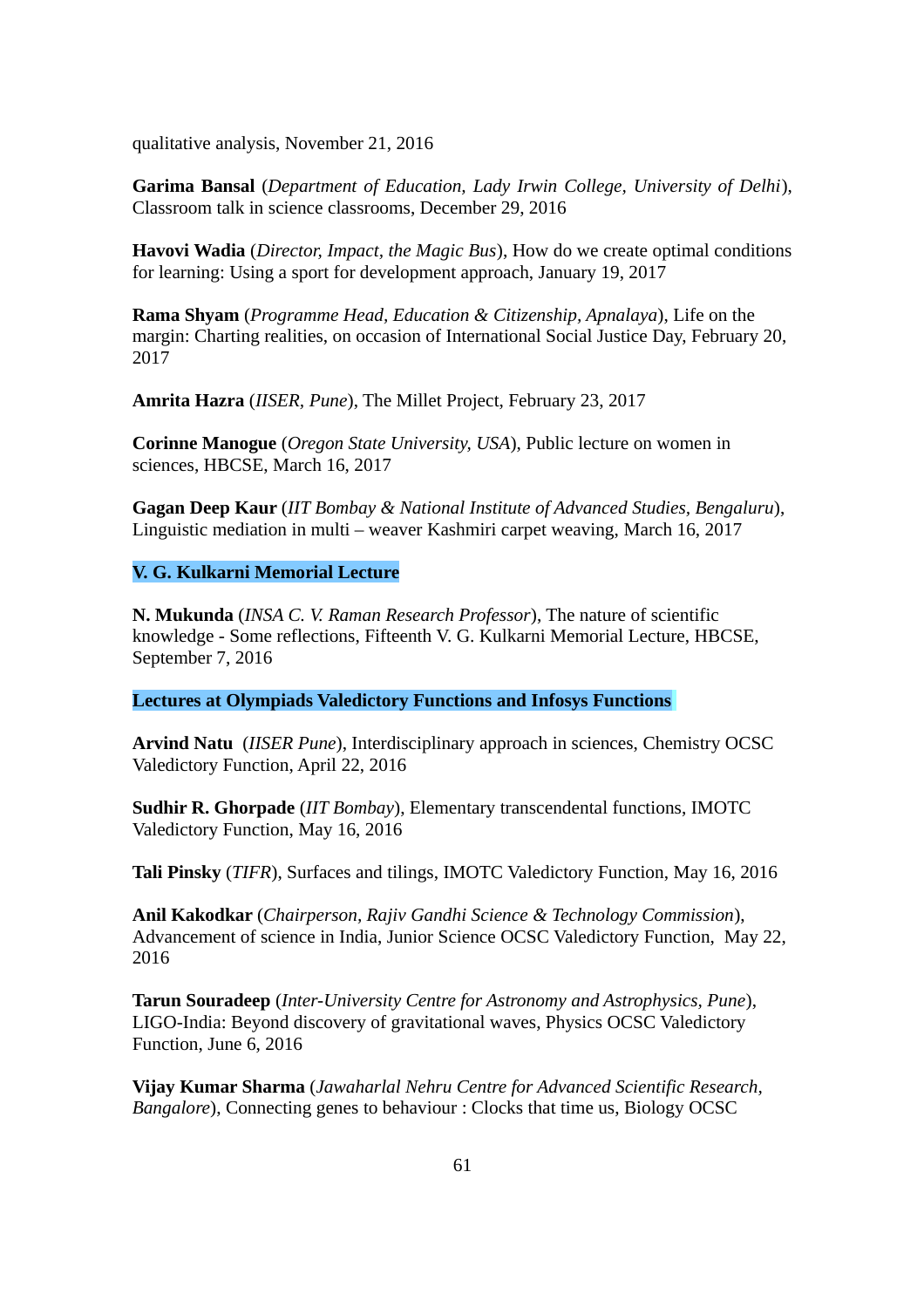Valedictory Function, June 10, 2016

**Sanjay Sane** (*National Centre for Biological Sciences, Bengaluru*), Insects as architects: How insects engineer our ecosystems, Infosys Award Function, December 22, 2016

**Mahan Mj** (*TIFR*), What is hyperbolic geometry?, Infosys Award Function, December 22, 2016

# **NIUS Seminars**

**Bala Iyer** (*ICTS-TIFR, Bengaluru*), An introduction to general relativity and gravitational waves, March 1, 2017

**Tevian Dray** (*Oregon State University, USA*), Bridging the gap: Vector calculus in mathematics and physics, March 15, 2017

**Tevian Dray and Corinne Manogue** (*Oregon State University, USA*), 'Using geometric reasoning to teach vector calculus', 'Active engagement: Lessons from education research' and 'Activities for introductory quantum mechanics', March 15 and 17, 2017

# **LECTURES, COLLOQUIA, SEMINARS**

# LECTURES BY TIFR MEMBERS (HBCSE, Mumbai) [Page 317-318]

### **Seminars at Annual Research Meet, October 24-26, 2016**

*A. Sawant and S. Patil*, A first look at second year college students' understanding of some topics in biology

*C. Navare*, Mickey mouse and the big evil corporation: Visual narratives of environment *D. Karnam*, Interactive vectors for model-based reasoning

*G. Date,* Probing 'design thinking' through simulation tasks: a novel tool to elicit thinking strategies and principles in grassroots engineering design

*G. Date and D. Dutta*, Doing technology as if ecology mattered: Moving beyond engineering efficiency towards education aimed at "solving for pattern"

*G. Shah (University of Mumbai)*, Relationship between secondary school students' educational aspirations, educational resilience, social connectedness and well-being: a mixed methods research

*G. Singh*, Student questioning: a way to engage students in argumentative discourse

*H. Srivastava*, Science education and the possibility of social transformation: analyzing educational experiences of the adolescents from the M (East) ward, Mumbai

*K. Chavan (Education Dept. of University of Mumbai),* Development and impact of self-directed learning package on learning readiness, knowledge management and learner empowerment of student teachers: A mixed method study

*M. Kharatmal*, The role of re-representing linking words in concept mapping for developing rigor and expertise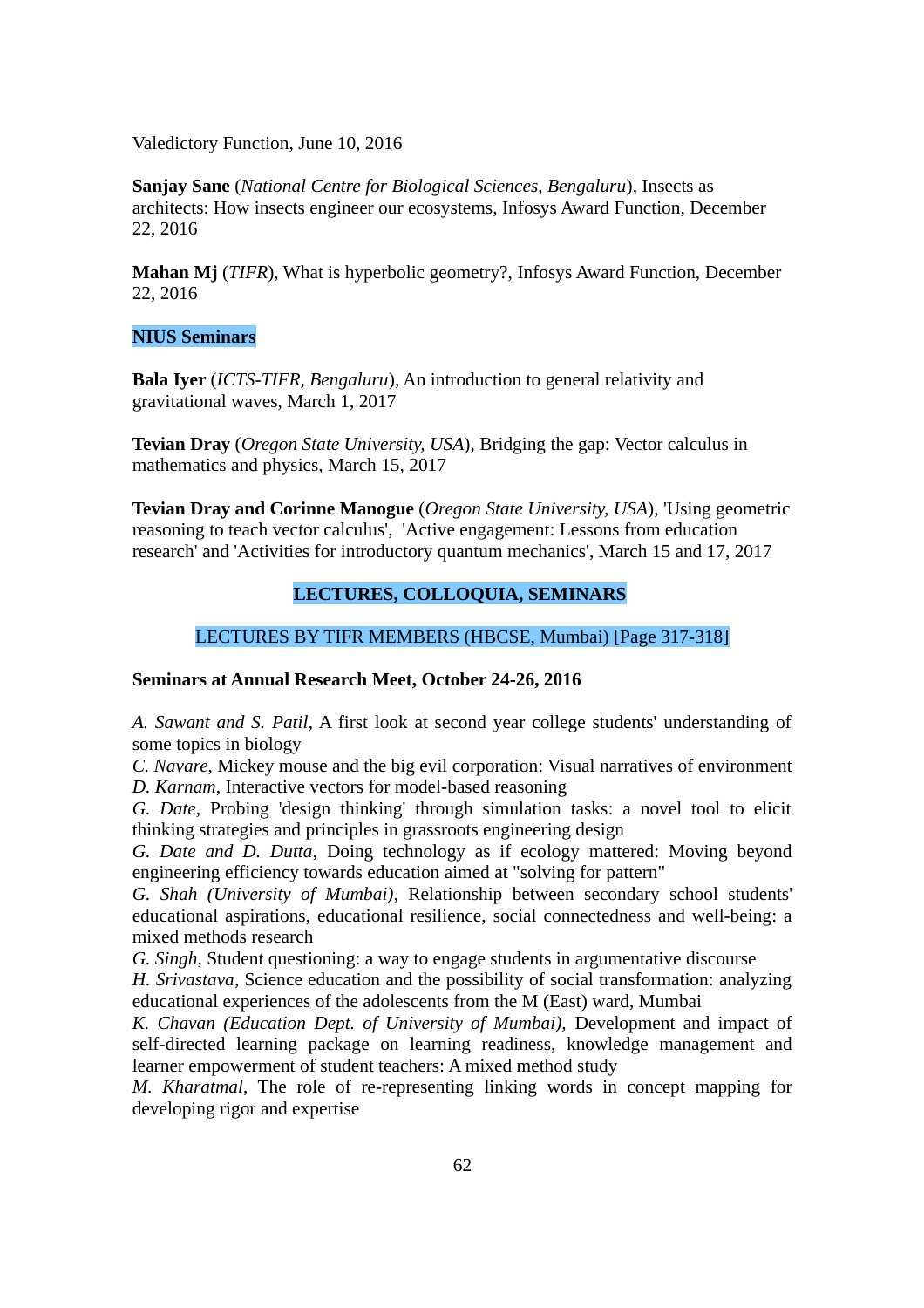*P. Pande and A. Kothiyal (IIT Bombay)*, Interactivity is necessary, but not sufficient, for imagination-based integration of multiple external representations

*P. Pathak*, Assessing the test: insights from the physics olympiad exam

*P. Sivaramakrishnan (St. Xavier's Institute of Education),* Perception of global citizenship among secondary school students in relation to critical thinking, social justice and service learning

*R. Varkey*, Futures orientation in the discourse around agriculture in Kerala school science textbooks

*R. D'Souza*, Ableism and the dialectical nature of mathematical knowledge

*S. Datt*, Problem categorisation in learning by doing

*S. Ghumre*, Understanding and facilitating knowledge generating practices in a laboratory environment

*S. Naik*, Mathematics teachers' understanding of teaching algebraic identities

*S. Negi (University of Mumbai)*, Effectiveness of a cyber bullying sensitization program (CBSP) for enhancing sensitivity towards cyber bullying among secondary school students

*S. R. Pathare*, Building a low-cost Michelson interferometer

*S. Varadarajan*, Understanding various instructional styles in chemistry laboratory

# *Other in-house talks*

# *A. Gupta*

The processes in composting: The natural and the anthropogenic, Seminar Series, HBCSE, October 13, 2016

# *A. Raveendran*

Conceptualizing critical science education using socioscientific issues, Ph.D. Synopsis Seminar, HBCSE, July 5, 2016

# *A. Srivastava*

The cognitive role of external representations in students' understanding of DNA structure, Ph.D. Synopsis Seminar, HBCSE, November 25, 2016

# *D. Dutta*

Community-practice based approaches to nurture environmental values: Linking motivation, action and a sustainable future, Ph.D. Proposal Seminar, HBCSE, December 1, 2016

# *D. Gupta*

Designing pedagogy based on secondary data analysis for undergraduate biology students, Seminar Series, HBCSE, January 12, 2017

# *D. Karnam*

Change in students' conceptual understanding of vectors using an interactive media tool for model-based reasoning, Ph.D. Proposal Seminar, HBCSE, December 1, 2016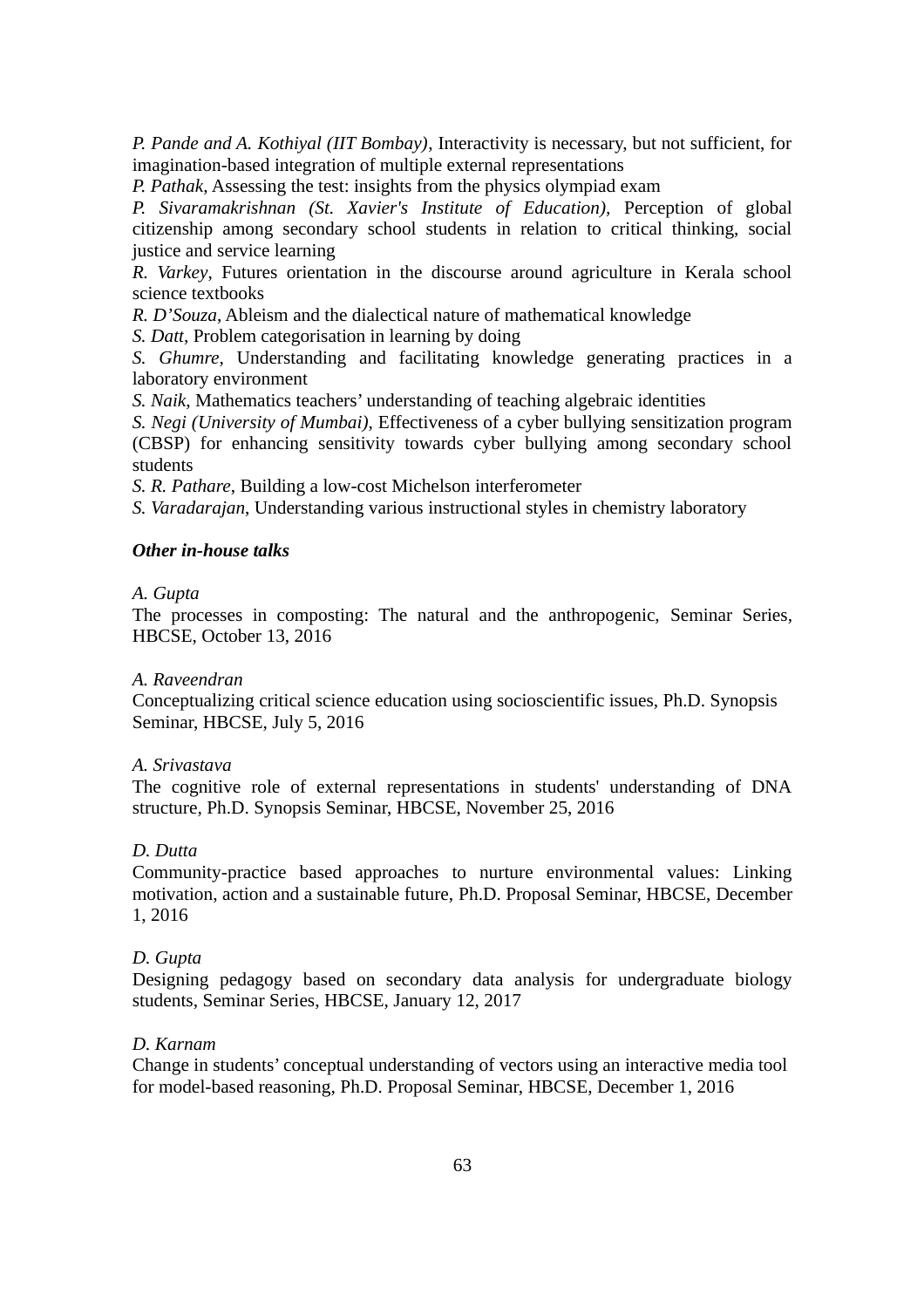### *G. Nagarjuna*

Designing connected learning space for quality education at scale, Seminar Series, HBCSE, August 4, 2016

# *J. Ramadas*

Visuospatial thinking in science education, Seminar Series, HBCSE, June 9, 2016

# *J. Vijapurkar*

Teaching and learning science through inquiry at the middle school level, ASET Colloquium, TIFR, April 1, 2016

# *K. Mishra*

Role of language in science learning: A review of the literature and implications, HBCSE, August 3, 2016

# *K. Subramaniam*

Capturing the quality of mathematics instruction, Seminar Series, HBCSE, July 14, 2016

# *P. Pathak*

*The golden ratio,* the centre of mass and aesthetics, Seminar Series, HBCSE, September 29, 2016

### *P. Ranadive*

The transit of Mercury, Seminar Series, HBCSE, May 12, 2016

*R. Thengodkar*

Extending the CUBE model to schools, Seminar Series, HBCSE, October 6, 2016

### *S. Bhide*

Biomimetics: A bio-inspired design approach to enrich biology learning experiences, Seminar Series, HBCSE, October 20, 2016

### *S. Chandrasekharan*

When cognition is enaction, what is education?, Seminar Series, HBCSE, June 30, 2016

# *S. Datt*

Creativity in education, Seminar Series, HBCSE, March 23, 2017

# **15. GRADUATE COURSES**

# *Spring 2016 (January to April)- Core Courses*

- 1. Cognition, Cognitive Development and Learning (*Jayashree Ramadas and Ankush Gupta*)
- 2. Philosophy of Education (*G. Nagarjuna and Abhijeet Bardapurkar*)
- 3. Methods of Science and Mathematics Education Research (*Aniket Sule and*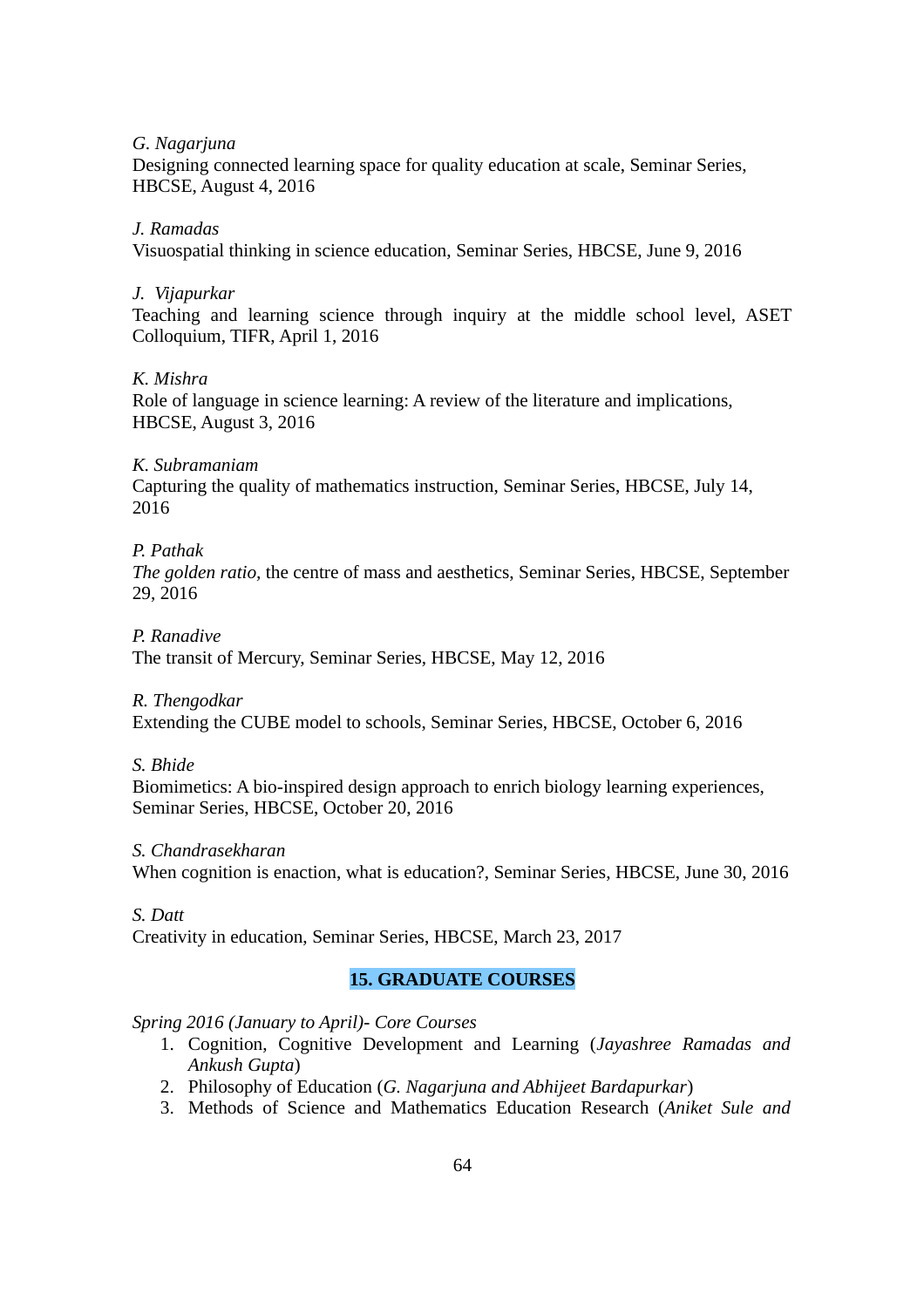*Shweta Naik*)

*Elective Courses*

1. Environmental Science Education (*Ankush Gupta*)

2. Advanced Topics in Cognition [based in IIT, Powai] (*Sanjay Chandrasekharan*) *Summer Elective Courses (May-July 2016)*

- 1. Visuospatial thinking in science education (*Jayashree Ramadas*)
- 2. Creativity in education (*Sachin Datt*)
- *Fall 2016 (August to December)- Core Courses*
	- 1. Cognition, Cognitive Development, Learning Theories (*Sanjay Chandrasekharan*)
	- 2. History of Science (*Ankush Gupta and Rutwik Thengodkar*)
	- 3. Introduction to Science, Technology and Mathematics Education Research (*Shubhangi Bhide and Aniket Sule*)
	- 4. Research Methodologies in Education (*Sugra Chunawala*)

*Elective Courses (August to December)*

- 1. Essential Readings in Mathematics Education Research (*K. Subramaniam and Shweta Naik*)
- 2. Readings in Chemistry Education Research (*Savita Ladage and Arvind Kumar*)
- 3. Introduction to Physics Education Research (PER) (*Rajesh B. Khaparde*)
- 4. Introduction to Science Technology Society Environment Education (*Aswathy Raveendran and Sugra Chunawala*)

*Short Course*

- 1. History of Education (*N. Varadarajan, Azim Premji University*), September 12- 23, 2016
- 2. Social Aspects of Education (*Kishorkumar Darak, Independent Researcher*), October 5-7, and October 17, 2016

*Spring 2017 (January-April)- Core Courses*

- 1. Philosophy of Science (*G. Nagarjuna*)
- 2. Methods of Science and Mathematics Education Research (*Shweta Naik, Sugra Chunawala and H. C. Pradhan*)
- 3. Teaching practice and school internship / design of learning resource (*Shweta Naik and Shubhangi Bhide*)

*Foundational Elective Course*

1. Philosophy of Education (*Abhijeet Bardapurkar, Azim Premji University*) *Elective Course*

1. Advanced Topics in Cognition (*Sanjay Chandrasekharan*)

# **Projects under the National Initiative in Undergraduate Science, HBCSE [Page 328]**

# **Chemistry**

*Ashish Parihar* (Hindu College, Delhi); Synthesis of heterocycles and bisbenzalacetone using lewis acids and green solvents; (Mentors: G. Shridhar, V. K. Menon College Mumbai, L. Ravishankar, KET Vaze College, Mumbai and S. Ladage, HBCSE,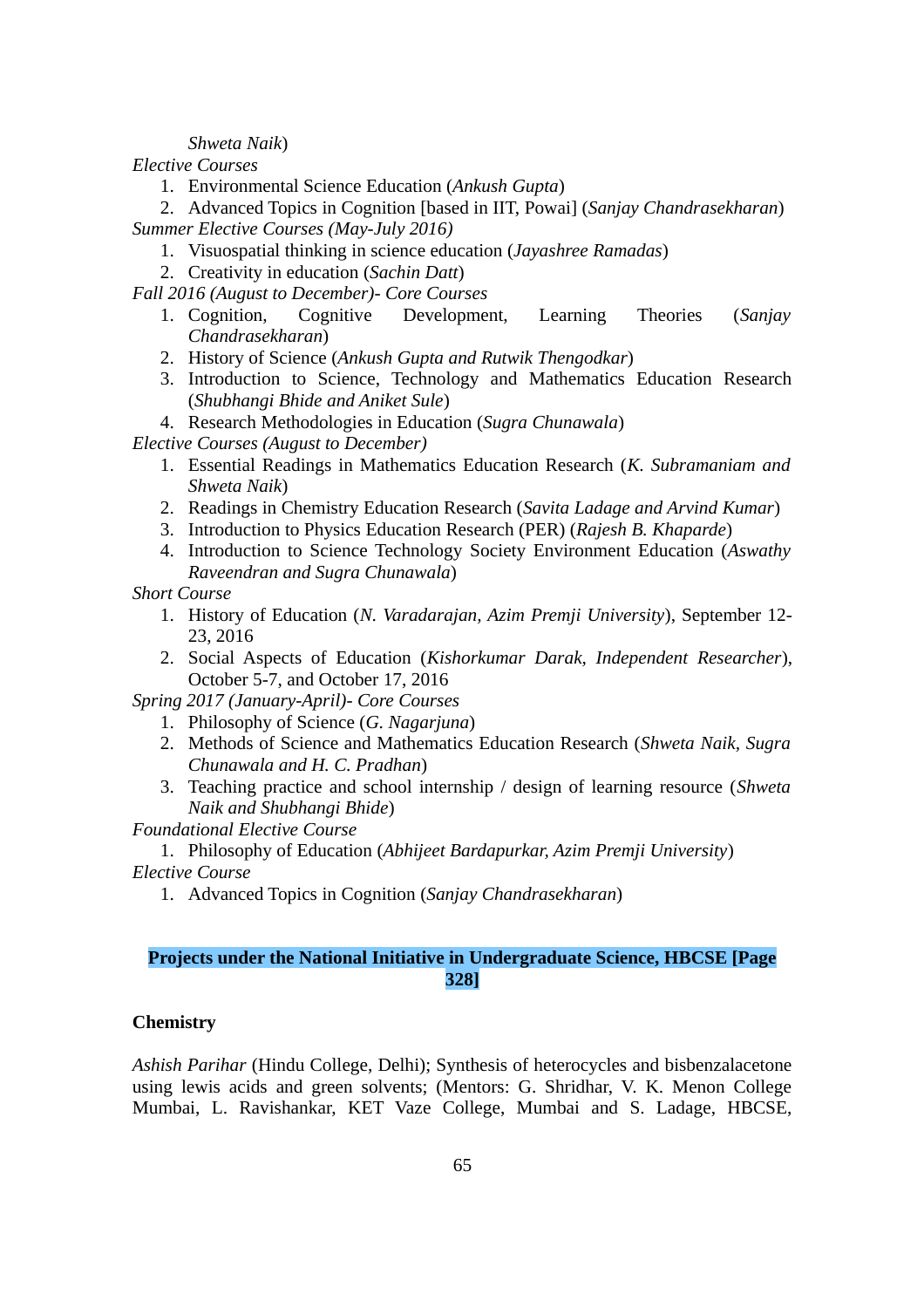# Mumbai)

*J Ashwin Kumar* (IISER Mohali); Synthesis of 1,4-dihydropyridine esters using low melting sugar; (Mentors: L. Ravishankar, KET Vaze College, Mumbai, G. Shridhar, V. K. Menon College, Mumbai and S. Ladage, HBCSE, Mumbai)

*Prabhat Bhat* (ISERC, Shantiniketan); A facile synthesis of 1,3,5-triaryl-2-pyrazolines and 3,5-diaryl isoxazoles using cerium chloride in ethyl lactate mixtures as a green solvent; (Mentors: L. Ravishankar, KET Vaze College, Mumbai, G. Shridhar, V. K. Menon College, Mumbai and S. Ladage, HBCSE, Mumbai)

*Shreyas Vaidya* (V. G. Vaze College, Mumbai); A facile synthesis of isoxazole derivatives catalysed by CeCl3.7H2O using ethyl lactate as a solvent: a green chemistry strategy; (Mentors: G. Shridhar, V. K. Menon College Mumbai, S. Ladage, HBCSE, Mumbai and L. Ravishankar, KET Vaze College, Mumbai)

*Swapnil Parjane* (S P College, Pune); Using the jobs method to determine the equilibrium constant of complex; (Mentors: S. Ladage, HBCSE, Mumbai and I. Das Sen, HBCSE, Mumbai)

# **Physics**

*Niyati Venkateshan* (Women's Christian College, Chennai); Solar and reactor neutrino oscillation; (Mentor: D. P. Roy, HBCSE, Mumbai)

*Saurabh Kadam* (IISER Pune); P and T violation and electric dipole moment of deuteron; (Mentor: A. Kumar, formerly HBCSE, Mumbai)

*Smriti Suman* (IISc Bangalore); The quantum-classical correspondence for a particle in a constant field; (Mentors: V. Singh, formerly HBCSE, Mumbai and S. Singh, Patna University, Patna)

*Smruti Manjunath* (Women's Christian College, Chennai); Atmosphere accelerator and reactor-neutrino oscillation; (Mentor: D. P. Roy, HBCSE, Mumbai)

*Somadutta Bhatta* (NISER, Bhubhaneswar); Solar and reactor neutrino oscillation; (Mentor: D. P. Roy, HBCSE, Mumbai)

*Unnati Akhouri* (Miranda House, Delhi); Atmosphere accelerator and reactor-neutrino oscillation; (Mentor: D. P. Roy, HBCSE, Mumbai)

# **16. PH.D Thesis**

**-**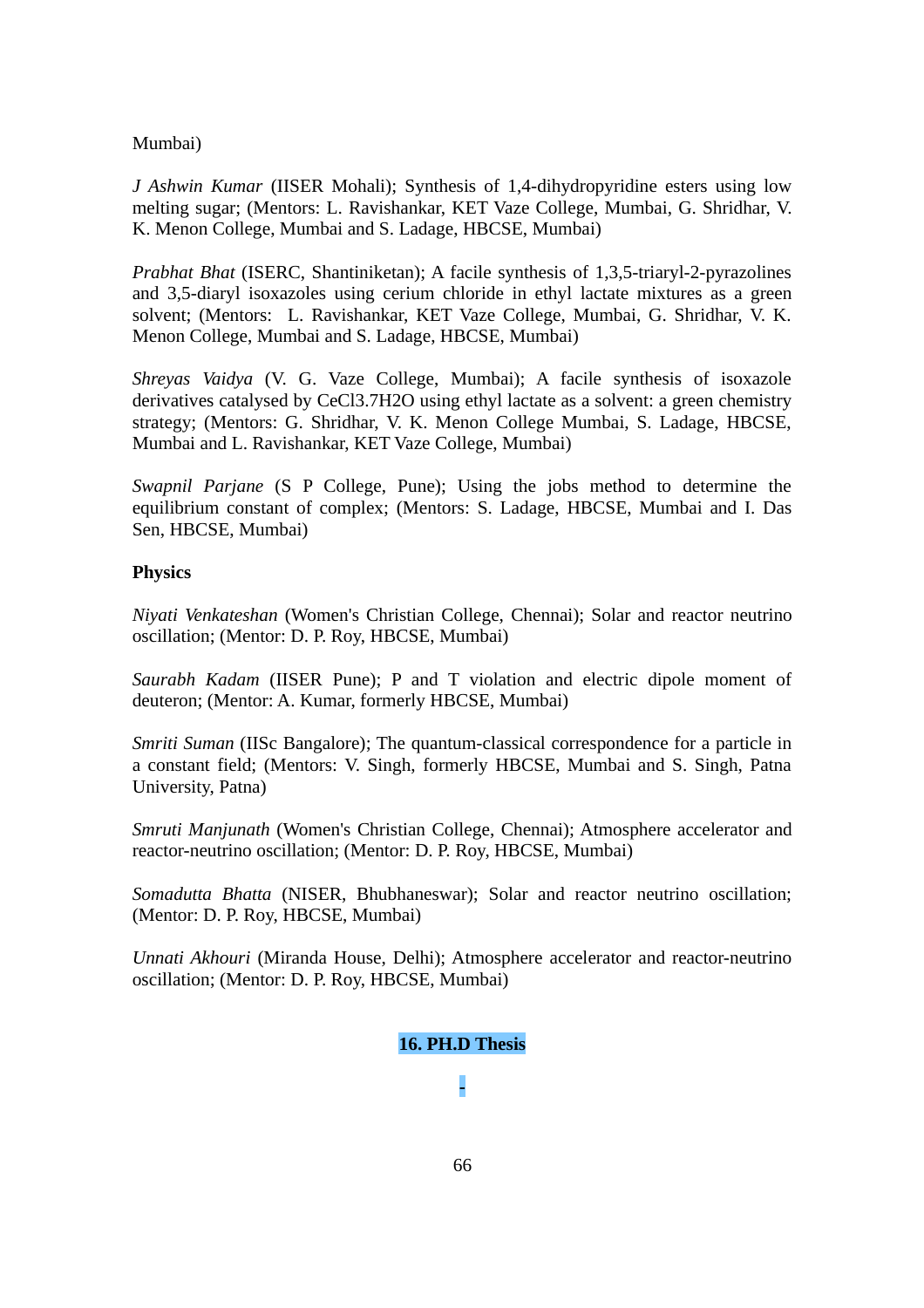# **17. POPULAR SCIENCE LECTURES [Page 332-334]**

# *A. Mazumdar*

Night Sky observation session and lecture, Navy Children School, February 10, 2017

*A. Sule* 

- 1. Careers in science, Khagol Mandal, Nashik, May 1, 2016
- 2. Telescopes of the future, Mumbai University Summer School for undergraduate students, May 12, 2016; K. J. Somaiya College of Engineering and Technology, Mumbai, February 3, 2017
- 3. Indian GPS, Panel discussion, organised by Maharashtra Times at Lokmanya Seva Sangh, Mumbai, May 21, 2016
- 4. India's Olympiad programme, MKCL school student workshop, Garware College, Pune, May 28, 2016
- 5. Career Guidance Session (Marathi), S. K. Patil College, Malvan, January 6, 2017; Paat High School, Parule, January 7, 2017
- 6. Indian Olympiad programme (Marathi), Akash Mitra Mandal, Kalyan, January 22, 2017
- 7. Careers in Physics, K. J. Somaiya College of Science and Commerce, Mumbai, March 30, 2017

# *A. Sule, P. Ranadive, K. Raodeo and V. Kurmude*

- 1. Lecture on "Astronomy, astrology and scientific temper" and sky observation, INSPIRE camp organised at G. N. Khalsa College, November 25, 2016
- 2. Lecture on "Careers in astronomy" and sky observation, Science Movement, Bhubaneswar, December 20, 2016
- *H. C. Pradhan* 
	- 1. Planning a meaningful career in education, Annual Career Development Workshop for Students, Wilson College, Mumbai, April 11, 2016
	- 2. The challenge of a career in physics, Career Guidance Programme, organized by the daily-Maharashtra Times, Maharashtra Sewa Sangh, Mulund, Mumbai, June 28, 2016
	- 3. What is science and why do we learn it? Conclave of Science Teachers of Schools of General Education Institute, M.H.High School, Thane, September 27, 2016
	- 4. Face to face with scientists, Children's Question and Answer Session, National Children's Science Congress, Vidya Pratishthan, Baramati, Maharashtra, December 28, 2016
	- 5. Physics research an exciting career and concepts and misconcepts in physics, Two talks to school students of Std XI and XII, Town Hall, Agartala, Tripura, January 28, 2017
	- 6. Communicating science, Talk to students of the Engineering Faculty, ICFAI University, Agartala, Tripura, January 30, 2017
	- 7. Teaching science, Talk to students of the Education Faculty, ICFAI University, Agartala, Tripura, January 30, 2017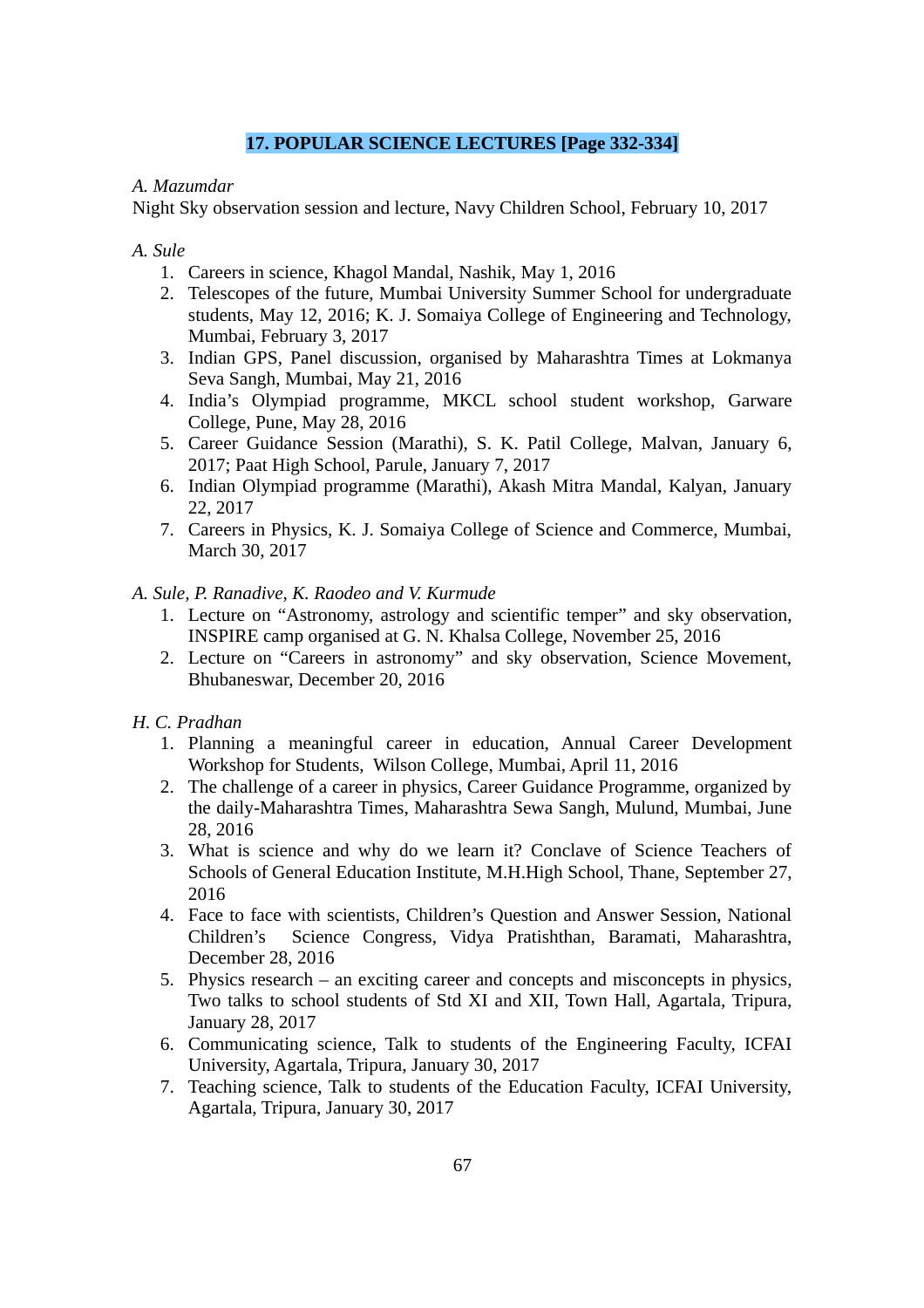# *P. K. Joshi*

- 1. Junior Science Olympiad: A movement, M. H. High school, Thane, September 27, 2016; Rajya Vigyan Shiskshan Sangstha, Nagpur, January 2-5, 2016; KV Guwahati University, January 25, 2017; Ramanujam Junior College Nagaon Assam, January 27, 2017
- 2. Junior Science Olympiad and its experiments, St. Anthony's College, Shillong, March 9, 2017

# *P. K. Nawale*

Reading cards, at municipal teachers' workshop organized by Nutan Vidya Mandir, December 8, 2016

# *P. Ranadive*

- 1. Sky observation program, Rotary club of Badlapur, Industrial area, April 9, 2016
- 2. Overnight sky observation program, Khagol Mandal, Mumbai, April 9, 2016; May 7, 2016; February 25, 2017; March 25, 2017
- 3. Sky observation program, Maharashtra Science Teachers Association (MSTA), April 12 and 15, 2016
- 4. Observation program Transit of Mars, Dadar, May 9, 2016

# *S. Naik*

Area, perimeter and some fun connections, Chai and Why? Talk, Alexandra Girl's High school, Mumbai, January 29, 2017

# *S. R. Pathare*

- 1. Lecture on Olympiads, Abasaheb Garware College, Pune, August 31, 2016
- 2. Fun with physics, Bhate school, Mangaon, December 3, 2016

# **17. POPULAR SCIENCE ARTICLES [Page 332-334]**

# *A. Srivastava*

Dissect three-dimensional models. *Teacher Plus, 14*(4), 42-44, April 2016

# *B. Dutta, S. Moorthy & S. Chunawala*

Staying healthy - in school and in life. *Teacher Plus*, *14*(9), 46-47, October 2016

# *D. Dutta*

- 1. Teaching for a resilient tomorrow. *Teacher Plus, 14*(4), 24-26, April 2016
- 2. Mending a broken relationship: Education and ecology. *The New Learn, 2*(14), 23-26, November 2016

# *D. Gupta, A. Muralidhar & S. Chunawala*

What robotics can bring to the teaching table. *Teacher Plus, 15*(1), 38-40, January 2017

*D. Karnam & S. Motiani*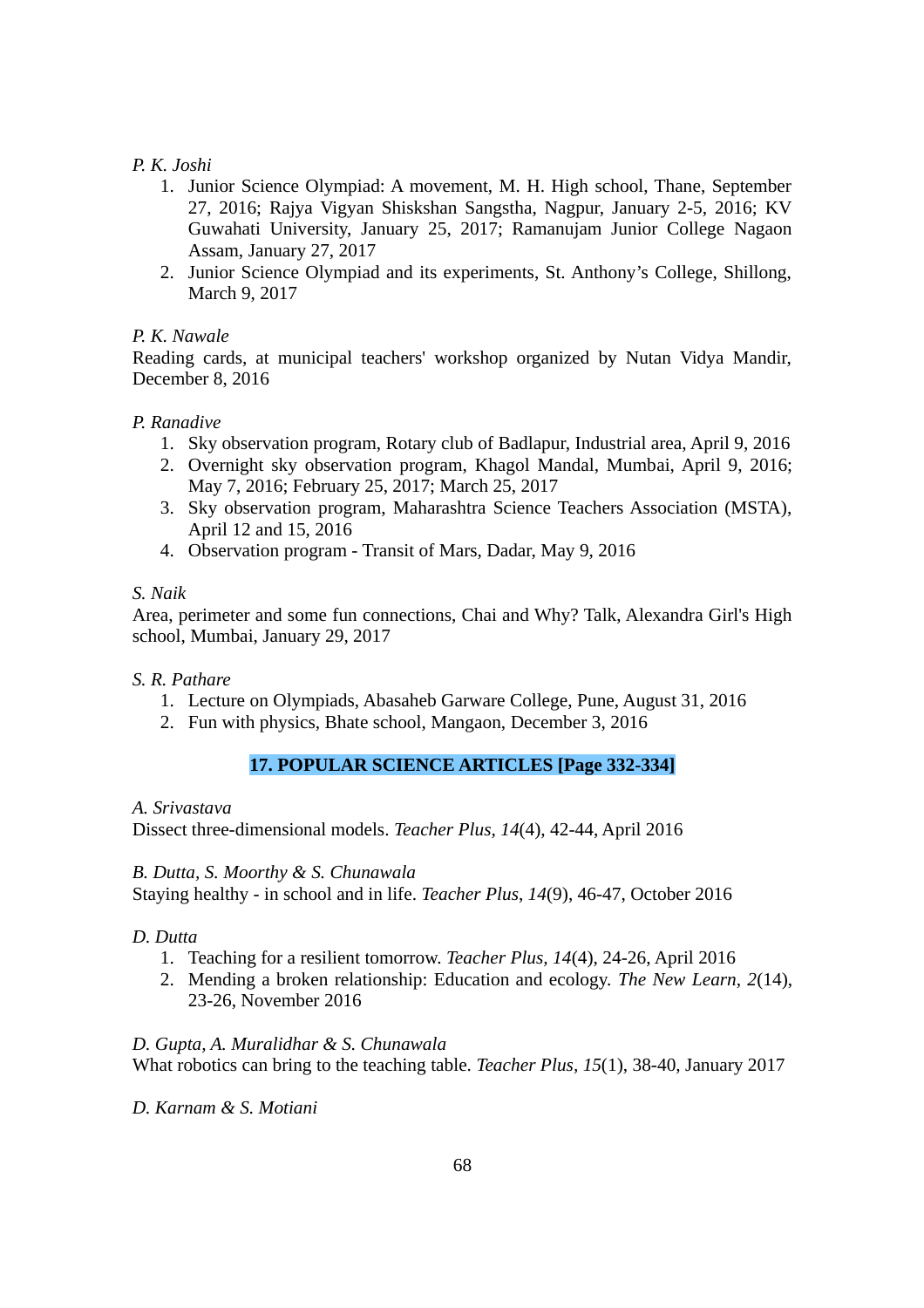Assessment in the education system: A sanity check. *Robinage, 8*(49), Editorial page, March 2016

# *G. Singh & K. Haydock*

The case of a variegated plant. *i Wonder- Rediscovering School Science*, *(2),* 71-76, June 2016

# *J. Vijapurkar*

To "Bio sir" with love. *Teacher Plus, 15*(1), 58, January 2017

# *J. Vijapurkar, A. Sawant & S. Patil*

Different strokes with starch. *Teacher Plus, 15*(1), 45-46, January 2017

# *K. K. Mishra*

- 1. Transfat: Swasthya sambandhi khatare. *Awishkaar, 46*(5), 16-18 & 44-46, 2016
- 2. Bhumandaliya taapan- Ek gambhir samasya. *Vigyan, 102*(3), 9-11, 2016
- 3. Soochna proudyogiki aur shiksha: Badalata paridrishya. *Anaupacharika*, *41*(7), 11-13, 2016
- 4. Takaniki awishkaar ki prakriti prerit abhiprerana- Biomimicry. *Technical Today*, *1*(2), 45-48, 2016
- 5. Ab nahi milenge bread me khatarnak rasayan. *Awishkaar*, *46*(8), 36-39, 2016
- 6. Khane me ghulati banavati mithas. *Technical Today*, *1*(4), 45-47, 2016

# *K. Subramaniam*

- 1. Jill Adler A South African mathematics education researcher. *At Right Angles, 5*(2), 5-10, July 2016
- 2. Institutions of higher education and research in India: Do they need to take interest in school science education? (Guest Editorial) *Current Science, 111*(10), 1575-76, November 2016
- 3. Giving meaning to numbers and operations in arithmetic. *Voices of Teachers and Teacher Educators, 5*(1)*,* 18-25, December 2016

# *P. De*

An eye on eyeball. *At Right Angles*, *5*(2), 34-37, July 2016

*P. K. Nawale*

Kalpakatela jod krutishilatechi. *Jeevan Shikshan, 61*(12), 16-17, 2017

# *S. Ladage & T. Joshi*

The periodic table: A window to the history of chemistry! *i Wonder- Rediscovering School Science*, *3*, 37-43, February 2017

# *S. Motiani & D. Karnam*

1. Teaching kids to be politically informed in a polarised world. Retrieved from [http://www.huffingtonpost.in/sangeeta-motiani/teaching-kids-to-be-politically](http://www.huffingtonpost.in/sangeeta-motiani/teaching-kids-to-be-politically-informed-in-a-polarised-world_a_21605283/)[informed-in-a-polarised-world\\_a\\_21605283/,](http://www.huffingtonpost.in/sangeeta-motiani/teaching-kids-to-be-politically-informed-in-a-polarised-world_a_21605283/) November 2016.